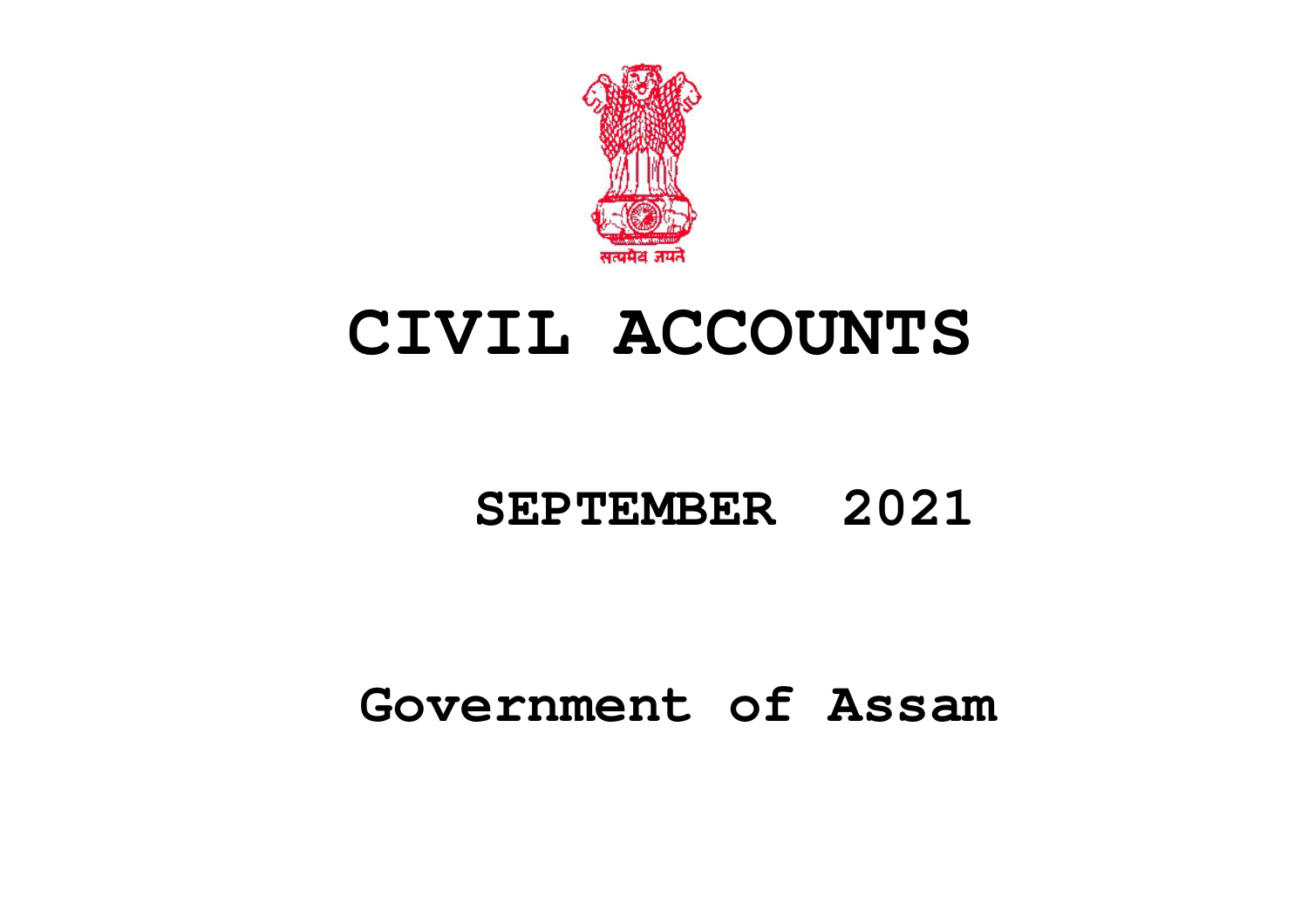

## **CIVIL ACCOUNTS**

**OF**

**THE STATE OF ASSAM**

**FOR**

**SEPTEMBER 2021**

### **GENERAL STATEMENT OF ACCOUNTS**

| <b>Head Of Account</b>                                                          | <b>Current Month</b> | <b>Progressive</b> | <b>Budget/Revised</b><br><b>Estimate</b> | <b>Progressive Last Year</b> |
|---------------------------------------------------------------------------------|----------------------|--------------------|------------------------------------------|------------------------------|
| <b>Part I - Consolidated Fund</b>                                               |                      |                    |                                          |                              |
| <b>Total - Revenue Receipts</b>                                                 | 49, 32, 93, 37, 783  | 2,77,00,64,60,780  | 8,89,79,40,26,000                        | 2,73,25,20,39,137            |
| <b>Total - Expenditure met from</b><br>Revenue                                  | 64,53,44,01,218      | 2,82,46,88,04,870  | 8,89,06,41,46,000                        | 2,45,37,96,08,043            |
| <b>Total - Capital Account Outside the</b><br><b>Revenue Account</b>            | 9,60,18,14,542       | 31,79,40,64,563    | 1,97,14,03,72,000                        | 21,88,41,28,515              |
| <b>Net Public Debt and Loans and</b><br><b>Advances by the State Government</b> | 16,67,43,60,563      | 45,18,00,23,070    | 1,46,76,31,11,000                        | 30,97,14,70,827              |
| <b>Inter State Settlement Account</b>                                           | 0                    | 0                  |                                          | 0                            |
| <b>Appropriation to Contingency Fund</b>                                        |                      |                    |                                          | 0                            |
| <b>Net Part I - Consolidated Fund</b>                                           | $-8,13,25,17,414$    | 7,92,36,14,417     | 0                                        | 36,95,97,73,406              |
| Net Part II - Contingency Fund                                                  |                      |                    | 0                                        |                              |
| <b>Net Part III - Public Account</b>                                            | 11, 14, 12, 03, 069  | 8,34,28,06,140     | 6,42,33,21,000                           | $-34,03,32,69,583$           |
| <b>Total - Transaction</b>                                                      | 3,00,86,85,655       | 16,26,64,20,557    | 6,42,33,21,000                           | 2,92,65,03,823               |
| <b>Opening Balance</b>                                                          | 50,22,53,04,575      | 36,96,75,69,672    | $-9,69,78,00,000$                        | 29,80,19,62,240              |
| <b>Closing Balance</b>                                                          | 53,23,39,90,229      | 53,23,39,90,229    | $-3,27,44,79,000$                        | 32,72,84,66,063              |

**Run Date: 04/01/2022**

**125**

**Form No. A**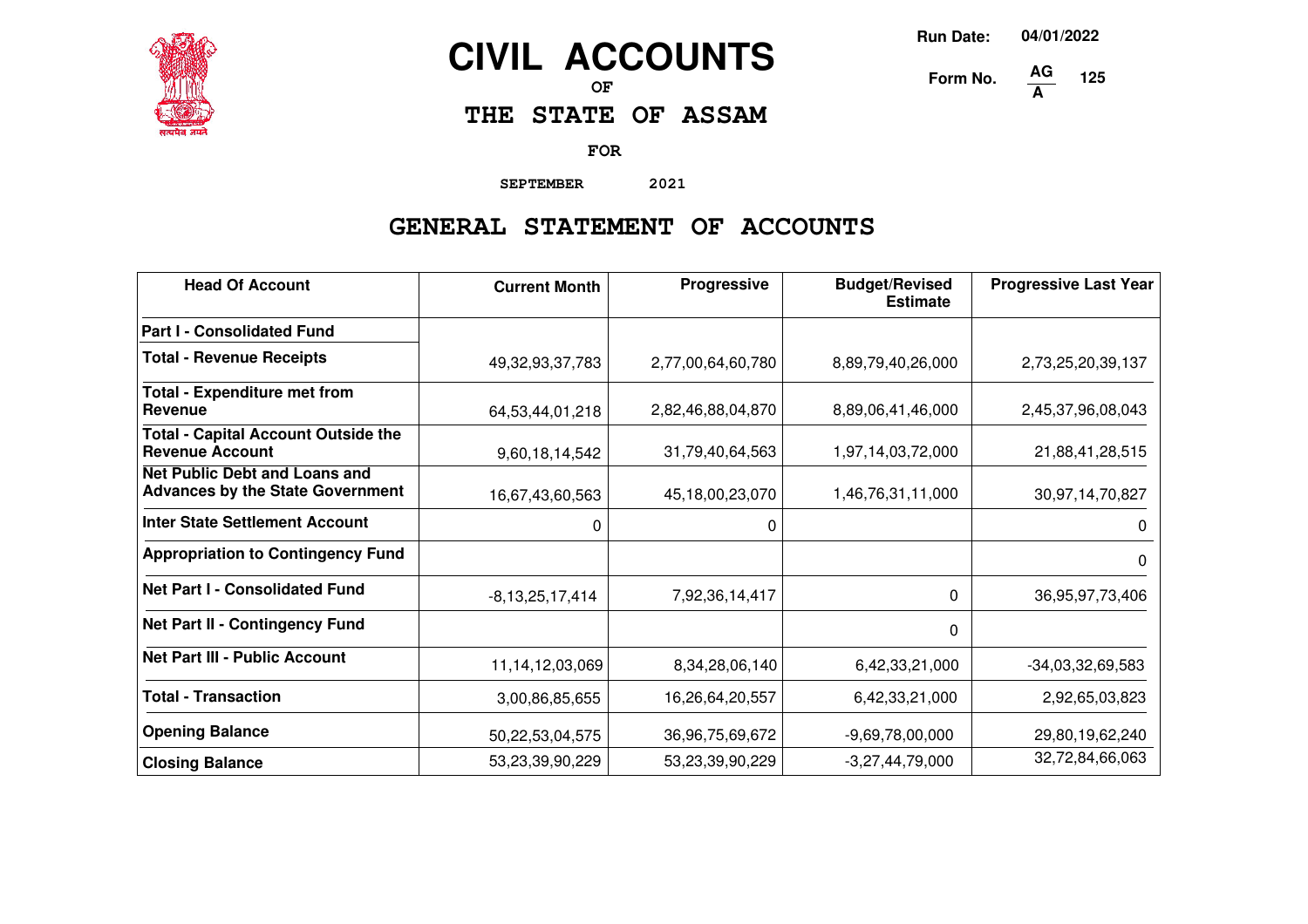

| <b>Heads of Accounts</b>                                                                        | <b>Current</b>  | Progressive     | <b>Budget Estimate/</b><br><b>Revised Estimate</b> | <b>Progressive</b><br><b>Last Year</b> |
|-------------------------------------------------------------------------------------------------|-----------------|-----------------|----------------------------------------------------|----------------------------------------|
| Part I-Consolidated Fund-                                                                       |                 |                 |                                                    |                                        |
| Receipt Heads (Revenue Account)                                                                 |                 |                 |                                                    |                                        |
| A. TAX REVENUE                                                                                  |                 |                 |                                                    |                                        |
| (a) Goods and Services Tax                                                                      |                 |                 |                                                    |                                        |
| 0005 Central Goods and Services Tax<br>(CGST)                                                   | 4,80,48,00,000  | 28,82,88,00,000 | 67,26,70,00,000                                    | 26,29,64,00,000                        |
| 0006 State Goods and Services Tax<br>(SGST)<br>0008 Integrated Goods and Services<br>Tax (IGST) | 7,90,11,50,991  | 46,83,57,51,322 | 1,11,79,74,54,000                                  | 29,71,59,39,434                        |
| Total (a) Goods and Services Tax :                                                              | 12,70,59,50,991 | 75,66,45,51,322 | 1,79,06,44,54,000                                  | 56,01,23,39,434                        |
| (b) Taxes on Income and Expenditure                                                             |                 |                 |                                                    |                                        |
| 0020 Corporation Tax                                                                            | 4,32,66,00,000  | 22,06,56,00,000 | 60,57,18,00,000                                    | 23,14,84,00,000                        |
| 0021 Taxes on Income other than<br><b>Corporation Tax</b>                                       | 4,39,66,00,000  | 22,42,26,00,000 | 61,55,23,00,000                                    | 23,02,68,00,000                        |
| 0022 Taxes on Agricultural Income                                                               | $-37,61,486$    | $-8,39,881$     | 8,77,71,000                                        | 2,76,92,595                            |
| 0023 Hotel Receipts Tax                                                                         |                 |                 |                                                    |                                        |
| 0028 Other Taxes On Income and<br>Expenditure                                                   | 15,76,74,851    | 91,57,00,418    | 2,42,50,79,000                                     | 90,91,01,848                           |
| Total (b) Taxes on Income and<br>Expenditure :                                                  | 8,87,71,13,365  | 45,40,30,60,537 | 1,24,63,69,50,000                                  | 47, 11, 19, 94, 443                    |
| (c) Taxes on Property, Capital and Other<br>Transactions                                        |                 |                 |                                                    |                                        |
| 0029 Land Revenue                                                                               | 7,75,02,143     | 32,93,52,314    | 1,20,23,69,000                                     | 45,93,57,321                           |
| 0030 Stamps and Registration Fees                                                               | 15,33,40,545    | 87,04,80,648    | 3,73,68,12,000                                     | 75,70,01,822                           |
| 0032 Taxes on Wealth                                                                            |                 |                 | $-26,00,000$                                       |                                        |
| 0035 Taxes on Immovable Property<br>other than Agricultural Land                                |                 |                 |                                                    |                                        |
| Total (c) Taxes on Property, Capital<br>and Other Transactions :                                | 23,08,42,688    | 1,19,98,32,962  | 4,93,65,81,000                                     | 1,21,63,59,143                         |
| (d) Taxes on Commodities and Services<br>other than Goods and Services Tax                      |                 |                 |                                                    |                                        |
| 0037 Customs                                                                                    | 89,85,00,000    | 5,39,10,00,000  | 12,57,96,00,000                                    | 5,53,04,51,710                         |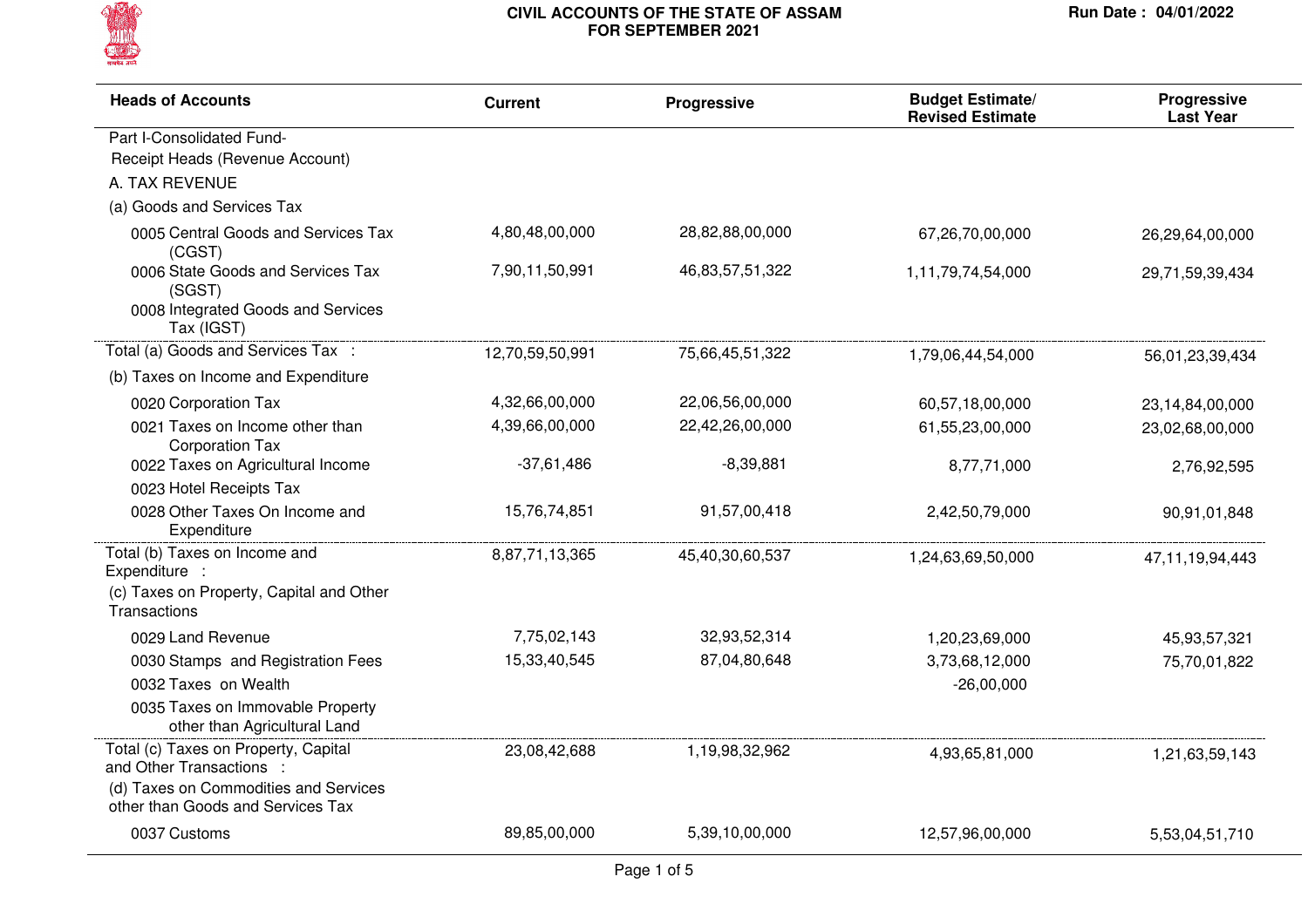

| <b>Heads of Accounts</b>                                                              | <b>Current</b>  | Progressive         | <b>Budget Estimate/</b><br><b>Revised Estimate</b> | <b>Progressive</b><br><b>Last Year</b> |
|---------------------------------------------------------------------------------------|-----------------|---------------------|----------------------------------------------------|----------------------------------------|
|                                                                                       |                 |                     |                                                    |                                        |
| A. TAX REVENUE                                                                        |                 |                     |                                                    |                                        |
| (d) Taxes on Commodities and Services<br>other than Goods and Services Tax            |                 |                     |                                                    |                                        |
| 0038 Union Excise Duties                                                              | 43,51,00,000    | 2,61,06,00,000      | 6,09,18,00,000                                     | 3,32,92,00,000                         |
| 0039 State Excise                                                                     | 1,63,05,67,984  | 7,82,99,45,854      | 21,06,92,48,000                                    | 7,73,34,20,631                         |
| 0040 Taxes on Sales, Trade etc.                                                       | 4,24,01,33,936  | 21,48,48,00,055     | 57,21,73,27,000                                    | 19,11,21,35,403                        |
| 0041 Taxes on Vehicles                                                                | 73,24,18,672    | 3,56,52,82,747      | 10,41,71,92,000                                    | 2,18,36,44,323                         |
| 0042 Taxes on Goods and Passengers                                                    | 14,19,953       | 31,41,991           | 60,61,67,000                                       | 1,80,42,165                            |
| 0043 Taxes and Duties on Electricity                                                  | 2,15,16,848     | 24,85,84,816        | 3,20,37,73,000                                     | 29,25,95,163                           |
| 0044 Service Tax                                                                      | 92,00,000       | 5,52,00,000         | 12,83,00,000                                       | 5,64,00,000                            |
| 0045 Other Taxes and Duties on<br>commodities and Services                            |                 | $-43,906$           | 1,22,74,000                                        | 1,71,913                               |
| Total (d) Taxes on Commodities and<br>Services other than Goods and<br>Services Tax : | 7,96,88,57,393  | 41, 18, 85, 11, 557 | 1,11,32,56,81,000                                  | 38,25,60,61,309                        |
| Total A. TAX REVENUE :                                                                | 29,78,27,64,437 | 1,63,45,59,56,378   | 4,19,96,36,66,000                                  | 1,42,59,67,54,329                      |
| <b>B. NON-TAX REVENUE</b>                                                             |                 |                     |                                                    |                                        |
| (a) Fiscal Services                                                                   |                 |                     |                                                    |                                        |
| 0047 Other Fiscal Services                                                            |                 |                     |                                                    |                                        |
| Total (a) Fiscal Services :                                                           |                 |                     |                                                    |                                        |
| (b) Interest Recipts, Dividends and<br>Profits                                        |                 |                     |                                                    |                                        |
| 0049 Interest Receipts                                                                | 14,42,89,077    | 55,71,03,743        | 8,51,51,63,000                                     | 1,04,03,56,942                         |
| 0050 Dividends and Profits                                                            |                 |                     | 39,12,36,000                                       | 1,36,23,20,160                         |
| Total (b) Interest Recipts, Dividends<br>and Profits :                                | 14,42,89,077    | 55,71,03,743        | 8,90,63,99,000                                     | 2,40,26,77,102                         |
| (c) Other Non-Tax Revenue                                                             |                 |                     |                                                    |                                        |
| (i) General Services                                                                  |                 |                     |                                                    |                                        |
| 0051 Public Service commission                                                        | 1,82,640        | 23,19,882           | 1,20,71,000                                        | 97,76,150                              |
|                                                                                       |                 |                     |                                                    |                                        |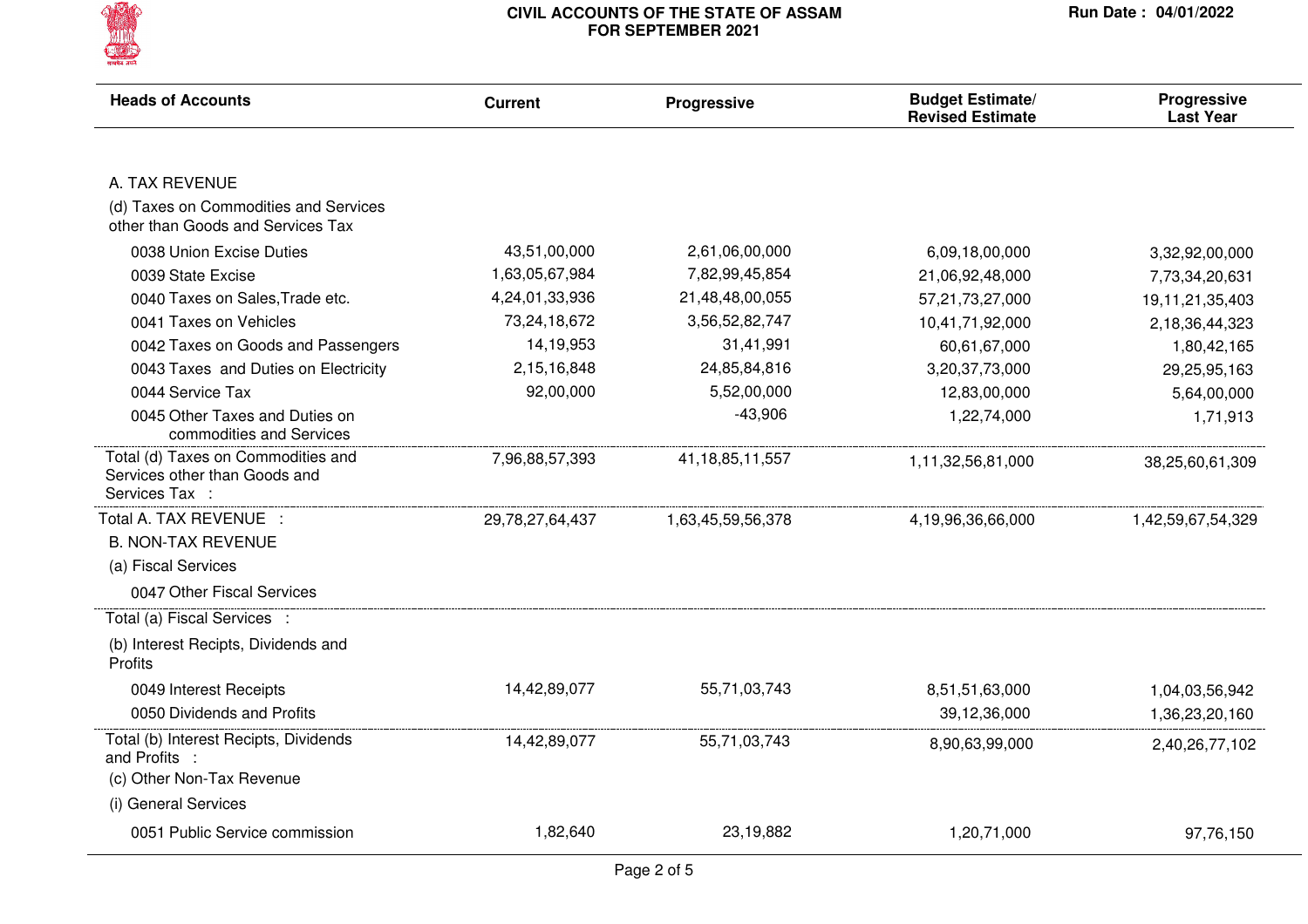

| <b>Heads of Accounts</b>                                                                     | <b>Current</b> | Progressive     | <b>Budget Estimate/</b><br><b>Revised Estimate</b> | <b>Progressive</b><br><b>Last Year</b> |
|----------------------------------------------------------------------------------------------|----------------|-----------------|----------------------------------------------------|----------------------------------------|
|                                                                                              |                |                 |                                                    |                                        |
| <b>B. NON-TAX REVENUE</b>                                                                    |                |                 |                                                    |                                        |
| (c) Other Non-Tax Revenue                                                                    |                |                 |                                                    |                                        |
| (i) General Services                                                                         |                |                 |                                                    |                                        |
| 0055 Police                                                                                  | 4,68,27,161    | 33,93,77,989    | 1,09,06,73,000                                     | 35,43,66,938                           |
| 0056 Jails                                                                                   | 7,600          | 1,56,045        | 9,14,000                                           | 1,22,392                               |
| 0058 Stationery and Printing                                                                 | 1,99,086       | 2,95,564        | 21,42,000                                          | 71,280                                 |
| 0059 Public Works                                                                            | 9,29,244       | 52,02,178       | 2,16,72,000                                        | 47,18,015                              |
| 0070 Other Administrative Services                                                           | 4,27,53,128    | 42,06,43,138    | 1,41,37,14,000                                     | 49,60,02,045                           |
| 0071 Contributions and Recoveries<br>towards Pension and Other<br><b>Retirement Benefits</b> | 2,54,57,476    | 6,07,52,357     | 14,22,47,000                                       | 4,50,95,187                            |
| 0075 Miscellaneous General Services                                                          | 3,80,153       | 48,78,852       | 1,06,85,000                                        | 99,07,757                              |
| Total(i) General Services :                                                                  | 11,67,36,488   | 83, 36, 26, 005 | 2,69,41,18,000                                     | 92,00,59,764                           |
| (ii) Social Services                                                                         |                |                 |                                                    |                                        |
| 0202 Education, Sports, Art and Culture                                                      | 17,98,658      | 75,74,951       | 74,92,66,000                                       | 90,91,741                              |
| 0210 Medical and Public Health                                                               | 85,62,779      | 6,57,31,234     | 27,29,09,000                                       | 5,27,71,924                            |
| 0211 Family Welfare                                                                          | 12,390         | 34,140          | 1,61,000                                           | 1,300                                  |
| 0215 Water Supply and Sanitation                                                             | 6,83,920       | 26,02,024       | 98,15,000                                          | 20,33,727                              |
| 0216 Housing                                                                                 | 59,98,367      | 3,26,71,074     | 8,54,01,000                                        | 3,01,88,522                            |
| 0217 Urban Development                                                                       |                | 1,54,62,757     | 2,19,41,000                                        | 11,21,128                              |
| 0220 Information and Publicity                                                               | 7,800          | 49,950          | 2,32,000                                           | 36,105                                 |
| 0230 Labour and Employment                                                                   | 64,89,085      | 3,11,51,609     | 17,07,30,000                                       | 2,73,87,172                            |
| 0235 Social Security and Welfare                                                             |                | 4,677           | 2,41,000                                           | 24,912                                 |
| 0250 Other Social Services                                                                   |                |                 |                                                    |                                        |
| Total(ii) Social Services :                                                                  | 2,35,52,999    | 15,52,82,416    | 1,31,06,96,000                                     | 12,26,56,531                           |
| (iii) Economic Services                                                                      |                |                 |                                                    |                                        |
| 0401 Crop Husbandry                                                                          | 18,47,134      | 74,34,514       | 1,06,46,000                                        | 43,06,282                              |
| 0403 Animal Husbandry                                                                        | 8,21,717       | 61,83,628       | 1,27,75,000                                        | 54,19,490                              |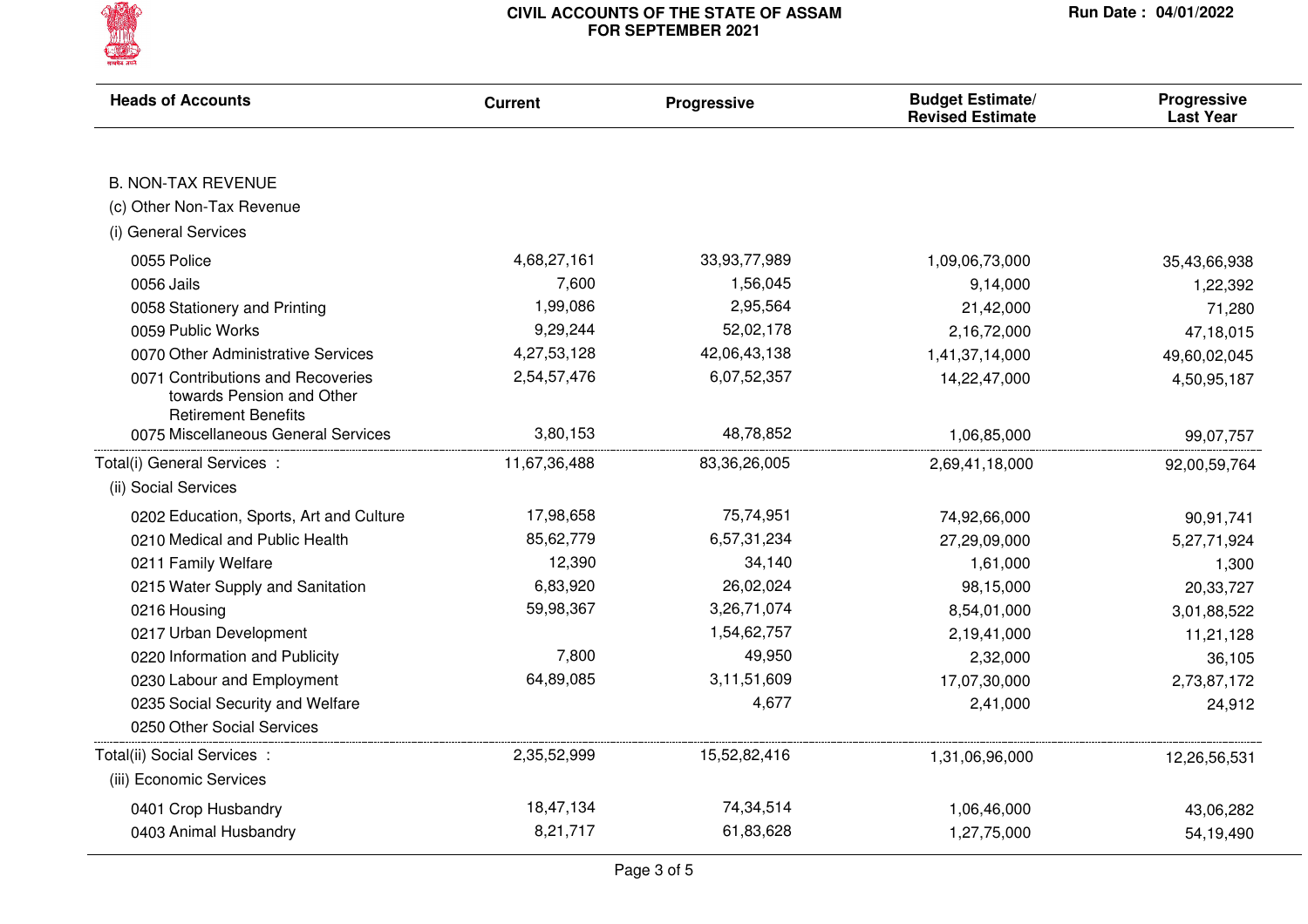

| <b>Heads of Accounts</b>                                | <b>Current</b> | <b>Progressive</b> | <b>Budget Estimate/</b><br><b>Revised Estimate</b> | Progressive<br><b>Last Year</b> |
|---------------------------------------------------------|----------------|--------------------|----------------------------------------------------|---------------------------------|
|                                                         |                |                    |                                                    |                                 |
| <b>B. NON-TAX REVENUE</b>                               |                |                    |                                                    |                                 |
| (c) Other Non-Tax Revenue                               |                |                    |                                                    |                                 |
| (iii) Economic Services                                 |                |                    |                                                    |                                 |
| 0404 Dairy Development                                  | 4,22,547       | 5,90,507           | 9,96,000                                           | 19,19,796                       |
| 0405 Fisheries                                          | 35,32,579      | 1,69,32,654        | 4,95,38,000                                        | 1,86,07,550                     |
| 0406 Forestry and Wild Life                             | 19,88,37,959   | 89,45,81,022       | 5,31,26,42,000                                     | 1,22,02,07,634                  |
| 0407 Plantations                                        |                |                    |                                                    |                                 |
| 0408 Food Storage and Warehousing                       | 5,23,235       | 37,83,136          | 50,17,000                                          | 13,19,222                       |
| 0425 Co-operation                                       | 10,91,297      | 23,02,319          | 2,66,71,000                                        | 17,47,894                       |
| 0435 Other Agricultural Programmes                      | 44,261         | 3,86,998           | 23,63,000                                          | 5,43,482                        |
| 0506 Land Reforms                                       |                |                    |                                                    |                                 |
| 0515 Other Rural Development<br>Programmes              | 1,03,900       | 3,35,141           | 45,93,000                                          | 11,14,320                       |
| 0552 North Eastern Areas                                |                | 56,43,61,000       | 2,59,95,33,000                                     | 57,74,87,000                    |
| 0575 Other Special Areas Programmes                     |                |                    |                                                    |                                 |
| 0701 Medium Irrigation                                  | 1,20,729       | 3,71,101           | 85,69,000                                          | 19,86,881                       |
| 0702 Minor Irrigation                                   | 3,98,587       | 8,30,246           | 41,26,000                                          | 74,63,431                       |
| 0801 Power                                              |                |                    |                                                    |                                 |
| 0802 Petroleum                                          | 57,78,67,894   | 10,22,53,61,301    | 38,72,51,01,000                                    | 5,69,73,90,778                  |
| 0803 Coal and Lignite                                   | 2,74,65,925    | 3,67,03,775        | 49,61,06,000                                       | 14, 13, 13, 099                 |
| 0810 Non Conventional Sources of<br>Energy              |                |                    |                                                    |                                 |
| 0851 Village and Small Industries                       | 3,61,520       | 26,18,318          | 80,54,000                                          | 24,40,265                       |
| 0852 Industries                                         |                | 1,59,61,548        | 2,73,59,000                                        | 4,150                           |
| 0853 Non-ferrous Mining and<br>Metallurgical industries | 58,45,452      | 3,27,73,055        | 9,56,94,000                                        | 2,65,23,520                     |
| 1051 Ports and Light Houses                             |                |                    |                                                    |                                 |
| 1053 Civil Aviation                                     |                |                    |                                                    |                                 |
| 1054 Roads and Bridges                                  | 7,94,41,825    | 12,33,90,944       | 50,55,46,000                                       | 1,84,63,109                     |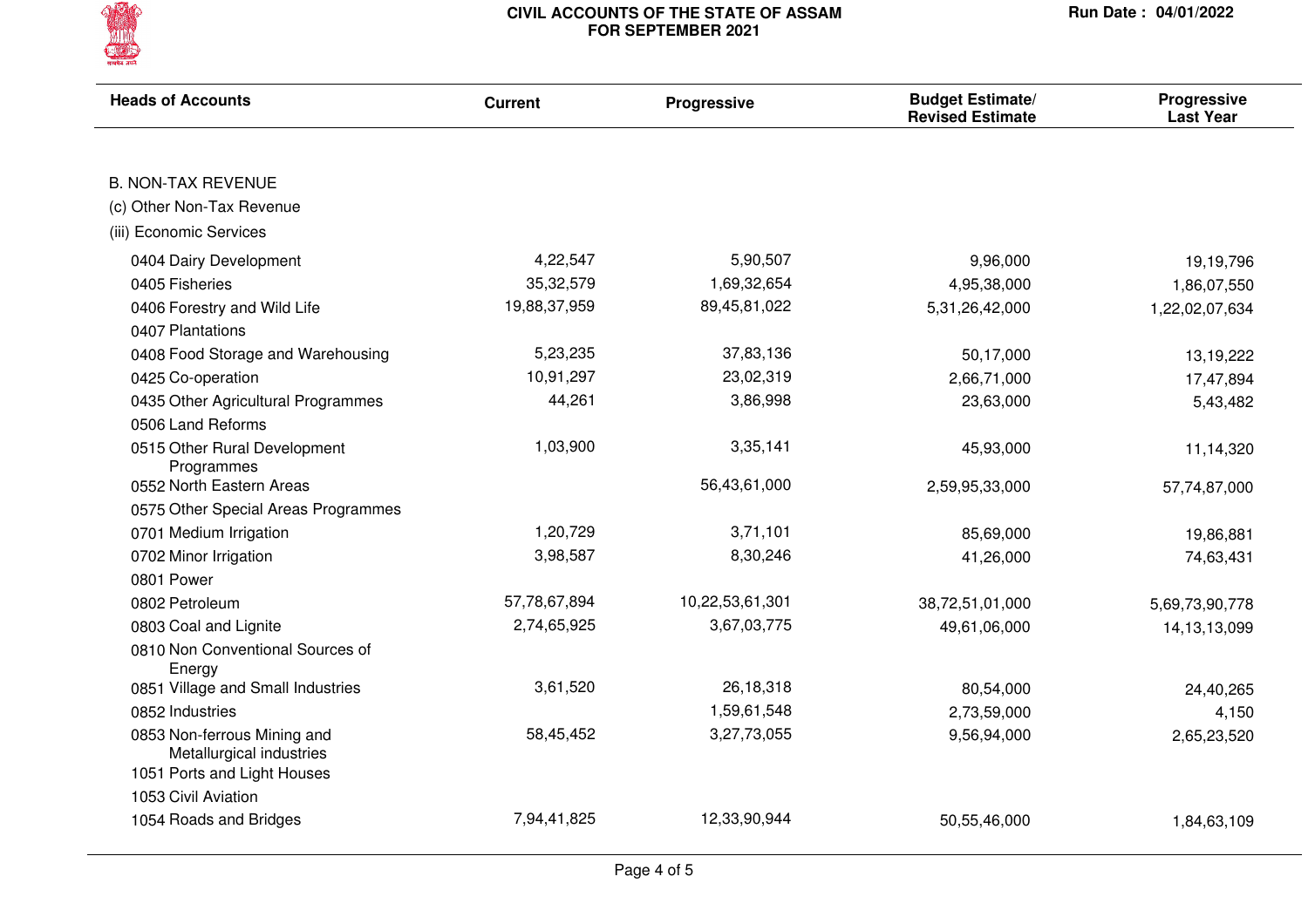

| <b>Heads of Accounts</b>                      | <b>Current</b>      | Progressive       | <b>Budget Estimate/</b><br><b>Revised Estimate</b> | Progressive<br><b>Last Year</b> |
|-----------------------------------------------|---------------------|-------------------|----------------------------------------------------|---------------------------------|
|                                               |                     |                   |                                                    |                                 |
| <b>B. NON-TAX REVENUE</b>                     |                     |                   |                                                    |                                 |
| (c) Other Non-Tax Revenue                     |                     |                   |                                                    |                                 |
| (iii) Economic Services                       |                     |                   |                                                    |                                 |
| 1055 Road Transport                           |                     |                   |                                                    |                                 |
| 1056 Inland Water Transport                   | 9,96,144            | 1,27,63,870       | 6,65,60,000                                        | 1,01,35,205                     |
| 1075 Other Transport Services                 |                     |                   |                                                    |                                 |
| 1425 Other Scientific Research                |                     | 87,590            | 37,44,000                                          | 30,000                          |
| 1452 Tourism                                  | 99,190              | 3,26,695          | 2,71,95,000                                        | 48,98,254                       |
| 1456 Civil Supplies                           | 4,280               | 86,576            | 6,13,000                                           | 1,30,821                        |
| 1475 Other General Economic Services          | 58,06,858           | 2,36,77,660       | 7,13,37,000                                        | 1,70,35,744                     |
| Total(iii) Economic Services:                 | 90,56,33,033        | 11,97,18,43,598   | 48,06,47,78,000                                    | 7,76,04,87,927                  |
| Total (c) Other Non-Tax Revenue :             | 1,04,59,22,520      | 12,96,07,52,019   | 52,06,95,92,000                                    | 8,80,32,04,222                  |
| Total B. NON-TAX REVENUE :                    | 1,19,02,11,596      | 13,51,78,55,762   | 60,97,59,91,000                                    | 11,20,58,81,324                 |
| C. GRANTS-IN-AID AND<br><b>CONTRIBUTIONS</b>  |                     |                   |                                                    |                                 |
| 1601 Grants-in-aid from Central<br>Government | 18, 35, 63, 61, 750 | 1,00,03,26,48,642 | 4,08,85,43,69,000                                  | 1,19,44,94,03,485               |
| Total                                         | 18, 35, 63, 61, 750 | 1,00,03,26,48,642 | 4,08,85,43,69,000                                  | 1,19,44,94,03,485               |
| Total C. GRANTS-IN-AID AND CONTRIBUTIONS      | 18, 35, 63, 61, 750 | 1,00,03,26,48,642 | 4,08,85,43,69,000                                  | 1,19,44,94,03,485               |
| Total - Revenue Heads (Revenue Account)       | 49,32,93,37,783     | 2,77,00,64,60,780 | 8,89,79,40,26,000                                  | 2,73,25,20,39,137               |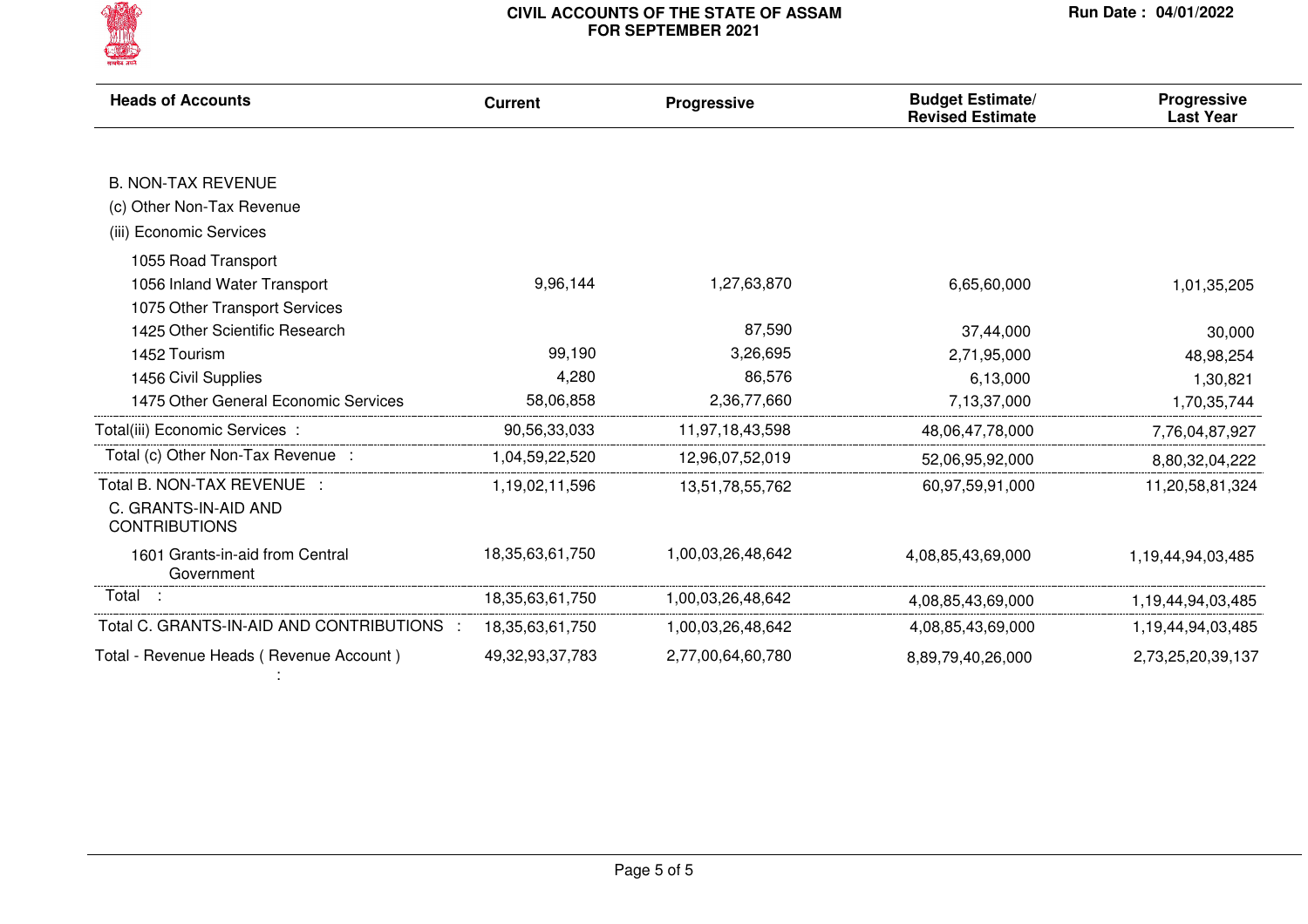

| <b>Heads of Account</b>   |                                                                                      | Current         | Progressive    | Budget Estimate/<br>Revised Estimate | Progressive Last Year |
|---------------------------|--------------------------------------------------------------------------------------|-----------------|----------------|--------------------------------------|-----------------------|
|                           |                                                                                      | Amount          | Amount         | Amount                               | Amount                |
|                           | Expenditure Heads (Revenue Account)                                                  |                 |                |                                      |                       |
| A. GENERAL SERVICES       |                                                                                      |                 |                |                                      |                       |
| (a) Organs of State       |                                                                                      |                 |                |                                      |                       |
| 2011                      | Parliament/State/Union<br><b>Territory Legislatures</b>                              | 10,39,59,757    | 32,56,48,378   | 76,11,58,000<br>76,11,58,000         | 23,77,49,398          |
| 2012                      | President, Vice President/<br>Governor, Administrator of<br><b>Union Territories</b> | 92,55,739       | 3,74,03,011    | 11,25,78,000<br>11,25,78,000         | 2,32,37,063           |
| 2013                      | <b>Council of Ministers</b>                                                          | 42,19,960       | 2,33,42,709    | 17,84,35,000<br>17,84,35,000         | 2,22,62,227           |
| 2014                      | Administration of Justice                                                            | 23, 15, 86, 725 | 1,29,19,13,248 | 5,07,66,12,000<br>5,07,66,12,000     | 1,47,13,23,650        |
| 2015                      | Elections                                                                            | 1,12,83,705     | 6,74,55,444    | 1,64,38,79,000<br>1,64,38,79,000     | 6,46,78,040           |
| Total (a) Organs of State |                                                                                      | 36,03,05,886    | 1,74,57,62,790 | 7,77,26,62,000<br>7,77,26,62,000     | 1,81,92,50,378        |
| (b) Fiscal Services       |                                                                                      |                 |                |                                      |                       |
|                           | (ii) Collection of Taxes on Property and Capital Transactions                        |                 |                |                                      |                       |
| 2029                      | Land Revenue                                                                         | 30,18,81,365    | 1,44,13,41,335 | 4,00,35,69,000<br>4,00,35,69,000     | 1,31,09,08,810        |
| 2030                      | Stamps and Registration                                                              | 1,46,45,034     | 7,26,82,143    | 99,55,25,000<br>99,55,25,000         | 37,44,72,826          |
|                           | Total(ii) Collection of Taxes on Property<br>and Capital Transactions                | 31,65,26,399    | 1,51,40,23,478 | 4,99,90,94,000<br>4,99,90,94,000     | 1,68,53,81,636        |
|                           | (iii) Collection of Taxes on Commodities and Services                                |                 |                |                                      |                       |
| 2039                      | <b>State Excise</b>                                                                  | 4, 13, 28, 725  | 22,69,92,256   | 61,03,90,000<br>61.03.90.000         | 24,00,74,498          |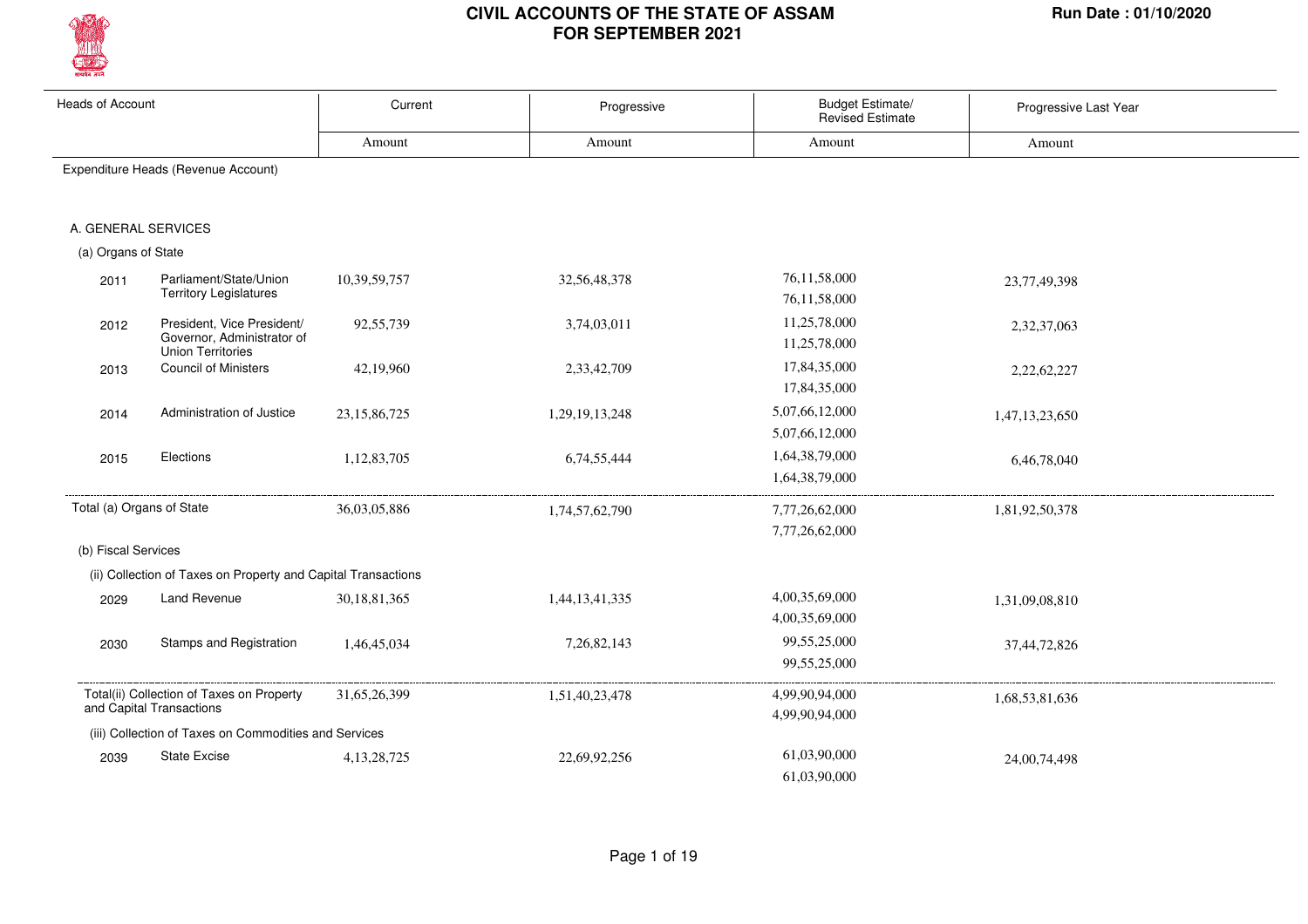

| <b>Heads of Account</b>   |                                                                      | Current         | Progressive     | Budget Estimate/<br><b>Revised Estimate</b> | Progressive Last Year |
|---------------------------|----------------------------------------------------------------------|-----------------|-----------------|---------------------------------------------|-----------------------|
|                           |                                                                      | Amount          | Amount          | Amount                                      | Amount                |
|                           |                                                                      |                 |                 |                                             |                       |
| A. GENERAL SERVICES       |                                                                      |                 |                 |                                             |                       |
| (b) Fiscal Services       |                                                                      |                 |                 |                                             |                       |
|                           | (iii) Collection of Taxes on Commodities and Services                |                 |                 |                                             |                       |
| 2040                      | Taxes on Sales, Trades etc.                                          | 6,56,97,539     | 33,50,39,377    | 7,19,30,88,000<br>7,19,30,88,000            | 35,51,61,021          |
| 2041                      | Taxes on Vehicles                                                    | 4,66,28,871     | 23,08,89,956    | 66,08,23,000<br>66,08,23,000                | 22, 23, 41, 812       |
| 2045                      | Other Taxes and Duties on<br><b>Commodities and Services</b>         | 37,72,756       | 2,07,84,720     | 5,83,07,000<br>5,83,07,000                  | 2,13,96,340           |
|                           | Total(iii) Collection of Taxes on<br><b>Commodities and Services</b> | 15,74,27,891    | 81, 37, 06, 309 | 8,52,26,08,000<br>8,52,26,08,000            | 83, 89, 73, 671       |
|                           | (iv) Other Fiscal Services                                           |                 |                 |                                             |                       |
| 2047                      | <b>Other Fiscal Services</b>                                         | 17,93,156       | 89,86,083       | 2,62,06,000<br>2,62,06,000                  | 87,25,586             |
|                           | Total(iv) Other Fiscal Services                                      | 17,93,156       | 89,86,083       | 2,62,06,000<br>2,62,06,000                  | 87, 25, 586           |
| Total (b) Fiscal Services |                                                                      | 47, 57, 47, 446 | 2,33,67,15,870  | 13,54,79,08,000<br>13,54,79,08,000          | 2,53,30,80,893        |
|                           | (c) Interest payment and servicing of Debt                           |                 |                 |                                             |                       |
| 2048                      | Appropriation for reduction or<br>avoidance of Debt                  |                 |                 | 4,45,89,17,000<br>4,45,89,17,000            | 40,00,00,000          |
| 2049                      | <b>Interest Payments</b>                                             | 5,88,67,69,585  | 24,77,40,52,867 | 70,63,72,70,000<br>70,63,72,70,000          | 18,03,72,30,756       |
| servicing of Debt         | Total (c) Interest payment and                                       | 5,88,67,69,585  | 24,77,40,52,867 | 75,09,61,87,000<br>75,09,61,87,000          | 18, 43, 72, 30, 756   |
|                           | (d) Administrative Services                                          |                 |                 |                                             |                       |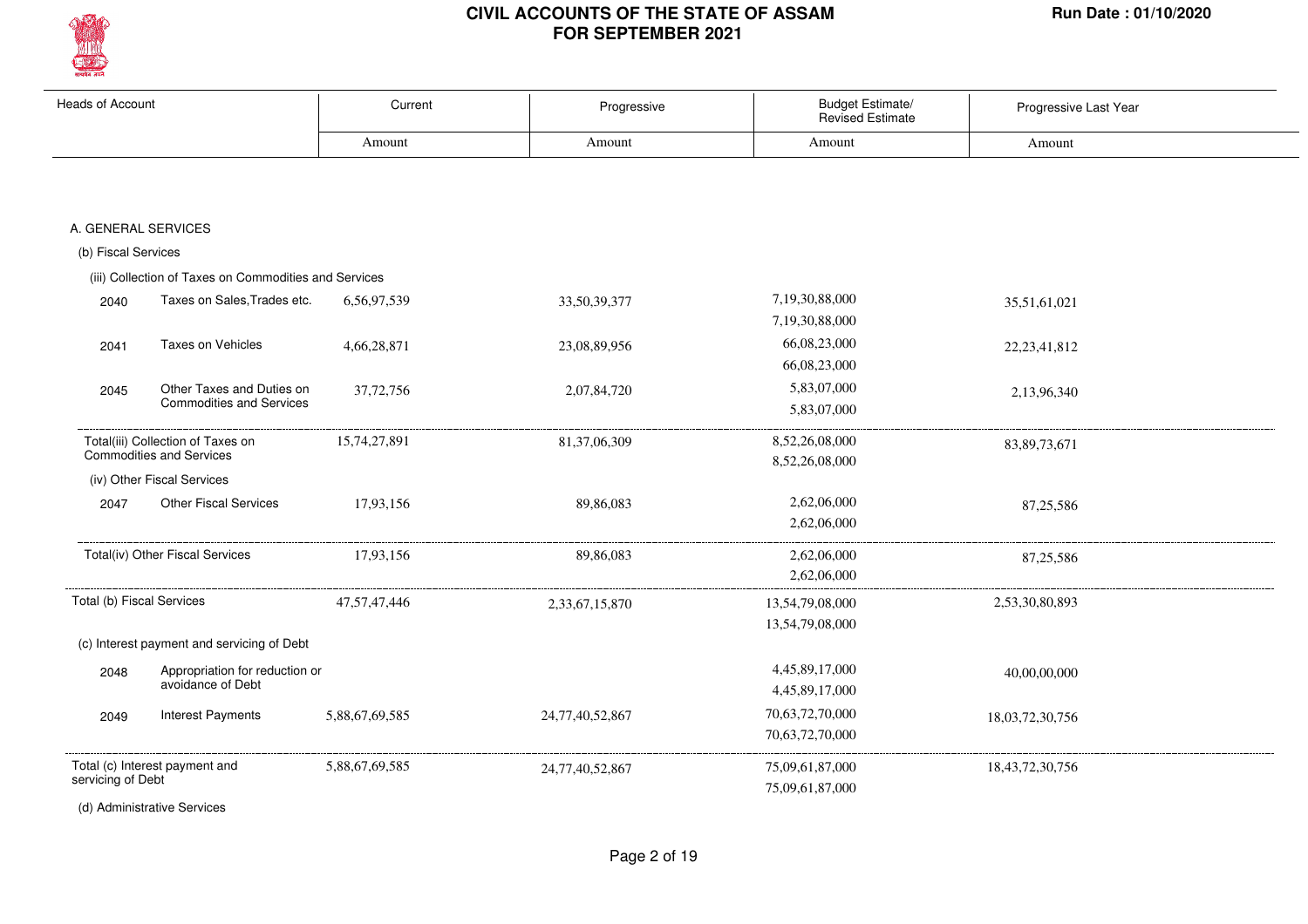

| <b>Heads of Account</b> |                                                  | Current         | Progressive         | <b>Budget Estimate/</b><br><b>Revised Estimate</b> | Progressive Last Year |
|-------------------------|--------------------------------------------------|-----------------|---------------------|----------------------------------------------------|-----------------------|
|                         |                                                  | Amount          | Amount              | Amount                                             | Amount                |
|                         |                                                  |                 |                     |                                                    |                       |
| A. GENERAL SERVICES     |                                                  |                 |                     |                                                    |                       |
|                         | (d) Administrative Services                      |                 |                     |                                                    |                       |
| 2051                    | <b>Public Service Commission</b>                 | 3,10,75,489     | 7,47,18,678         | 21,69,59,000<br>21,69,59,000                       | 5,29,87,721           |
| 2052                    | Secretariat-General Services 1,74,76,08,605      |                 | 9,24,18,55,737      | 35,68,35,62,000<br>61,18,99,62,000                 | 2,92,81,08,129        |
| 2053                    | <b>District Administration</b>                   | 20,88,30,452    | 91,03,77,707        | 2,78,75,10,000<br>2,78,75,10,000                   | 81,18,06,013          |
| 2054                    | <b>Treasury and Accounts</b><br>Administration   | 7,72,91,201     | 38, 36, 45, 967     | 1,06,39,95,000<br>1,06,39,95,000                   | 38,05,43,826          |
| 2055                    | Police                                           | 3,12,99,11,954  | 16,49,28,21,426     | 50,04,90,59,000<br>50,04,90,59,000                 | 17, 12, 54, 63, 175   |
| 2056                    | Jails                                            | 5,89,03,864     | 23,04,48,121        | 89,75,20,000<br>89,75,20,000                       | 22,52,94,612          |
| 2058                    | <b>Stationery and Printing</b>                   | 1,93,36,349     | 9,45,11,671         | 43, 32, 27, 000<br>43, 32, 27, 000                 | 9,10,03,900           |
| 2059                    | Public Works                                     | 68, 32, 74, 579 | 1,80,55,25,778      | 5,18,92,64,000<br>5,18,92,64,000                   | 1,93,08,02,712        |
| 2070                    | Other Administrative Services 48,97,56,280       |                 | 2,36,73,18,433      | 9,32,69,74,000<br>9,32,69,74,000                   | 2,95,37,73,066        |
|                         | Total (d) Administrative Services                | 6,44,59,88,773  | 31,60,12,23,518     | 1,05,64,80,70,000<br>1,31,15,44,70,000             | 26, 49, 97, 83, 154   |
|                         | (e) Pensions and Miscellaneous General Services  |                 |                     |                                                    |                       |
| 2071                    | Pensions and Other<br><b>Retirement Benefits</b> | 12,47,25,51,338 | 57, 23, 16, 08, 358 | 86,96,63,13,000<br>86,96,63,13,000                 | 44,61,00,23,414       |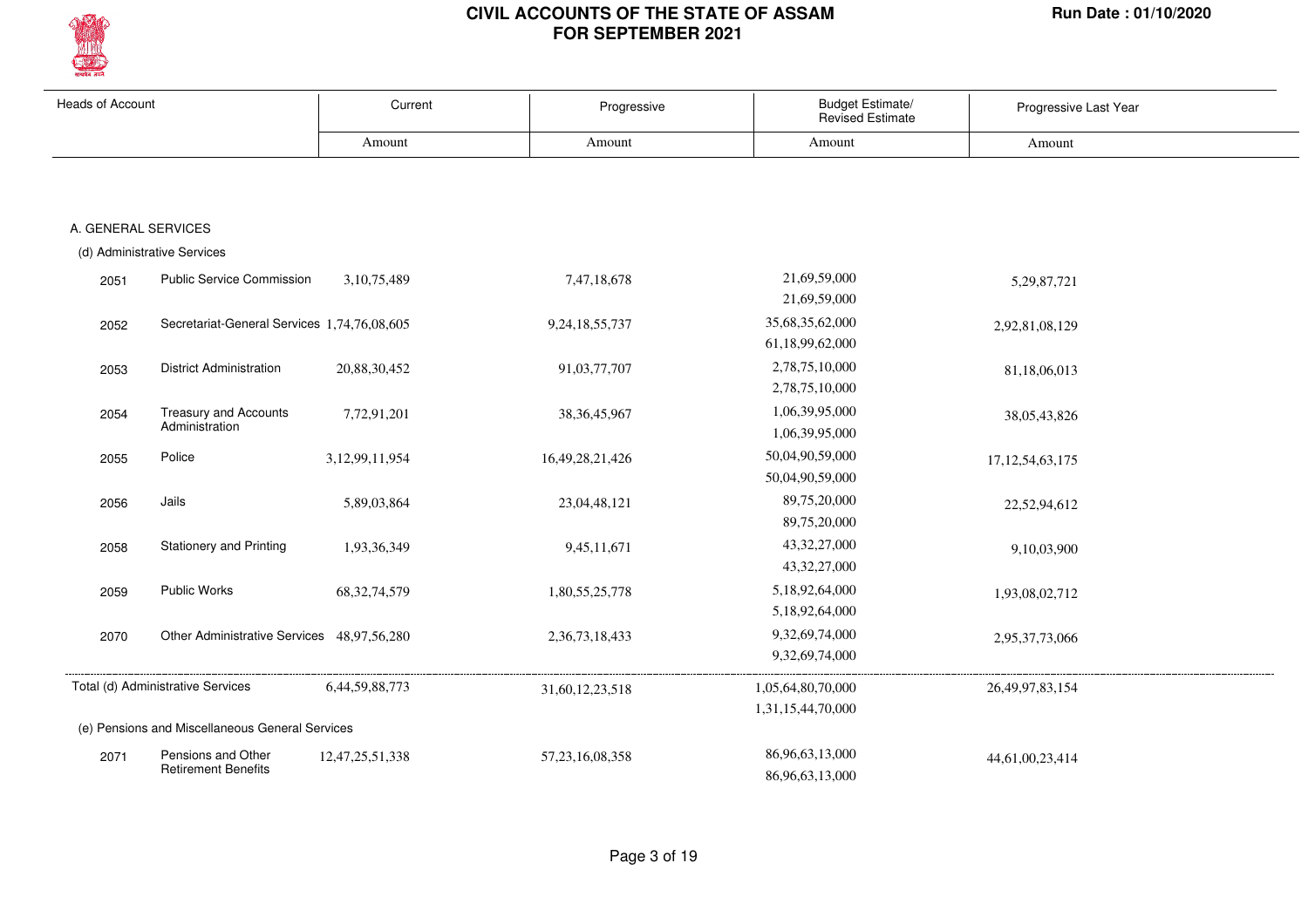

| <b>Heads of Account</b>   |                                                 | Current         | Progressive       | Budget Estimate/<br>Revised Estimate | Progressive Last Year |
|---------------------------|-------------------------------------------------|-----------------|-------------------|--------------------------------------|-----------------------|
|                           |                                                 | Amount          | Amount            | Amount                               | Amount                |
|                           |                                                 |                 |                   |                                      |                       |
|                           |                                                 |                 |                   |                                      |                       |
| A. GENERAL SERVICES       |                                                 |                 |                   |                                      |                       |
|                           | (e) Pensions and Miscellaneous General Services |                 |                   |                                      |                       |
| 2075                      | Miscellaneous General                           | 1,26,43,428     | 6,86,67,809       | 2,83,58,62,000                       | 5,30,51,232           |
|                           | Services                                        |                 |                   | 2,83,58,62,000                       |                       |
| Total (e) Pensions and    |                                                 | 12,48,51,94,766 | 57,30,02,76,167   | 89, 80, 21, 75, 000                  | 44,66,30,74,646       |
|                           | Miscellaneous General Services                  |                 |                   | 89, 80, 21, 75, 000                  |                       |
|                           | Total A. GENERAL SERVICES                       | 25,65,40,06,456 | 1,17,75,80,31,211 | 2,91,86,70,02,000                    | 93,95,24,19,827       |
|                           |                                                 |                 |                   | 3, 17, 37, 34, 02, 000               |                       |
| <b>B. SOCIAL SERVICES</b> |                                                 |                 |                   |                                      |                       |
|                           | (a) Education, Sports, Art and Culture          |                 |                   |                                      |                       |
| 2202                      | <b>General Education</b>                        | 11,66,80,76,805 | 69,95,96,10,967   | 1,87,65,19,33,000                    | 64, 22, 87, 59, 499   |
|                           |                                                 |                 |                   | 2,00,63,28,77,000                    |                       |
| 2203                      | <b>Technical Education</b>                      | 18,23,21,218    | 80,28,64,684      | 3,40,11,90,000                       | 72,44,09,097          |
|                           |                                                 |                 |                   | 3,40,11,90,000                       |                       |
| 2204                      | Sports and Youth Services                       | 4,51,55,458     | 25,07,08,039      | 1,12,16,11,000                       | 27, 29, 58, 697       |
|                           |                                                 |                 |                   | 1,12,16,11,000                       |                       |
| 2205                      | Art and Culture                                 | 2,30,71,563     | 15,31,64,223      | 1,08,63,55,000                       | 21,58,80,983          |
|                           |                                                 |                 |                   | 1,09,02,62,000                       |                       |
|                           | Total (a) Education, Sports, Art and            | 11,91,86,25,044 | 71,16,63,47,913   | 1,93,26,10,89,000                    | 65,44,20,08,276       |
| Culture                   |                                                 |                 |                   | 2,06,24,59,40,000                    |                       |
|                           | (b) Health and Family Welfare                   |                 |                   |                                      |                       |
| 2210                      | Medical and Public Health                       | 8,07,83,58,192  | 28,01,19,40,226   | 61,80,70,77,000                      | 12,36,61,76,998       |
|                           |                                                 |                 |                   | 61,80,70,77,000                      |                       |
| 2211                      | Family Welfare                                  | 33,73,03,517    | 1,59,26,33,082    | 4,02,48,53,000                       | 1,60,49,55,141        |
|                           |                                                 |                 |                   | 4,02,48,53,000                       |                       |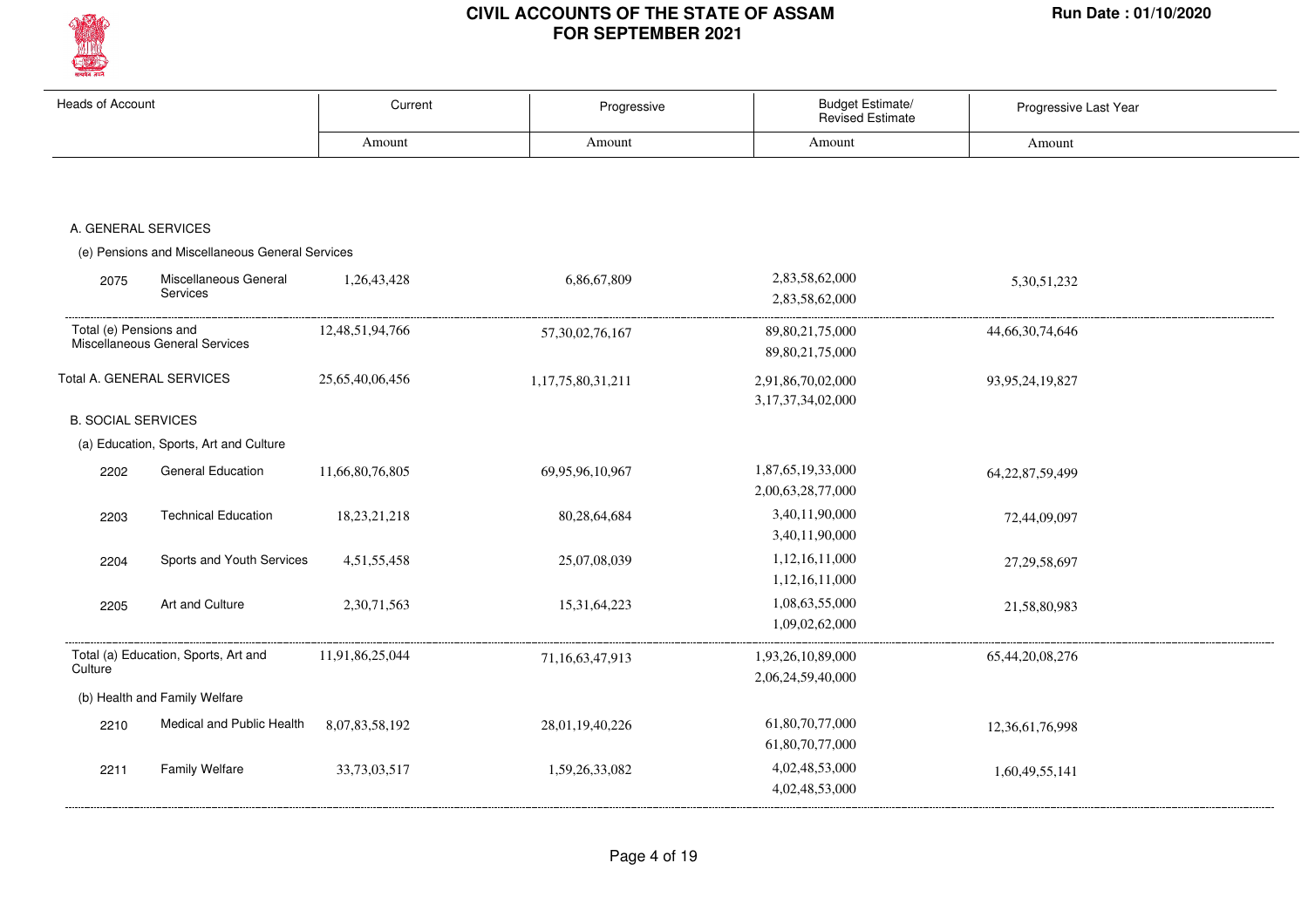

| <b>Heads of Account</b>   |                                                                              | Current                                                                    | Progressive     | Budget Estimate/<br>Revised Estimate | Progressive Last Year |
|---------------------------|------------------------------------------------------------------------------|----------------------------------------------------------------------------|-----------------|--------------------------------------|-----------------------|
|                           |                                                                              | Amount                                                                     | Amount          | Amount                               | Amount                |
|                           |                                                                              |                                                                            |                 |                                      |                       |
|                           |                                                                              |                                                                            |                 |                                      |                       |
| <b>B. SOCIAL SERVICES</b> |                                                                              |                                                                            |                 |                                      |                       |
|                           | (b) Health and Family Welfare                                                |                                                                            |                 |                                      |                       |
|                           | Total (b) Health and Family Welfare                                          | 8,41,56,61,709                                                             | 29,60,45,73,308 | 65,83,19,30,000                      | 13,97,11,32,139       |
|                           |                                                                              |                                                                            |                 | 65,83,19,30,000                      |                       |
|                           | (c) Water Supply, Sanitation, Housing and Urban Development                  |                                                                            |                 |                                      |                       |
| 2215                      | Water Supply and Sanitation                                                  | 48, 39, 59, 174                                                            | 2,35,54,53,684  | 7,16,95,07,000                       | 1,59,31,07,220        |
|                           |                                                                              |                                                                            |                 | 7,16,95,07,000                       |                       |
| 2216                      | Housing                                                                      | 18,98,29,702                                                               | 2,24,08,42,612  | 28,70,57,03,000                      | 6,77,60,14,347        |
|                           |                                                                              |                                                                            |                 | 28,70,57,03,000                      |                       |
| 2217                      | Urban Development                                                            | 2,44,54,88,554                                                             | 2,92,72,63,077  | 23,70,56,12,000                      | 5,41,45,90,528        |
|                           |                                                                              |                                                                            |                 | 24,93,40,78,000                      |                       |
|                           | Total (c) Water Supply, Sanitation,                                          | 3,11,92,77,430                                                             | 7,52,35,59,373  | 59,58,08,22,000                      | 13,78,37,12,095       |
|                           | Housing and Urban Development                                                |                                                                            |                 | 60,80,92,88,000                      |                       |
|                           | (d) Information and Broadcasting                                             |                                                                            |                 |                                      |                       |
| 2220                      | Information and Publicity                                                    | 7,31,87,340                                                                | 30,22,40,992    | 1,29,67,81,000                       | 19,62,82,162          |
|                           |                                                                              |                                                                            |                 | 1,29,67,81,000                       |                       |
| Total (d) Information and |                                                                              | 7,31,87,340                                                                | 30,22,40,992    | 1,29,67,81,000                       | 19,62,82,162          |
| Broadcasting              |                                                                              |                                                                            |                 | 1,29,67,81,000                       |                       |
|                           |                                                                              | (e) Welfare of Schedule Castes, Schedule Tribes and Other Backward Classes |                 |                                      |                       |
| 2225                      | Welfare of Scheduled                                                         | 71,73,19,073                                                               | 1,99,22,68,152  | 17,85,48,61,000                      | 8,53,59,592           |
|                           | Castes, Scheduled Tribes,<br>Other Backward Classes and<br><b>Minorities</b> |                                                                            |                 | 20,30,67,25,000                      |                       |
|                           | Total (e) Welfare of Schedule                                                | 71, 73, 19, 073                                                            | 1,99,22,68,152  | 17,85,48,61,000                      | 8,53,59,592           |
| <b>Backward Classes</b>   | Castes, Schedule Tribes and Other<br>(f) Labour and Labour Welfare           |                                                                            |                 | 20,30,67,25,000                      |                       |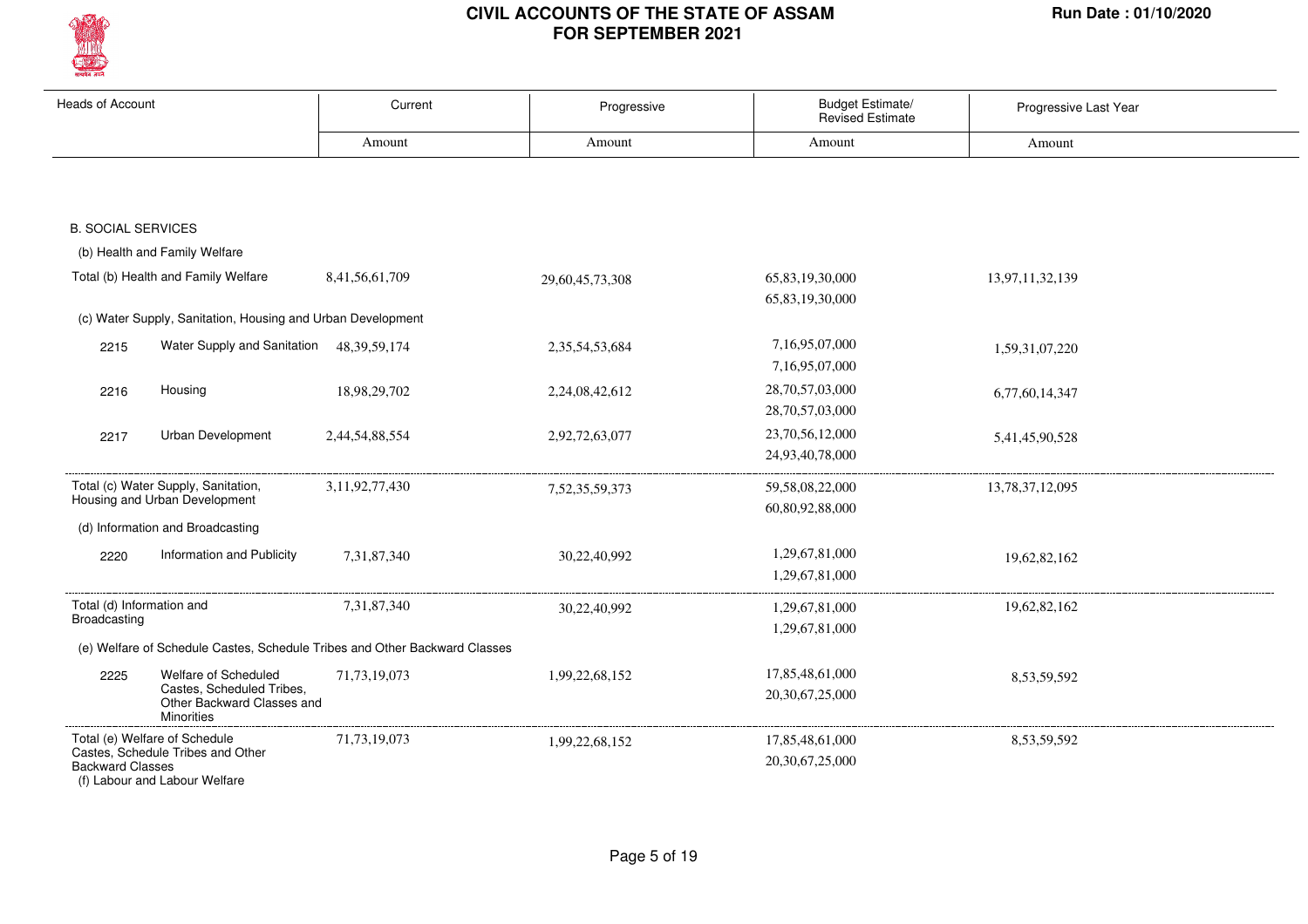

| <b>Heads of Account</b>   |                                                         | Current         | Progressive       | <b>Budget Estimate/</b><br>Revised Estimate | Progressive Last Year |
|---------------------------|---------------------------------------------------------|-----------------|-------------------|---------------------------------------------|-----------------------|
|                           |                                                         | Amount          | Amount            | Amount                                      | Amount                |
|                           |                                                         |                 |                   |                                             |                       |
| <b>B. SOCIAL SERVICES</b> |                                                         |                 |                   |                                             |                       |
|                           | (f) Labour and Labour Welfare                           |                 |                   |                                             |                       |
| 2230                      | Labour, Employment and Skill 8,49,74,355<br>Development |                 | 45, 28, 78, 723   | 2,01,71,35,000<br>2,01,71,35,000            | 50,03,42,945          |
|                           | Total (f) Labour and Labour Welfare                     | 8, 49, 74, 355  | 45, 28, 78, 723   | 2,01,71,35,000                              | 50,03,42,945          |
|                           | (g) Social Welfare and Nutrition                        |                 |                   | 2,01,71,35,000                              |                       |
| 2235                      | Social Security and Welfare 2,06,50,50,460              |                 | 4,91,84,86,844    | 15,75,47,08,000<br>18,27,25,58,000          | 4,53,87,76,663        |
| 2236                      | Nutrition                                               | 5,42,912        | 2,30,83,99,473    | 5,75,56,22,000<br>5,75,56,22,000            | 2,21,29,07,486        |
| 2245                      | Relief on Account of Natural<br>Calamities              | 45,94,85,667    | 5,01,17,42,347    | 23,28,40,90,000<br>23,28,40,90,000          | 6,64,51,03,648        |
|                           | Total (g) Social Welfare and Nutrition                  | 2,52,50,79,039  | 12,23,86,28,664   | 44,79,44,20,000<br>47, 31, 22, 70, 000      | 13, 39, 67, 87, 797   |
| (h) Others                |                                                         |                 |                   |                                             |                       |
| 2250                      | <b>Other Social Services</b>                            | 12,87,000       | 12,87,000         | 2,44,83,000<br>2,44,83,000                  |                       |
| Total (h) Others          |                                                         | 12,87,000       | 12,87,000         | 2,44,83,000<br>2,44,83,000                  |                       |
| Total B. SOCIAL SERVICES  |                                                         | 26,85,54,10,990 | 1,23,28,17,84,125 | 3,84,66,15,21,000<br>4,03,84,45,52,000      | 1,07,37,56,25,006     |

C. ECONOMIC SERVICES

(a) Agriculture and Allied Activities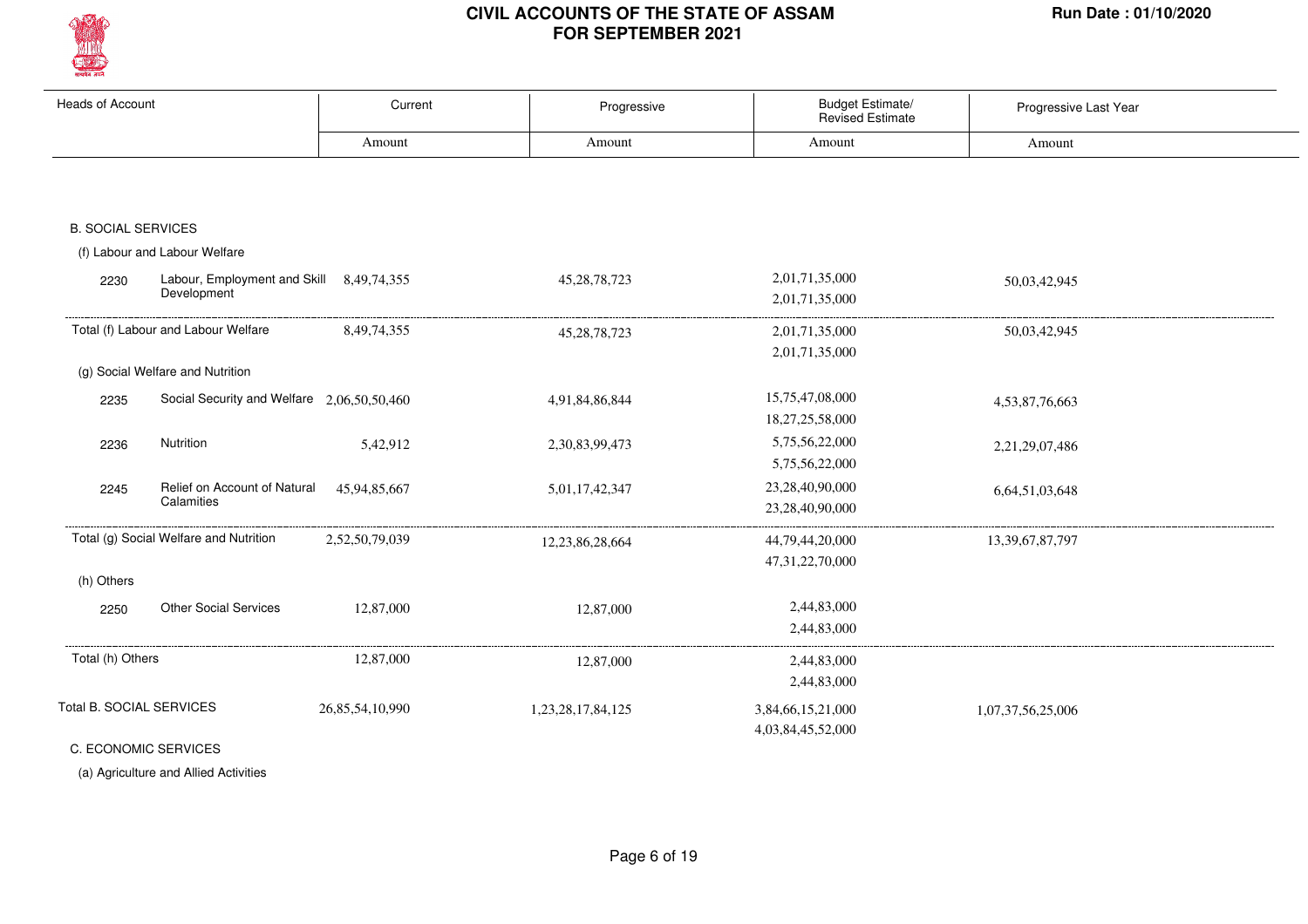

| <b>Heads of Account</b> |                                        | Current         | Progressive     | Budget Estimate/<br><b>Revised Estimate</b> | Progressive Last Year |
|-------------------------|----------------------------------------|-----------------|-----------------|---------------------------------------------|-----------------------|
|                         |                                        | Amount          | Amount          | Amount                                      | Amount                |
|                         |                                        |                 |                 |                                             |                       |
|                         |                                        |                 |                 |                                             |                       |
|                         | C. ECONOMIC SERVICES                   |                 |                 |                                             |                       |
|                         | (a) Agriculture and Allied Activities  |                 |                 |                                             |                       |
| 2401                    | Crop Husbandry                         | 27, 34, 22, 538 | 1,46,41,27,160  | 17,73,83,57,000                             | 2,49,57,24,426        |
|                         |                                        |                 |                 | 17,73,83,57,000                             |                       |
| 2402                    | Soil and Water Conservation            | 6, 19, 15, 553  | 33, 29, 01, 533 | 2,31,87,93,000                              | 52,50,87,092          |
|                         |                                        |                 |                 | 2,31,87,93,000                              |                       |
| 2403                    | Animal Husbandry                       | 21,96,73,328    | 1,23,59,06,170  | 5,43,26,68,000                              | 1,35,01,17,006        |
|                         |                                        |                 |                 | 5,43,26,68,000                              |                       |
| 2404                    | Dairy Development                      | 1,71,57,635     | 9,85,09,535     | 89,79,26,000                                | 10,10,40,443          |
|                         |                                        |                 |                 | 89,79,26,000                                |                       |
| 2405                    | Fisheries                              | 4,52,15,234     | 24,47,69,711    | 1,26,79,43,000                              | 25,49,63,361          |
|                         |                                        |                 |                 | 1,26,79,43,000                              |                       |
| 2406                    | Forestry and Wild Life                 | 42,54,96,084    | 2,24,70,20,372  | 8,79,41,15,000                              | 2,31,37,95,520        |
|                         |                                        |                 |                 | 8,79,41,15,000                              |                       |
| 2408                    | Food Storage and                       | 6,45,25,184     | 2,92,38,30,295  | 8,99,56,70,000                              | 4, 12, 37, 82, 270    |
|                         | Warehousing                            |                 |                 | 9,26,56,70,000                              |                       |
| 2415                    | Agricultural Research and<br>Education | 1,96,62,34,266  | 2,01,32,97,483  | 4,35,55,36,000                              | 85,12,90,791          |
|                         |                                        |                 |                 | 4,35,55,36,000                              |                       |
| 2425                    | Co-operation                           | 9,52,05,699     | 48, 62, 50, 339 | 1,41,79,87,000                              | 51,06,27,143          |
|                         |                                        |                 |                 | 1,41,79,87,000                              |                       |
| 2435                    | Other Agricultural<br>Programmes       | 67, 63, 704     | 3,94,43,169     | 64,40,36,000                                | 4,25,38,163           |
|                         |                                        |                 |                 | 64,40,36,000                                |                       |
|                         | Total (a) Agriculture and Allied       | 3,17,56,09,225  | 11,08,60,55,767 | 51,86,30,31,000                             | 12,56,89,66,215       |
| Activities              |                                        |                 |                 | 52,13,30,31,000                             |                       |

(b) Rural Development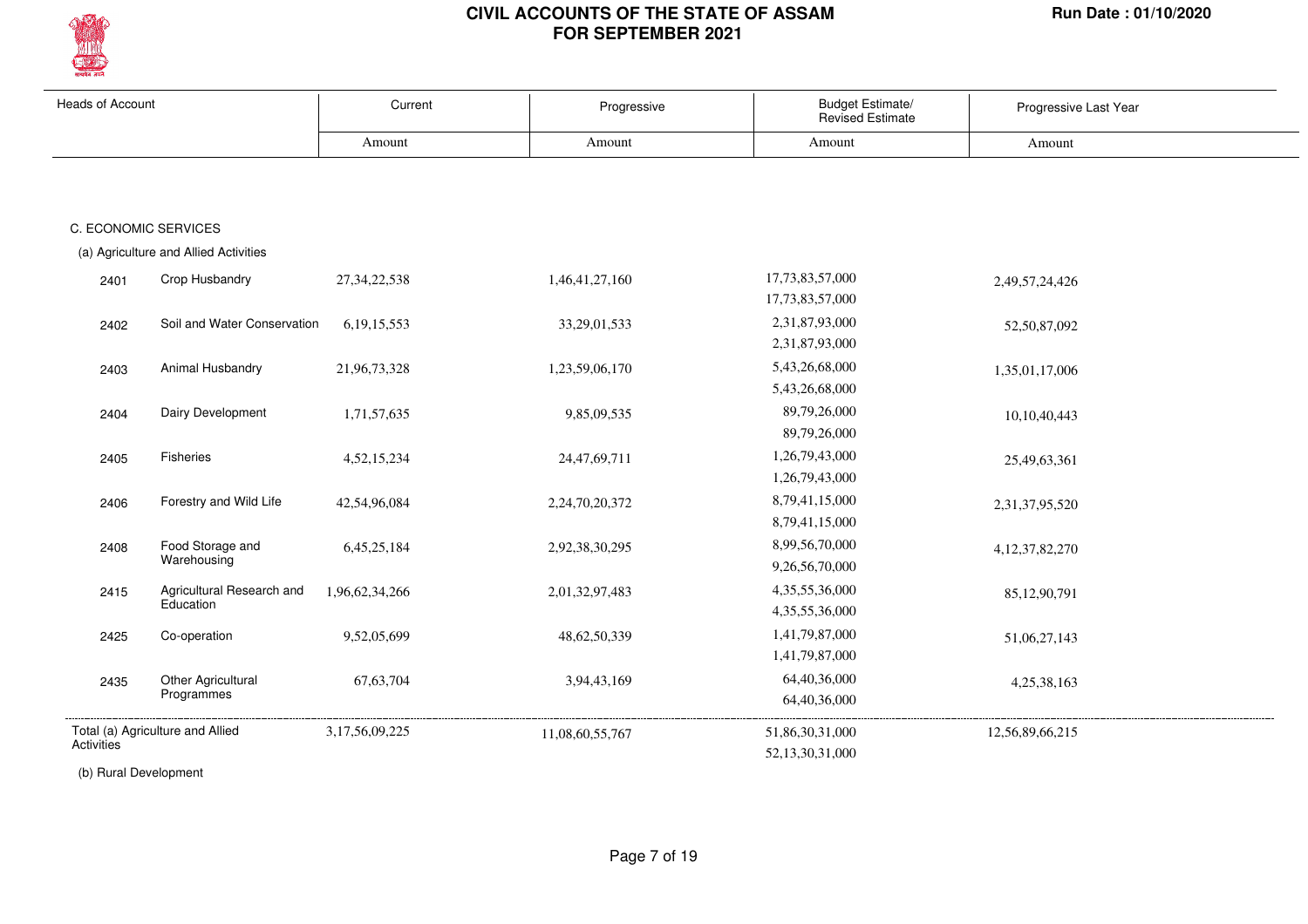

| <b>Heads of Account</b> |                                                          | Current        | Progressive         | Budget Estimate/<br><b>Revised Estimate</b> | Progressive Last Year |
|-------------------------|----------------------------------------------------------|----------------|---------------------|---------------------------------------------|-----------------------|
|                         |                                                          | Amount         | Amount              | Amount                                      | Amount                |
|                         |                                                          |                |                     |                                             |                       |
|                         | C. ECONOMIC SERVICES                                     |                |                     |                                             |                       |
| (b) Rural Development   |                                                          |                |                     |                                             |                       |
| 2501                    | Special Programmes for Rural 43,78,84,086<br>Development |                | 3,09,84,33,987      | 12,16,84,56,000<br>12,16,84,56,000          | 3,80,54,43,880        |
| 2505                    | <b>Rural Employment</b>                                  | 1,61,81,69,000 | 4,40,16,37,000      | 11,75,97,38,000<br>11,75,97,38,000          | 3,19,30,32,000        |
| 2515                    | Other Rural Development<br>Programmes                    | 4,50,59,47,472 | 9,60,88,22,816      | 29,04,57,41,000<br>29,04,57,41,000          | 4, 23, 12, 42, 851    |
|                         | Total (b) Rural Development                              | 6,56,20,00,558 | 17, 10, 88, 93, 803 | 52,97,39,35,000<br>52,97,39,35,000          | 11,22,97,18,731       |
|                         | (c) Special Areas Programmes                             |                |                     |                                             |                       |
| 2552                    | North Eastern Areas                                      |                |                     | 4,32,59,000<br>4,32,59,000                  |                       |
| 2575                    | Other Special Areas<br>Programmes                        | 37,08,144      | 2,15,17,065         | 57,26,69,000<br>57,26,69,000                | 79,28,96,925          |
|                         | Total (c) Special Areas Programmes                       | 37,08,144      | 2,15,17,065         | 61,59,28,000<br>61,59,28,000                | 79,28,96,925          |
|                         | (d) Irrigation and Flood Control                         |                |                     |                                             |                       |
| 2701                    | Medium Irrigation                                        | 14,70,69,371   | 65,22,46,249        | 1,86,98,29,000<br>1,86,98,29,000            | 70,25,24,751          |
| 2702                    | Minor Irrigation                                         | 40,15,07,802   | 1,87,82,77,421      | 5,27,77,38,000<br>5,27,77,38,000            | 1,92,86,15,476        |
| 2705                    | <b>Command Area Development</b>                          | 32,59,317      | 2,05,57,526         | 7,00,37,000<br>7,00,37,000                  | 2,53,53,602           |
| 2711                    | Flood Control and Drainage                               | 23,71,85,704   | 1,14,48,68,407      | 3,66,41,68,000<br>3,66,41,68,000            | 1,14,64,87,693        |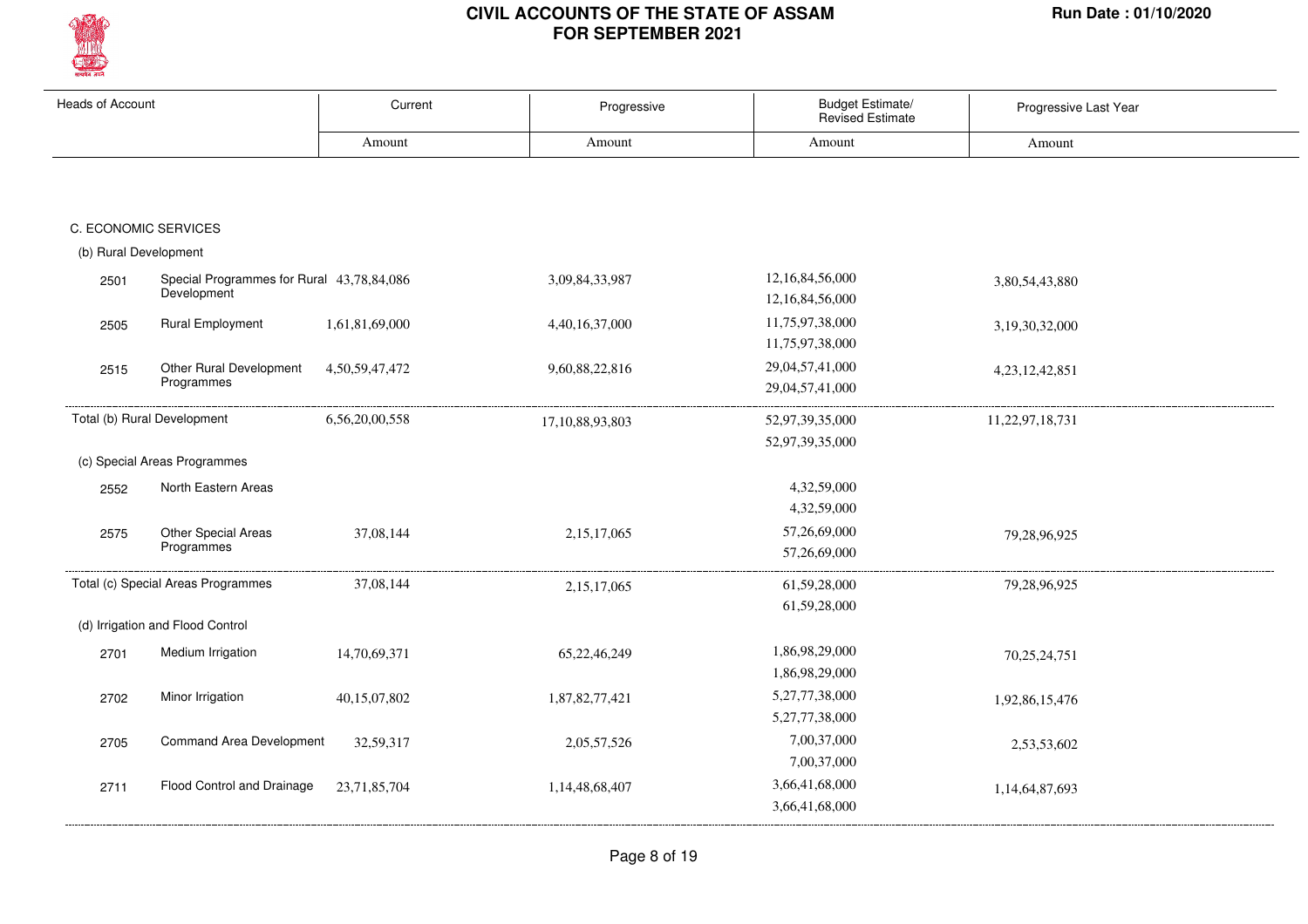

| <b>Heads of Account</b>   |                                                    | Current         | Progressive    | Budget Estimate/<br><b>Revised Estimate</b> | Progressive Last Year |
|---------------------------|----------------------------------------------------|-----------------|----------------|---------------------------------------------|-----------------------|
|                           |                                                    | Amount          | Amount         | Amount                                      | Amount                |
|                           |                                                    |                 |                |                                             |                       |
| C. ECONOMIC SERVICES      |                                                    |                 |                |                                             |                       |
|                           | (d) Irrigation and Flood Control                   |                 |                |                                             |                       |
|                           | Total (d) Irrigation and Flood Control             | 78,90,22,194    | 3,69,59,49,603 | 10,88,17,72,000<br>10,88,17,72,000          | 3,80,29,81,522        |
| (e) Energy                |                                                    |                 |                |                                             |                       |
| 2801                      | Power                                              |                 | 1,75,00,00,000 | 12,00,77,25,000<br>12,00,77,25,000          | 6,14,59,85,000        |
| 2810                      | New and Renewable Energy                           | 2,84,431        | 15,67,600      | 70,84,000<br>70,84,000                      | 15,08,406             |
| Total (e) Energy          |                                                    | 2,84,431        | 1,75,15,67,600 | 12,01,48,09,000                             | 6, 14, 74, 93, 406    |
| (f) Industry and Minerals |                                                    |                 |                | 12,01,48,09,000                             |                       |
|                           | Village and Small Industries                       |                 |                | 5,46,99,46,000                              |                       |
| 2851                      |                                                    | 23, 13, 62, 980 | 1,24,55,24,472 | 5,46,99,46,000                              | 1,29,30,54,952        |
| 2852                      | Industries                                         | 16,83,795       | 2,18,52,087    | 92,14,01,000                                | 2,45,12,357           |
|                           |                                                    |                 |                | 92,14,01,000                                |                       |
| 2853                      | Non-ferrous Mining and<br>Metallurgical Industries | 1,03,06,576     | 5,47,89,510    | 20,17,48,000<br>20,17,48,000                | 5,49,20,789           |
|                           | Total (f) Industry and Minerals                    | 24, 33, 53, 351 | 1,32,21,66,069 | 6,59,30,95,000                              | 1,37,24,88,098        |
|                           |                                                    |                 |                | 6,59,30,95,000                              |                       |
| (g) Transport             |                                                    |                 |                |                                             |                       |
| 3054                      | Roads and Bridges                                  | 65,44,07,949    | 4,55,96,23,062 | 15,90,23,61,000<br>15,90,23,61,000          | 5,65,17,50,286        |
| 3055                      | Road Transport                                     | 12,16,93,906    | 27,63,71,005   | 1,23,25,61,000<br>1,23,25,61,000            | 18,81,15,736          |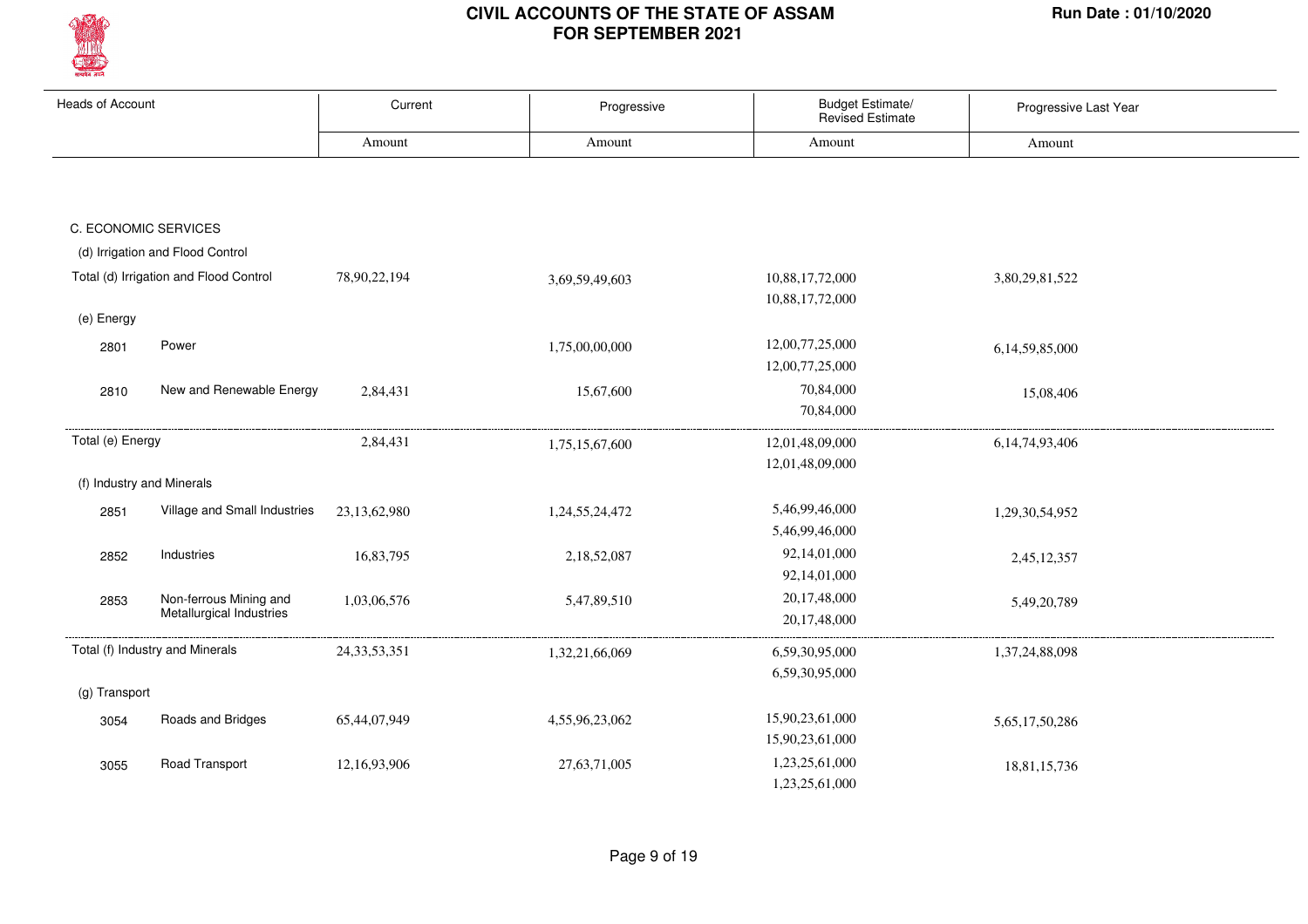

| <b>Heads of Account</b> |                                        | Current         | Progressive        | Budget Estimate/<br><b>Revised Estimate</b> | Progressive Last Year |  |
|-------------------------|----------------------------------------|-----------------|--------------------|---------------------------------------------|-----------------------|--|
|                         |                                        | Amount          | Amount             | Amount                                      | Amount                |  |
|                         |                                        |                 |                    |                                             |                       |  |
|                         |                                        |                 |                    |                                             |                       |  |
|                         | C. ECONOMIC SERVICES                   |                 |                    |                                             |                       |  |
| (g) Transport           |                                        |                 |                    |                                             |                       |  |
| 3056                    | <b>Inland Water Transport</b>          | 5,18,07,834     | 50,05,39,180       | 2,34,87,91,000                              | 74,28,62,890          |  |
|                         |                                        |                 |                    | 2,34,87,91,000                              |                       |  |
| Total (g) Transport     |                                        | 82,79,09,689    | 5, 33, 65, 33, 247 | 19,48,37,13,000                             | 6,58,27,28,912        |  |
|                         |                                        |                 |                    | 19,48,37,13,000                             |                       |  |
|                         | (i) Science Technology and Environment |                 |                    |                                             |                       |  |
| 3425                    | Other Scientific Research              | 15,20,818       | 77,11,239          | 14,90,15,000                                | 77,95,977             |  |
|                         |                                        |                 |                    | 19,90,15,000                                |                       |  |
|                         | Total (i) Science Technology and       | 15,20,818       | 77,11,239          | 14,90,15,000                                | 77,95,977             |  |
| Environment             |                                        |                 |                    | 19,90,15,000                                |                       |  |
|                         | (j) General Economic Services          |                 |                    |                                             |                       |  |
| 3451                    | Secretariat-Economic                   | 5,90,57,814     | 11,59,70,496       | 3,62,37,28,000                              | 13,61,16,322          |  |
|                         | Services                               |                 |                    | 3,62,37,28,000                              |                       |  |
| 3452                    | Tourism                                | 60,73,606       | 4,42,87,770        | 59,61,11,000                                | 6, 32, 75, 429        |  |
|                         |                                        |                 |                    | 59,61,11,000                                |                       |  |
| 3454                    | Census Surveys and                     | 3,07,95,986     | 15,71,42,171       | 47, 45, 15, 000                             | 17,07,44,215          |  |
|                         | <b>Statistics</b>                      |                 |                    | 47, 45, 15, 000                             |                       |  |
| 3456                    | <b>Civil Supplies</b>                  | 4,73,021        | 21,26,220          | 85,58,000                                   | 25,88,500             |  |
|                         |                                        |                 |                    | 85,58,000                                   |                       |  |
| 3475                    | Other General Economic                 | 1,65,99,935     | 7,57,93,484        | 29,91,37,000                                | 7,93,49,958           |  |
|                         | Services                               |                 |                    | 29,91,37,000                                |                       |  |
|                         | Total (j) General Economic Services    | 11,30,00,362    | 39, 53, 20, 141    | 5,00,20,49,000                              | 45, 20, 74, 424       |  |
|                         |                                        |                 |                    | 5,00,20,49,000                              |                       |  |
|                         | Total C. ECONOMIC SERVICES             | 11,71,64,08,772 | 40,72,57,14,534    | 1,59,57,73,47,000                           | 42,95,71,44,210       |  |
|                         |                                        |                 |                    |                                             |                       |  |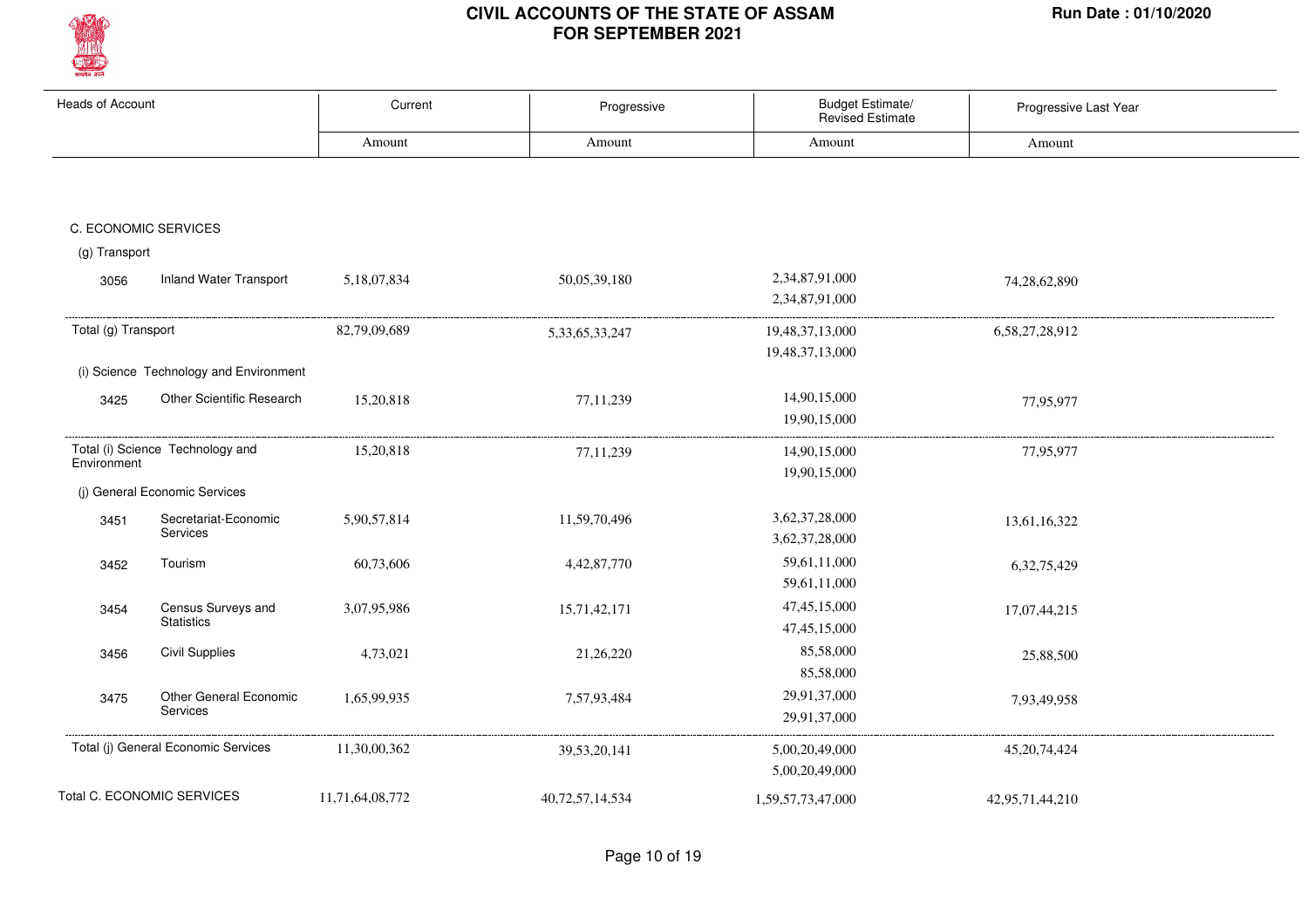

| <b>Heads of Account</b>                                 | Current                                 | Progressive       | <b>Budget Estimate/</b><br><b>Revised Estimate</b> | Progressive Last Year |  |
|---------------------------------------------------------|-----------------------------------------|-------------------|----------------------------------------------------|-----------------------|--|
|                                                         | Amount                                  | Amount            | Amount                                             | Amount                |  |
|                                                         |                                         |                   |                                                    |                       |  |
|                                                         |                                         |                   |                                                    |                       |  |
| C. ECONOMIC SERVICES                                    |                                         |                   |                                                    |                       |  |
|                                                         |                                         |                   |                                                    |                       |  |
|                                                         |                                         |                   | 1,59,89,73,47,000                                  |                       |  |
| D. GRANTS-IN-AID AND CONTRIBUTIONS                      |                                         |                   |                                                    |                       |  |
|                                                         | Compensation & Assignments 30,85,75,000 |                   | 7,94,87,55,000                                     |                       |  |
| 3604<br>to Local Bodies & Panchayati                    |                                         | 70,32,75,000      | 7,94,87,55,000                                     | 1,09,44,19,000        |  |
| Raj Institutions<br>Aid Materials and Equipment<br>3606 |                                         |                   | 90,000                                             |                       |  |
|                                                         |                                         |                   | 90,000                                             |                       |  |
| Total                                                   | 30,85,75,000                            | 70,32,75,000      | 7,94,88,45,000                                     | 1,09,44,19,000        |  |
|                                                         |                                         |                   | 7,94,88,45,000                                     |                       |  |
| Total D. GRANTS-IN-AID AND<br><b>CONTRIBUTIONS</b>      | 30,85,75,000                            | 70,32,75,000      | 7,94,88,45,000                                     | 1,09,44,19,000        |  |
|                                                         |                                         |                   | 7,94,88,45,000                                     |                       |  |
| Total-A.B.C.D.                                          | 64, 53, 44, 01, 218                     | 2,82,46,88,04,870 | 8,44,05,47,15,000                                  | 2,45,37,96,08,043     |  |
| (Expenditure Heads-Revenue Account)                     |                                         |                   | 8,89,06,41,46,000                                  |                       |  |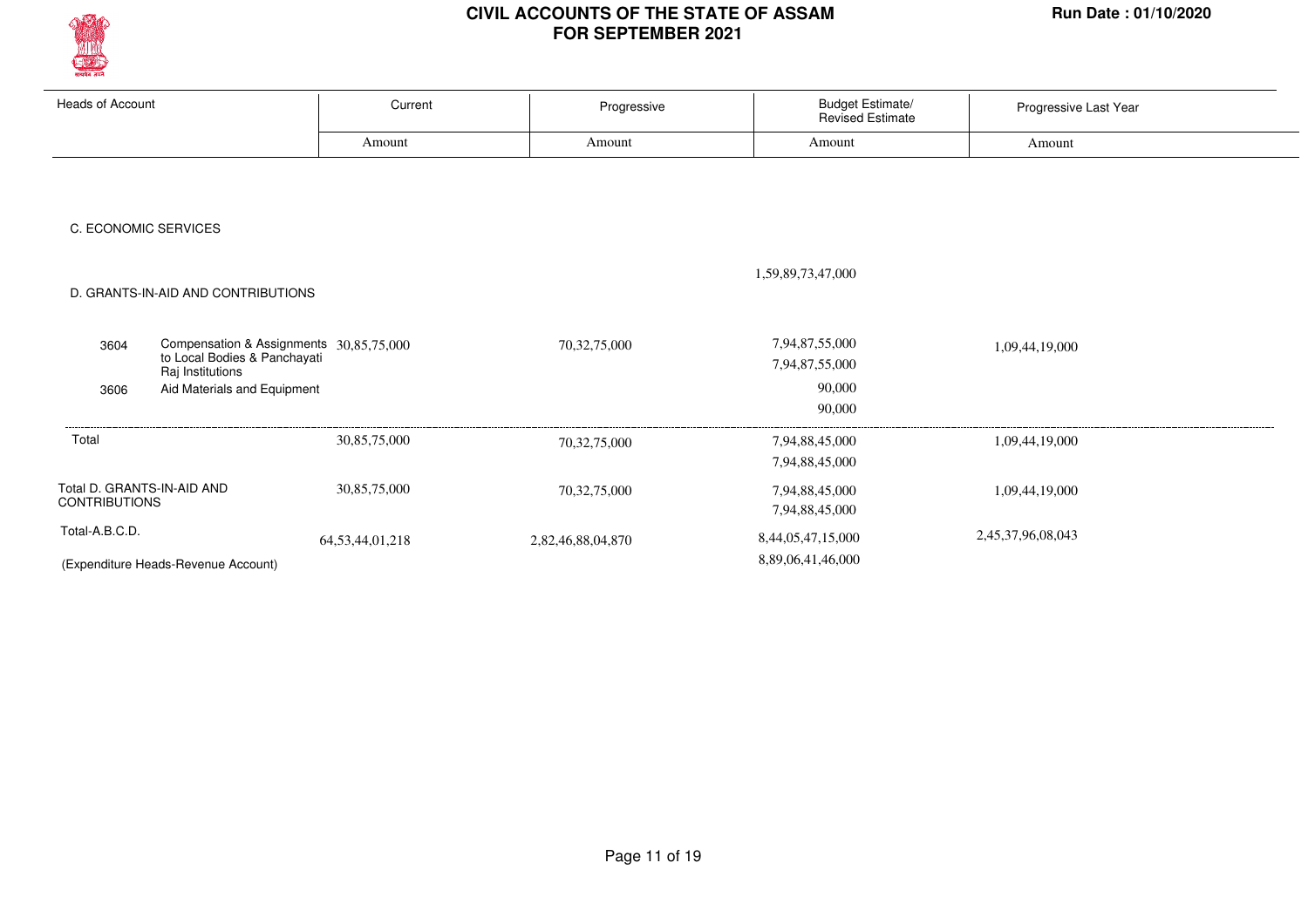

| <b>Heads of Account</b> |                                                       | Current        | Progressive     | Budget Estimate/<br>Revised Estimate | Progressive Last Year |
|-------------------------|-------------------------------------------------------|----------------|-----------------|--------------------------------------|-----------------------|
|                         |                                                       | Amount         | Amount          | Amount                               | Amount                |
|                         |                                                       |                |                 |                                      |                       |
|                         | (Expenditure Heads-Capital Account)                   |                |                 |                                      |                       |
|                         | A. CAPITAL ACCOUNT OF GENERAL SERVICES                |                |                 |                                      |                       |
|                         |                                                       |                |                 |                                      |                       |
| 4055                    | Capital Outlay on Police                              |                |                 | 1,76,97,27,000                       | 20,69,042             |
|                         |                                                       |                |                 | 1,76,97,27,000                       |                       |
| 4058                    | Capital Outlay on Stationery                          |                |                 | 1,75,20,000                          |                       |
|                         | and Printing                                          |                |                 | 1,75,20,000                          |                       |
| 4059                    | Capital Outlay on Public                              | 27,71,80,575   | 37, 18, 79, 440 | 7,37,61,53,000                       | 19,27,47,341          |
|                         | Works                                                 |                |                 | 7,37,61,53,000                       |                       |
| 4070                    | Capital Outlay on other                               | 11,04,18,945   | 41,28,98,323    | 2,20,87,41,000                       | 3,25,96,645           |
|                         | Administrative Services                               |                |                 | 2,21,87,41,000                       |                       |
| Total                   |                                                       | 38,75,99,520   | 78, 47, 77, 763 | 11, 37, 21, 41, 000                  | 22,74,13,028          |
|                         |                                                       |                |                 | 11,38,21,41,000                      |                       |
|                         | Total A. CAPITAL ACCOUNT OF                           | 38,75,99,520   | 78, 47, 77, 763 | 11,37,21,41,000                      | 22,74,13,028          |
| <b>GENERAL SERVICES</b> |                                                       |                |                 | 11,38,21,41,000                      |                       |
|                         | B. CAPITAL ACCOUNT OF SOCIAL SERVICES                 |                |                 |                                      |                       |
|                         | (a) Capital A/C of Education, Sports, Art and Culture |                |                 |                                      |                       |
| 4202                    | Capital Outlay on Education, 1,23,66,83,690           |                | 1,44,68,15,990  | 7,22,56,71,000                       |                       |
|                         | Sports, Art and Culture                               |                |                 | 7,23,56,71,000                       |                       |
|                         | Total (a) Capital A/C of Education,                   | 1,23,66,83,690 | 1,44,68,15,990  | 7,22,56,71,000                       |                       |
| Sports, Art and Culture |                                                       |                |                 | 7,23,56,71,000                       |                       |
|                         | (b) Capital A/C of Health and Family Welfare          |                |                 |                                      |                       |
| 4210                    | Capital Outlay on Medical and 1, 13, 30, 00, 694      |                | 2,53,35,09,267  | 8,13,57,28,000                       | 53,66,32,057          |
|                         | Public Health                                         |                |                 | 8,13,57,28,000                       |                       |
| 4211                    | Capital Outlay on Family<br>Welfare                   |                |                 | 40,00,000                            |                       |
|                         |                                                       |                |                 | 40,00,000                            |                       |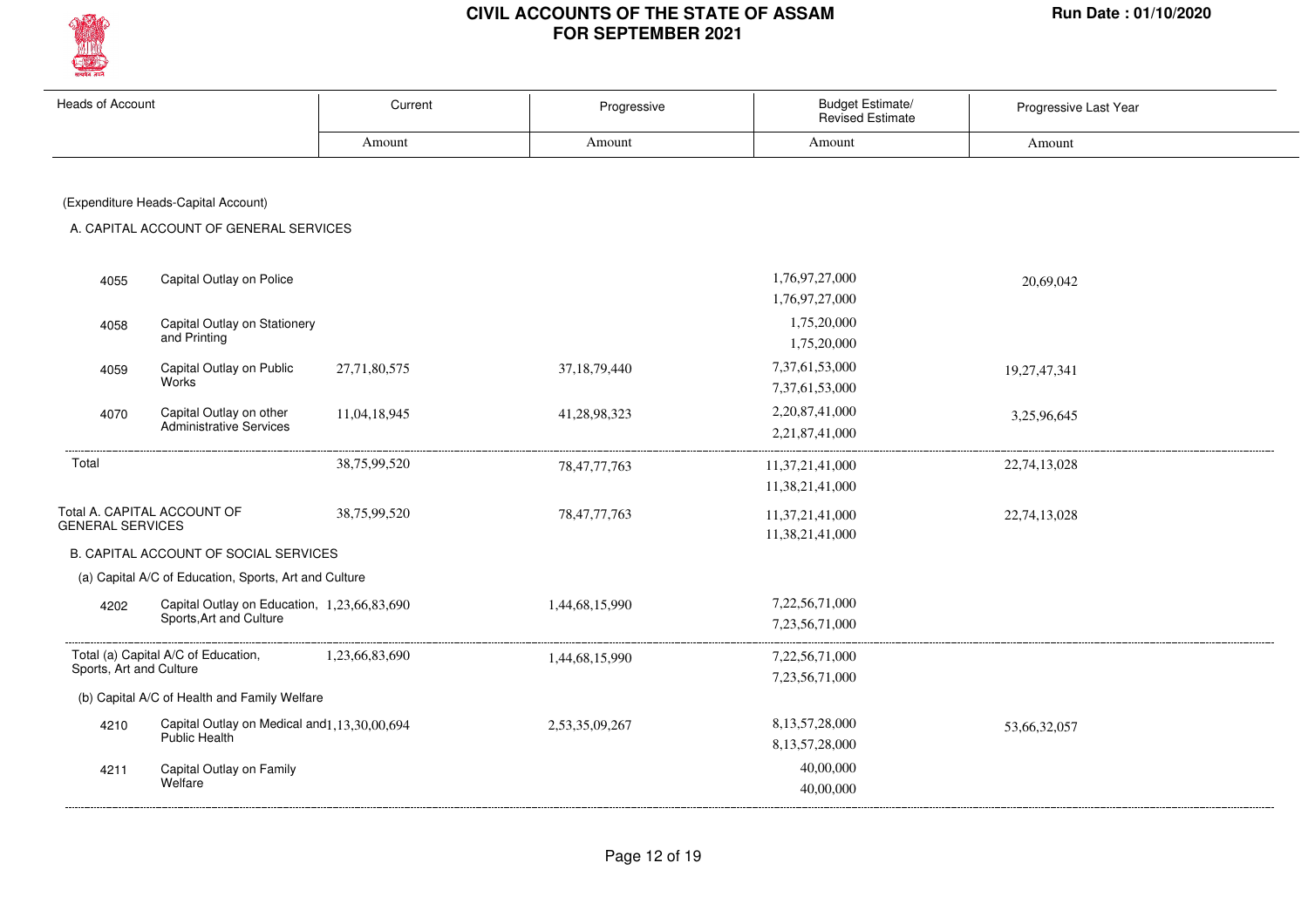

| <b>Heads of Account</b>  |                                                                                         | Current                                                                    | Progressive        | <b>Budget Estimate/</b><br><b>Revised Estimate</b> | Progressive Last Year |
|--------------------------|-----------------------------------------------------------------------------------------|----------------------------------------------------------------------------|--------------------|----------------------------------------------------|-----------------------|
|                          |                                                                                         | Amount                                                                     | Amount             | Amount                                             | Amount                |
|                          |                                                                                         |                                                                            |                    |                                                    |                       |
|                          |                                                                                         |                                                                            |                    |                                                    |                       |
|                          | B. CAPITAL ACCOUNT OF SOCIAL SERVICES                                                   |                                                                            |                    |                                                    |                       |
|                          | (b) Capital A/C of Health and Family Welfare                                            |                                                                            |                    |                                                    |                       |
|                          | Total (b) Capital A/C of Health and                                                     | 1,13,30,00,694                                                             | 2,53,35,09,267     | 8,13,97,28,000                                     | 53,66,32,057          |
| <b>Family Welfare</b>    |                                                                                         |                                                                            |                    | 8,13,97,28,000                                     |                       |
|                          |                                                                                         | (c) Capital A/C of Water Supply, Sanitation, Housing and Urban Development |                    |                                                    |                       |
| 4215                     | Capital Outlay on Water                                                                 | 69, 66, 18, 358                                                            | 2,44,09,16,913     | 6,83,60,37,000                                     | 2,51,74,53,292        |
|                          | Supply and Sanitation                                                                   |                                                                            |                    | 6,83,60,37,000                                     |                       |
| 4216                     | Capital Outlay on Housing                                                               | 3,11,70,599                                                                | 5,87,06,888        | 49,66,91,000                                       | 64, 58, 185           |
|                          |                                                                                         |                                                                            |                    | 49,66,91,000                                       |                       |
| 4217                     | Capital Outlay on Urban                                                                 | 98, 05, 32, 578                                                            | 2,04,59,69,472     | 7,87,37,70,000                                     | 2,65,84,561           |
|                          | Development                                                                             |                                                                            |                    | 7,87,37,70,000                                     |                       |
|                          | Total (c) Capital A/C of Water                                                          | 1,70,83,21,535                                                             | 4, 54, 55, 93, 273 | 15,20,64,98,000                                    | 2,55,04,96,038        |
| <b>Urban Development</b> | Supply, Sanitation, Housing and                                                         |                                                                            |                    | 15,20,64,98,000                                    |                       |
|                          | (d) Capital A/C of Information and Broadcasting                                         |                                                                            |                    |                                                    |                       |
| 4220                     | Capital Outlay on Information                                                           |                                                                            |                    | 80,000                                             |                       |
|                          | and Publicity                                                                           |                                                                            |                    | 80,000                                             |                       |
|                          | Total (d) Capital A/C of Information                                                    |                                                                            |                    | 80,000                                             |                       |
| and Broadcasting         |                                                                                         |                                                                            |                    | 80,000                                             |                       |
| Backward Classes         |                                                                                         | (e) Capital A/C of Welfare of Scheduled Castes, Scheduled Tribes and other |                    |                                                    |                       |
| 4225                     | Capital Outlay on Welfare of                                                            | 31, 19, 585                                                                | 1,32,54,155        | 60,00,65,000                                       |                       |
|                          | Scheduled Caste, Scheduled<br>Tribes, Other Backward<br><b>Classes &amp; Minorities</b> |                                                                            |                    | 60,00,65,000                                       |                       |
|                          | Total (e) Capital A/C of Welfare of                                                     | 31, 19, 585                                                                | 1,32,54,155        | 60,00,65,000                                       |                       |
|                          | Scheduled Castes, Scheduled Tribes<br>and other Backward Classes                        |                                                                            |                    | 60,00,65,000                                       |                       |
|                          | (g) Capital A/C of Social Welfare and Nutrition                                         |                                                                            |                    |                                                    |                       |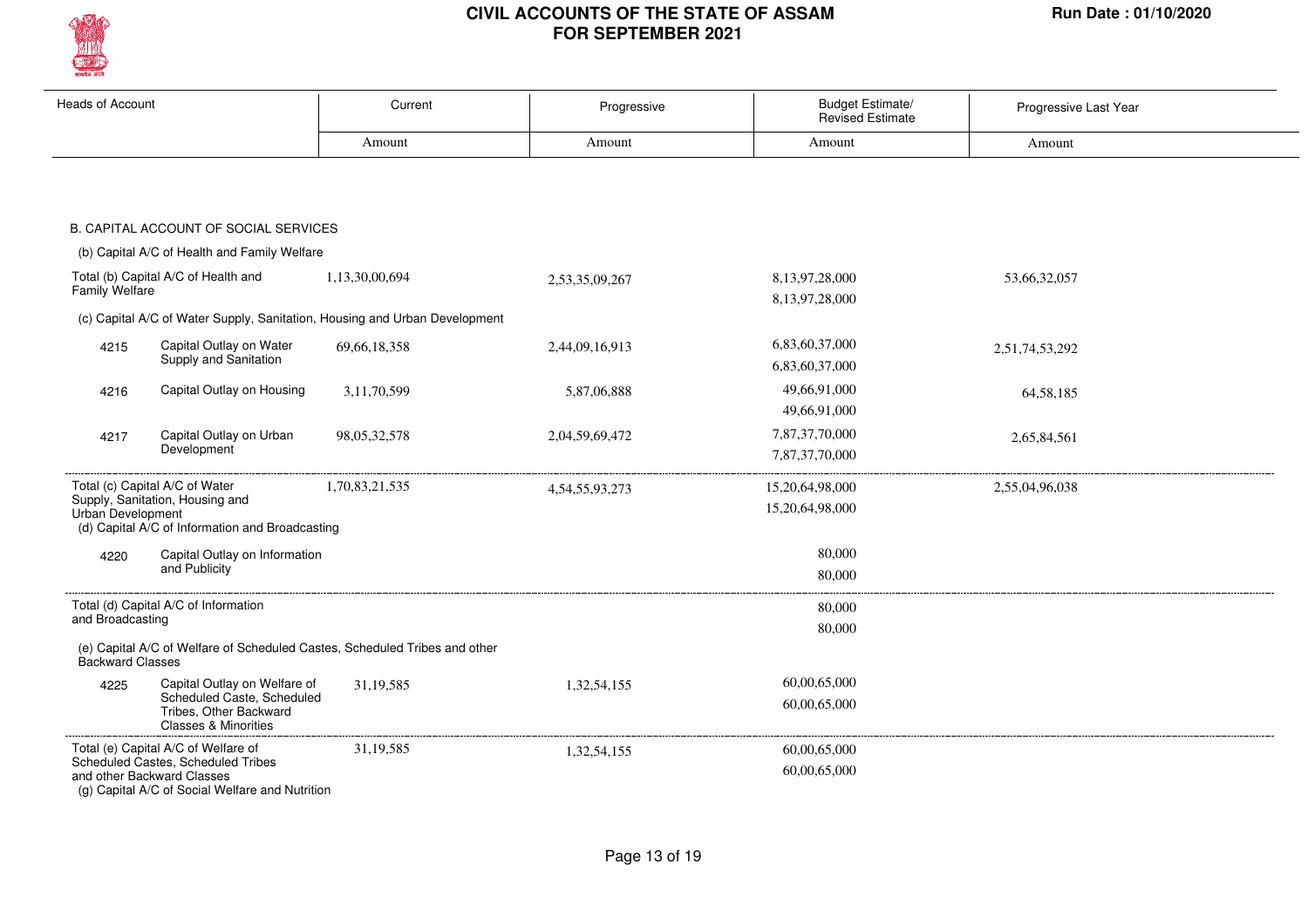

| <b>Heads of Account</b>                                  | Current        | Progressive    | <b>Budget Estimate/</b><br><b>Revised Estimate</b> | Progressive Last Year |
|----------------------------------------------------------|----------------|----------------|----------------------------------------------------|-----------------------|
|                                                          | Amount         | Amount         | Amount                                             | Amount                |
|                                                          |                |                |                                                    |                       |
|                                                          |                |                |                                                    |                       |
| B. CAPITAL ACCOUNT OF SOCIAL SERVICES                    |                |                |                                                    |                       |
| (g) Capital A/C of Social Welfare and Nutrition          |                |                |                                                    |                       |
| Capital Outlay on Social<br>4235                         |                |                | 28, 18, 17, 000                                    |                       |
| Security and Welfare                                     |                |                | 28, 18, 17, 000                                    |                       |
| Total (g) Capital A/C of Social                          |                |                | 28, 18, 17, 000                                    |                       |
| <b>Welfare and Nutrition</b>                             |                |                | 28, 18, 17, 000                                    |                       |
| (h) Capital A/C of Other Social Services                 |                |                |                                                    |                       |
| Capital Outlay on Other Social<br>4250                   |                |                | 60,51,02,000                                       |                       |
| <b>Services</b>                                          |                |                | 60,51,02,000                                       |                       |
| Total (h) Capital A/C of Other Social                    |                |                | 60,51,02,000                                       |                       |
| Services                                                 |                |                | 60,51,02,000                                       |                       |
| Total B. CAPITAL ACCOUNT OF<br>SOCIAL SERVICES           | 4,08,11,25,504 | 8,53,91,72,685 | 32,05,89,61,000                                    | 3,08,71,28,095        |
|                                                          |                |                | 32,06,89,61,000                                    |                       |
| C. CAPITAL ACCOUNT OF ECONOMIC SERVICES                  |                |                |                                                    |                       |
| (a) Capital Account of Agriculture and Allied Activities |                |                |                                                    |                       |
| Capital Outlay on Crop<br>4401<br>Husbandry              |                |                | 2,29,21,96,000                                     |                       |
|                                                          |                |                | 2,29,21,96,000<br>60,82,40,000                     |                       |
| Capital Outlay on Soil and<br>4402<br>Water Conservation | 63,40,997      | 63,40,997      | 60,82,40,000                                       | 3,36,00,111           |
| Capital Outlay on Animal<br>4403                         |                |                | 57,67,82,000                                       | 13,27,978             |
| Husbandry                                                |                |                | 57,67,82,000                                       |                       |
| Capital Outlay on Dairy<br>4404                          |                |                | 7,47,21,000                                        |                       |
| Development                                              |                |                | 7,47,21,000                                        |                       |
| Capital Outlay on Fisheries<br>4405                      | $-5,41,800$    | $-5,41,800$    | 21,63,80,000                                       |                       |
|                                                          |                |                | 21,63,80,000                                       |                       |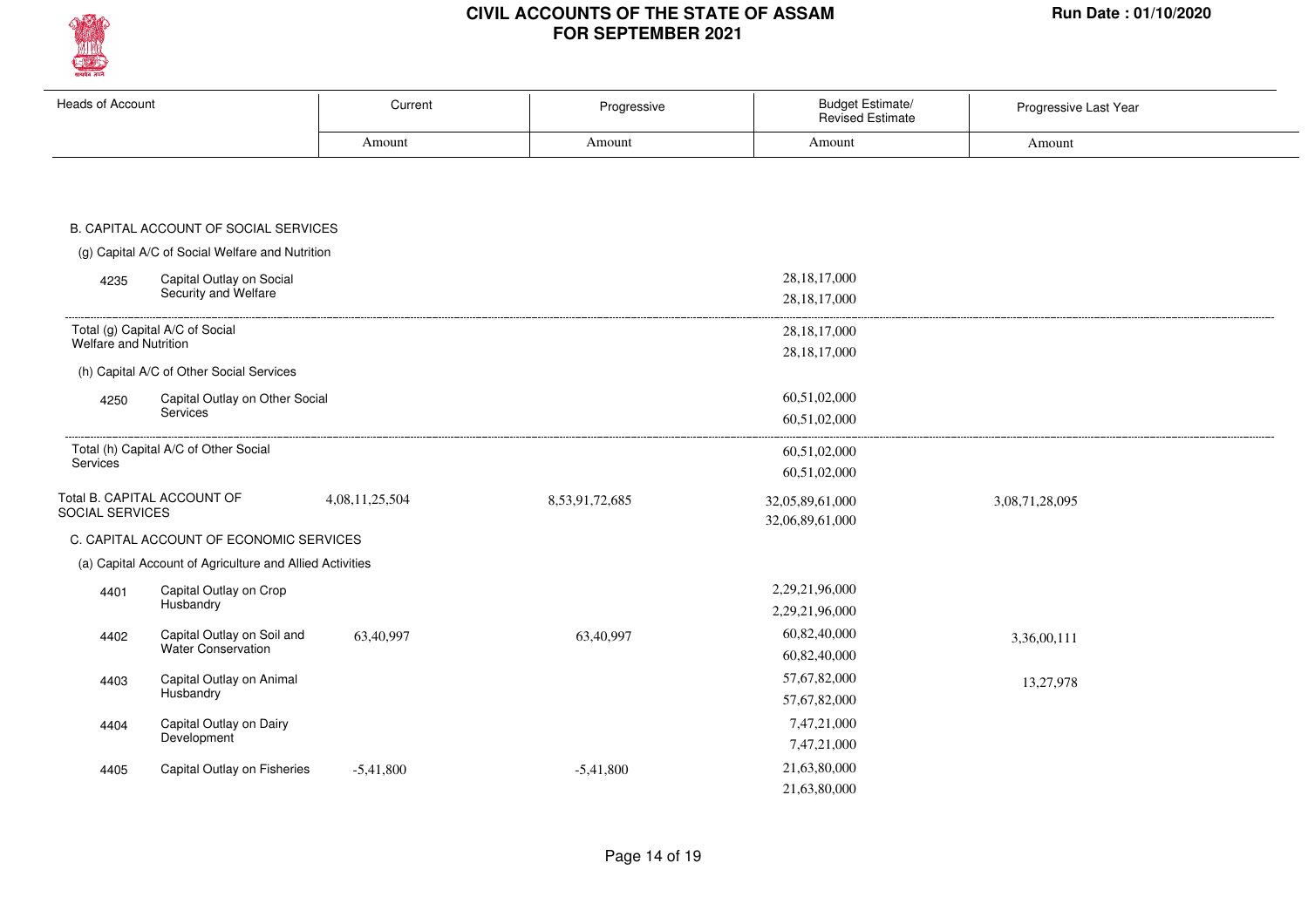

| <b>Heads of Account</b> |                                                          | Current      | Progressive     | Budget Estimate/<br><b>Revised Estimate</b> | Progressive Last Year |
|-------------------------|----------------------------------------------------------|--------------|-----------------|---------------------------------------------|-----------------------|
|                         |                                                          | Amount       | Amount          | Amount                                      | Amount                |
|                         |                                                          |              |                 |                                             |                       |
|                         | C. CAPITAL ACCOUNT OF ECONOMIC SERVICES                  |              |                 |                                             |                       |
|                         | (a) Capital Account of Agriculture and Allied Activities |              |                 |                                             |                       |
| 4406                    | Capital Outlay on Forestry                               |              | 1,75,63,240     | 42,64,02,000                                | 1,39,013              |
|                         | and Wild Life                                            |              |                 | 42,64,02,000                                |                       |
| 4408                    | Capital Outlay on Food                                   |              |                 | 3,23,07,000                                 |                       |
|                         | Storage and Warehousing                                  |              |                 | 3,23,07,000                                 |                       |
| 4425                    | Capital Outlay on Co-                                    |              |                 | 38,22,10,000                                |                       |
|                         | operation                                                |              |                 | 38,22,10,000                                |                       |
|                         | Total (a) Capital Account of                             | 57,99,197    | 2,33,62,437     | 4,60,92,38,000                              | 3,50,67,102           |
|                         | Agriculture and Allied Activities                        |              |                 | 4,60,92,38,000                              |                       |
|                         | (b) Capital Account of Rural Development                 |              |                 |                                             |                       |
| 4515                    | Capital Outlay on other Rural                            |              |                 | 1,000                                       |                       |
|                         | Devalopment Programmes                                   |              |                 | 1,000                                       |                       |
|                         | Total (b) Capital Account of Rural                       |              |                 | 1,000                                       |                       |
| Development             |                                                          |              |                 | 1,000                                       |                       |
|                         | (c) Capital Account of Special Areas Programme           |              |                 |                                             |                       |
| 4552                    | Capital Outlay on North                                  | 8.22.47.000  | 28,02,08,709    | 13,38,58,59,000                             | 26,63,90,964          |
|                         | Eastern Areas                                            |              |                 | 13,38,58,59,000                             |                       |
| 4575                    | Capital Outlay on other                                  | 7,64,03,758  | 8,26,45,037     | 66,51,38,000                                | 1,50,34,564           |
|                         | Special Areas Programmes                                 |              |                 | 66,51,38,000                                |                       |
|                         | Total (c) Capital Account of Special                     | 15,86,50,758 | 36, 28, 53, 746 | 14,05,09,97,000                             | 28, 14, 25, 528       |
| Areas Programme         |                                                          |              |                 | 14,05,09,97,000                             |                       |
|                         | (d) Capital Account of Irrigation and Flood Control      |              |                 |                                             |                       |
| 4701                    | Capital Outlay on Medium                                 | 13,80,264    | 65,58,656       | 1,09,23,75,000                              | 1,07,26,206           |
|                         | Irrigation                                               |              |                 | 1,09,23,75,000                              |                       |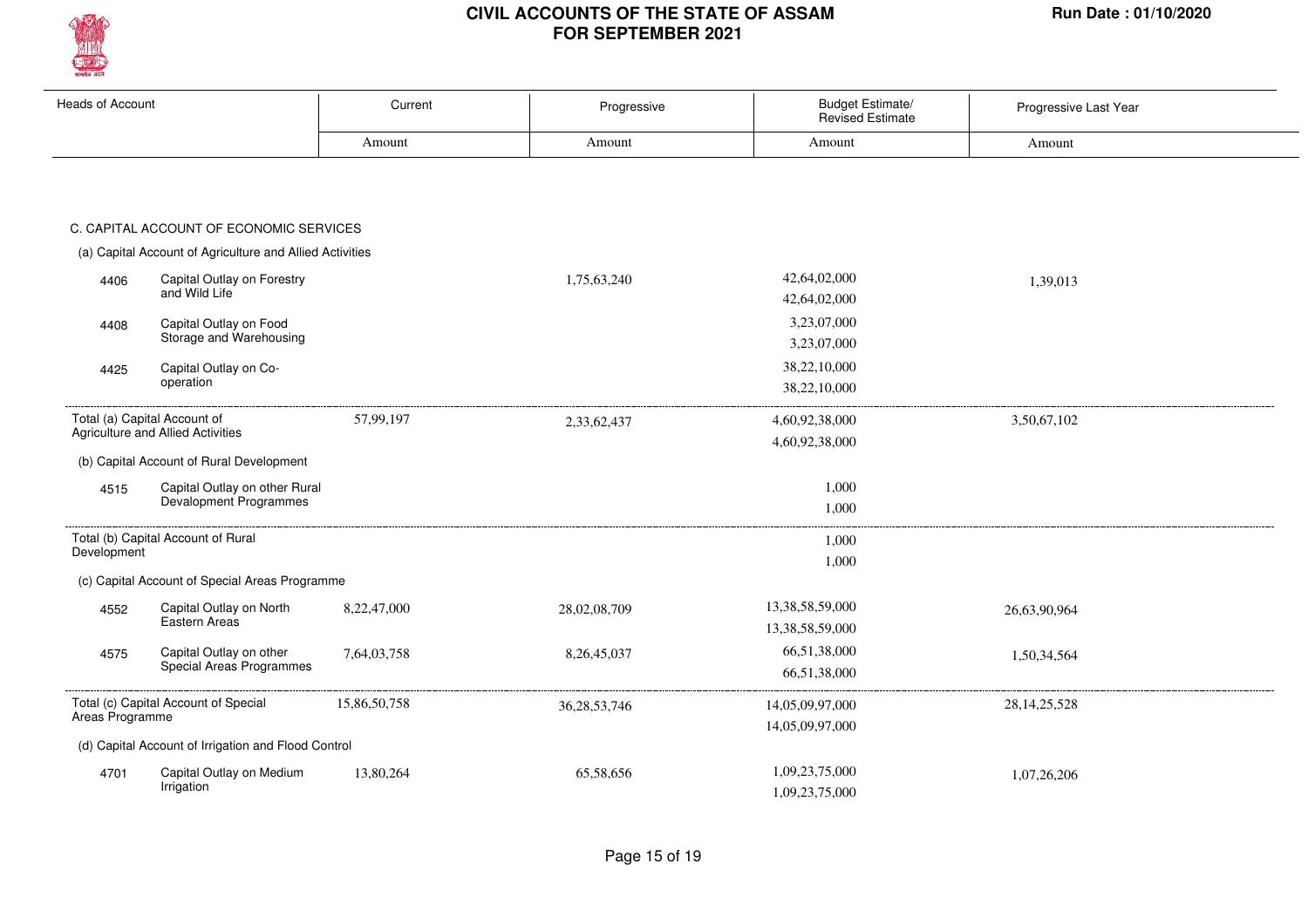

| Heads of Account  |                                                        | Current      | Progressive     | Budget Estimate/<br><b>Revised Estimate</b> | Progressive Last Year |
|-------------------|--------------------------------------------------------|--------------|-----------------|---------------------------------------------|-----------------------|
|                   |                                                        | Amount       | Amount          | Amount                                      | Amount                |
|                   |                                                        |              |                 |                                             |                       |
|                   | C. CAPITAL ACCOUNT OF ECONOMIC SERVICES                |              |                 |                                             |                       |
|                   | (d) Capital Account of Irrigation and Flood Control    |              |                 |                                             |                       |
| 4702              | Capital Outlay on Minor<br>Irrigation                  | 8,77,74,352  | 15,01,49,194    | 6,54,26,23,000<br>6,75,31,33,000            | 68,13,66,289          |
| 4705              | Capital Outlay on Command<br>Area Development          | 1,08,70,467  | 1,70,51,701     | 12,05,94,000<br>12,05,94,000                | 71,11,594             |
| 4711              | Capital Outlay on Flood<br>Control Projects            | 13,43,45,359 | 17,78,84,136    | 5,87,97,69,000<br>5,87,97,69,000            | 7,89,95,011           |
| and Flood Control | Total (d) Capital Account of Irrigation                | 23,43,70,442 | 35, 16, 43, 687 | 13,63,53,61,000<br>13,84,58,71,000          | 77,81,99,100          |
|                   | (e) Capital Account of Energy                          |              |                 |                                             |                       |
| 4801              | Capital Outlay on Power                                |              |                 | 31,09,10,82,000                             | 1,22,03,00,000        |
|                   | Projects                                               |              |                 | 31,09,10,82,000                             |                       |
|                   | Total (e) Capital Account of Energy                    |              |                 | 31,09,10,82,000                             | 1,22,03,00,000        |
|                   |                                                        |              |                 | 31,09,10,82,000                             |                       |
|                   | (f) Capital Account of Industry and Minerals           |              |                 |                                             |                       |
| 4851              | Capital Outlay on Village and                          |              | 32,93,040       | 15,37,60,000                                |                       |
|                   | Small Industries                                       |              |                 | 15,37,60,000                                |                       |
| 4853              | Capital Outlay on Non-                                 |              |                 | 43, 19, 78, 000                             |                       |
|                   | ferrous Mining and<br>Metallurgical Industries         |              |                 | 43,19,78,000                                |                       |
| 4859              | Capital Outlay on                                      |              |                 | 40,01,000                                   |                       |
|                   | Telecommunication and<br><b>Electronics Industries</b> |              |                 | 40,01,000                                   |                       |
| 4885              | Other Capital Outlay on                                |              |                 | 79,76,03,000                                |                       |
|                   | <b>Industries and Minerals</b>                         |              |                 | 79,76,03,000                                |                       |
|                   | Total (f) Capital Account of Industry                  |              | 32,93,040       | 1,38,73,42,000                              |                       |
| and Minerals      |                                                        |              |                 | 1,38,73,42,000                              |                       |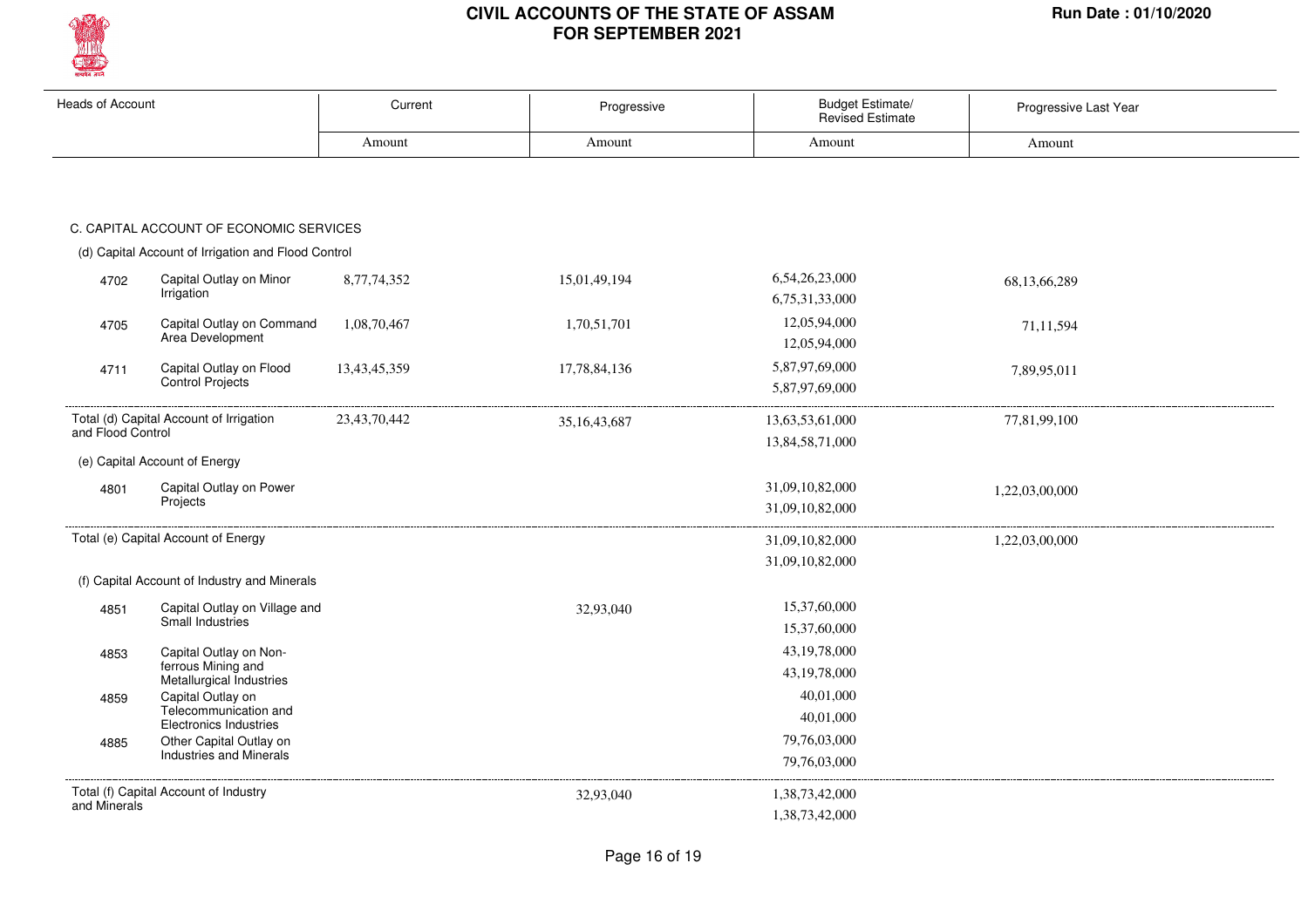

| <b>Heads of Account</b>  |                                                                        | Current        | Progressive     | <b>Budget Estimate/</b><br><b>Revised Estimate</b> | Progressive Last Year |
|--------------------------|------------------------------------------------------------------------|----------------|-----------------|----------------------------------------------------|-----------------------|
|                          |                                                                        | Amount         | Amount          | Amount                                             | Amount                |
|                          | C. CAPITAL ACCOUNT OF ECONOMIC SERVICES                                |                |                 |                                                    |                       |
|                          | (f) Capital Account of Industry and Minerals                           |                |                 |                                                    |                       |
|                          | (g) Capital Account of Transport                                       |                |                 |                                                    |                       |
| 5054                     | Capital Outlay on Roads and 4,73,42,69,121<br><b>Bridges</b>           |                | 13,72,89,61,543 | 77, 14, 87, 37, 000<br>79, 14, 87, 37, 000         | 16,11,80,40,225       |
| 5055                     | Capital Outlay on Road<br>Transport                                    |                |                 | 11,18,09,000<br>11,18,09,000                       |                       |
| 5056                     | Capital Outlay on Inland and<br>Water Transport                        |                |                 | 80,46,35,000<br>80,46,35,000                       | 12,00,00,000          |
| Transport                | Total (g) Capital Account of                                           | 4,73,42,69,121 | 13,72,89,61,543 | 78,06,51,81,000<br>80,06,51,81,000                 | 16,23,80,40,225       |
|                          | (i) Capital Account of Science Technology and Environment              |                |                 |                                                    |                       |
| 5425                     | Capital Outlay on Other<br>Scientific and Environmental<br>Research    |                |                 | 16,57,61,000<br>16,57,61,000                       |                       |
|                          | Total (i) Capital Account of Science<br>Technology and Environment     |                |                 | 16,57,61,000<br>16,57,61,000                       |                       |
|                          | (j) Capital Account of General Economic Services                       |                |                 |                                                    |                       |
| 5452                     | Capital Outlay on Tourism                                              |                |                 | 30,53,97,000<br>30,53,97,000                       | 1,57,30,480           |
| 5465                     | Investments in General<br><b>Financial and Trading</b><br>Institutions |                | 7,99,99,99,662  | 8,16,84,00,000<br>8,16,84,00,000                   | 8,24,957              |
| <b>Economic Services</b> | Total (j) Capital Account of General                                   |                | 7,99,99,99,662  | 8,47,37,97,000<br>8,47,37,97,000                   | 1,65,55,437           |

Total C. CAPITAL ACCOUNT OF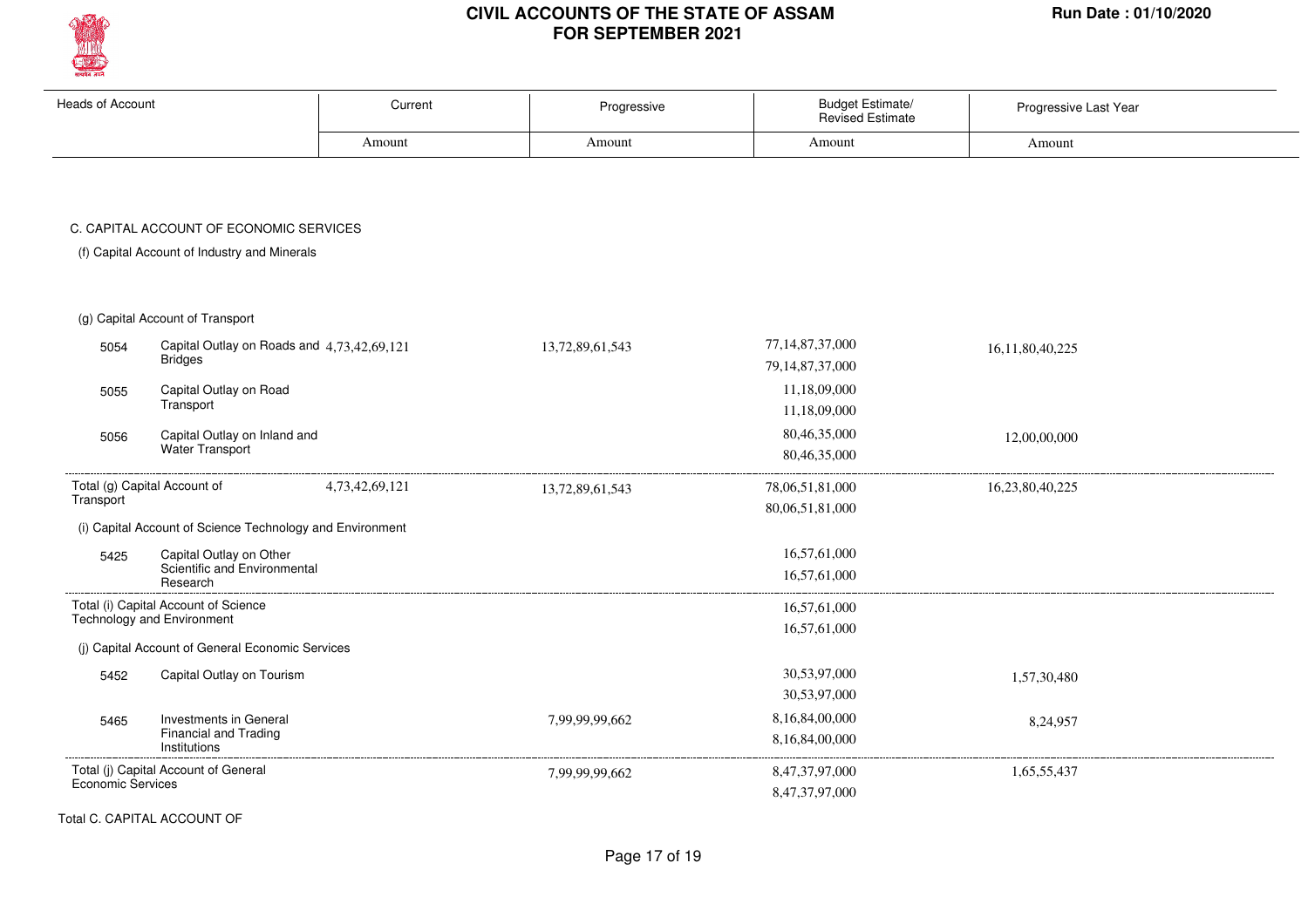

Account

#### **CIVIL ACCOUNTS OF THE STATE OF ASSAM Run Date : 01/10/2020 FOR SEPTEMBER 2021**

| <b>Heads of Account</b>                 | Current            | Progressive     | <b>Budget Estimate/</b><br><b>Revised Estimate</b> | Progressive Last Year |
|-----------------------------------------|--------------------|-----------------|----------------------------------------------------|-----------------------|
|                                         | Amount             | Amount          | Amount                                             | Amount                |
|                                         |                    |                 |                                                    |                       |
|                                         |                    |                 |                                                    |                       |
|                                         |                    |                 |                                                    |                       |
| C. CAPITAL ACCOUNT OF ECONOMIC SERVICES |                    |                 |                                                    |                       |
| <b>ECONOMIC SERVICES</b>                | 5, 13, 30, 89, 518 | 22,47,01,14,115 | 1,51,47,87,60,000                                  | 18, 56, 95, 87, 392   |
|                                         |                    |                 | 1,53,68,92,70,000                                  |                       |

1,97,14,03,72,000

Page 18 of 19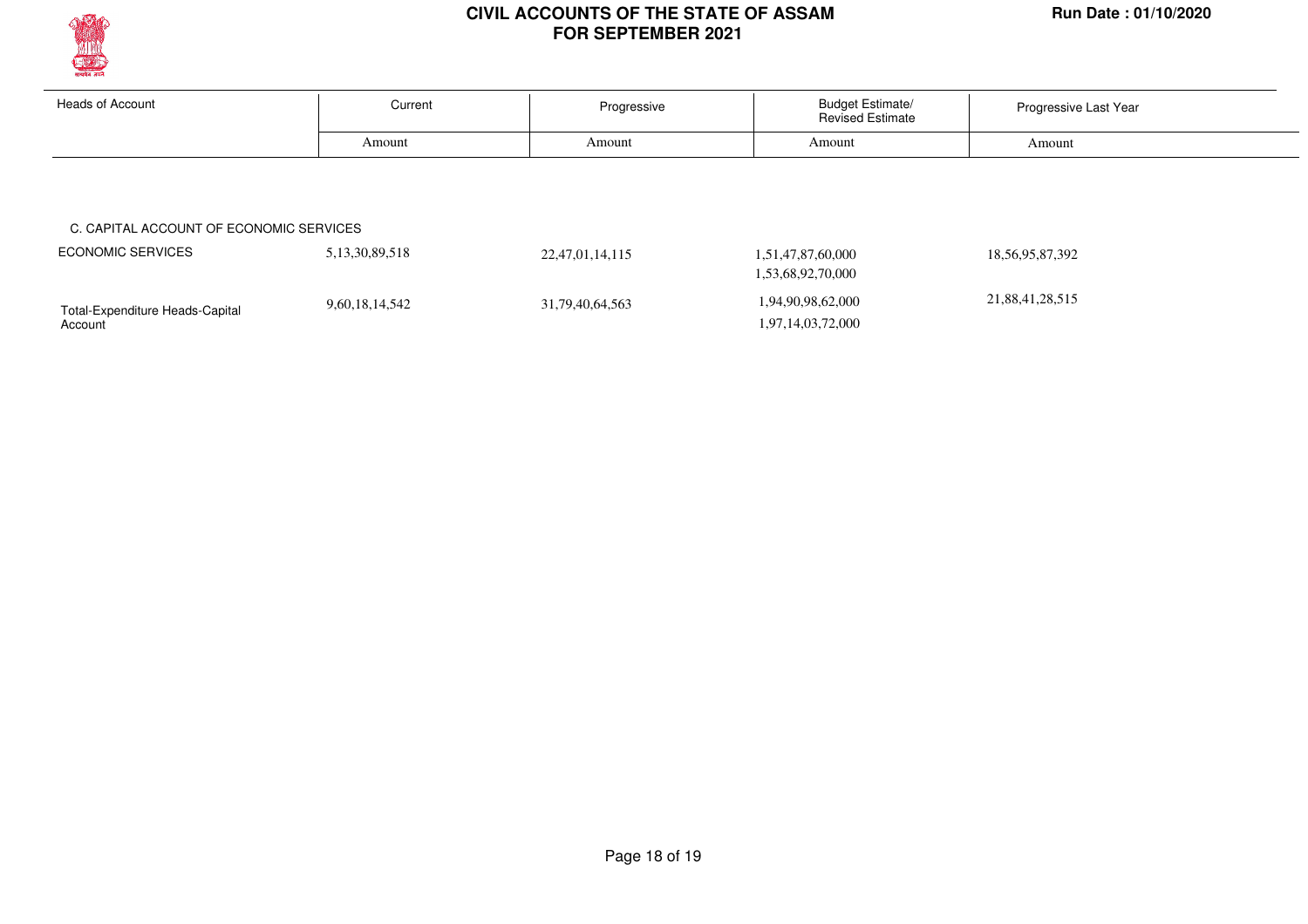

| Heads of Account | Current | Progressive | <b>Budget Estimate/</b><br><b>Revised Estimate</b> | Progressive Last Year |  |
|------------------|---------|-------------|----------------------------------------------------|-----------------------|--|
|                  | Amount  | Amount      | Amount                                             | Amount                |  |
|                  |         |             |                                                    |                       |  |

Total - Expenditure.(Rev. & Cap.)C.O.  $74,13,62,15,760$  3,14,26,28,69,433

 10,38,96,45,77,000 10,86,20,45,18,000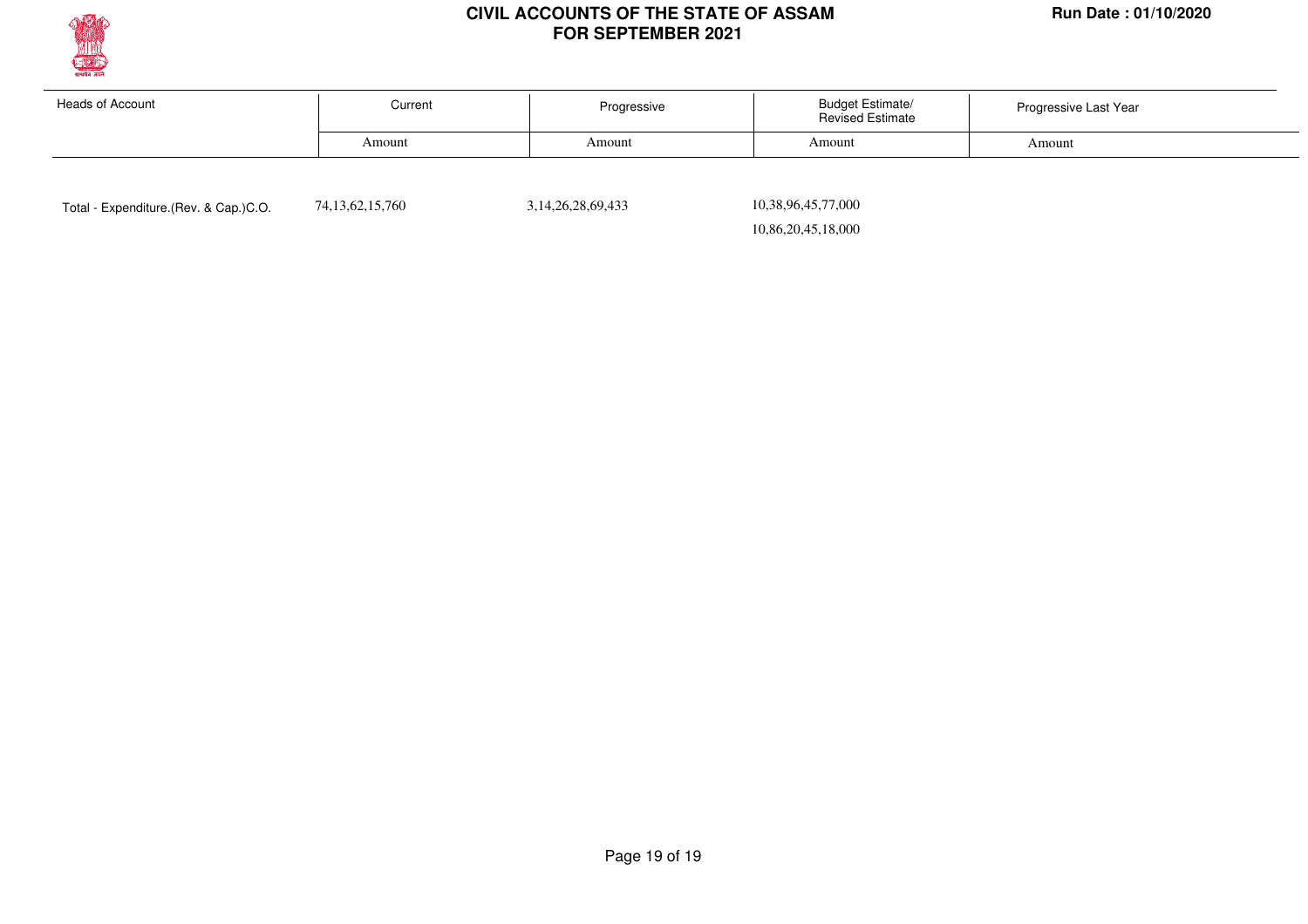

|      | <b>Heads of Account</b>                                                      |                 | Receipt         |                 | Payment         |                 | Net Receipts(Plus/Minus) | Net Budget/Revised                                     |  |
|------|------------------------------------------------------------------------------|-----------------|-----------------|-----------------|-----------------|-----------------|--------------------------|--------------------------------------------------------|--|
|      |                                                                              | Current         | Progressive     | Current         | Progressive     | Current         | Progressive              | Receipts(+)/Payment(-)                                 |  |
|      |                                                                              |                 |                 |                 |                 |                 |                          |                                                        |  |
|      | E. PUBLIC DEBT                                                               |                 |                 |                 |                 |                 |                          |                                                        |  |
| 6003 | Internal Debt of the State Government                                        | 17,36,97,72,450 | 4,018,41,26,250 | 67, 76, 57, 200 | 350,97,82,600   | 16,69,21,15,250 |                          | 36,67,43,43,650 1,48,09,21,59,000<br>1,48,09,21,59,000 |  |
| 6004 | Loans and Advances from the Central<br>Government                            | 14,54,11,000    | 914,62,27,000   | 15,40,30,029    | 61, 61, 20, 116 | $-86,19,029$    | 8,53,01,06,884           | $-19,91,50,000$<br>$-19,91,50,000$                     |  |
|      | Total E. PUBLIC DEBT                                                         | 17,51,51,83,450 | 4,933,03,53,250 | 83, 16, 87, 229 | 412,59,02,716   | 16,68,34,96,221 | 45, 20, 44, 50, 534      | 1,47,89,30,09,000<br>1,47,89,30,09,000                 |  |
|      | F. LOANS AND ADVANCES                                                        |                 |                 |                 |                 |                 |                          |                                                        |  |
|      | 1. Loans for Social Service                                                  |                 |                 |                 |                 |                 |                          |                                                        |  |
|      | (b) Health and Family Welfare                                                |                 |                 |                 |                 |                 |                          |                                                        |  |
| 6210 | Loans for Medical and Public Health                                          |                 |                 |                 |                 |                 |                          | 4,000<br>4,000                                         |  |
|      | Total (b) Health and Family Welfare                                          |                 |                 |                 |                 |                 |                          | 4,000                                                  |  |
|      |                                                                              |                 |                 |                 |                 |                 |                          | 4,000                                                  |  |
|      | (c) Water Supply, Sanitation, Housing and Urban Development                  |                 |                 |                 |                 |                 |                          |                                                        |  |
| 6215 | Loans for Water Supply and Sanitation                                        |                 |                 |                 |                 |                 |                          | 32,000                                                 |  |
| 6216 | Loans for Housing                                                            |                 |                 |                 |                 |                 |                          | 32,000<br>84,000                                       |  |
|      |                                                                              |                 |                 |                 |                 |                 |                          | 84,000                                                 |  |
| 6217 | Loans for Urban Development                                                  |                 |                 |                 |                 |                 |                          | $-2,95,09,000$<br>$-2,95,09,000$                       |  |
|      | Total (c) Water Supply, Sanitation, Housing and                              |                 |                 |                 |                 |                 |                          | $-2,93,93,000$                                         |  |
|      | Urban Development                                                            |                 |                 |                 |                 |                 |                          | $-2,93,93,000$                                         |  |
|      | (e) Welfare of Scheduled Castes, Scheduled tribes and other backward classes |                 |                 |                 |                 |                 |                          |                                                        |  |
| 6225 | Loans for Welfare of SC, ST, OBC and<br><b>Minorities</b>                    |                 |                 |                 |                 |                 |                          | $-14,87,000$<br>$-14,87,000$                           |  |
|      | Total (e) Welfare of Scheduled Castes, Scheduled                             |                 |                 |                 |                 |                 |                          | $-14,87,000$                                           |  |
|      | tribes and other backward classes                                            |                 |                 |                 |                 |                 |                          | $-14,87,000$                                           |  |

(g) Social Welfare & Nutrition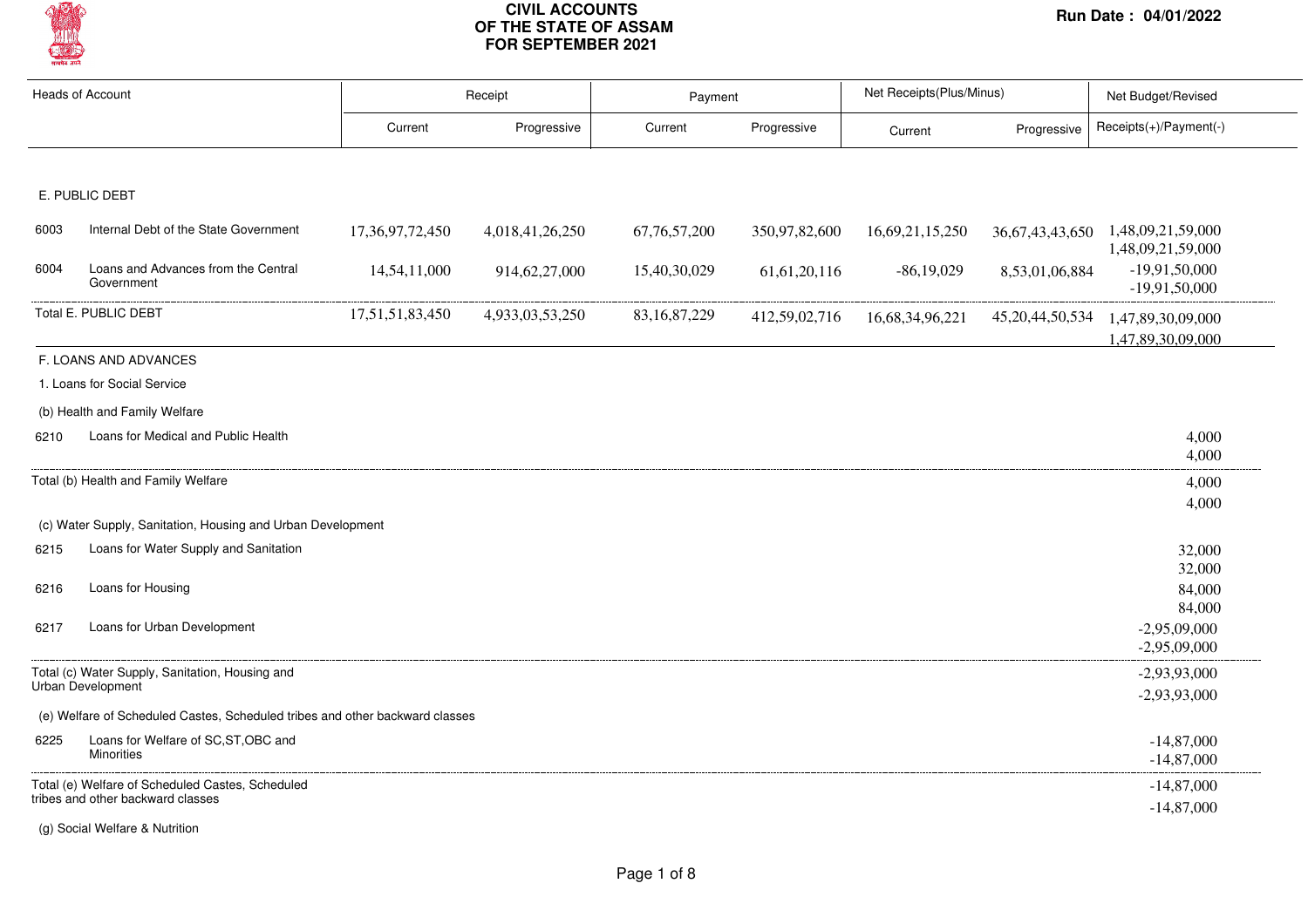

| <b>Heads of Account</b> |                                               | Receipt |             | Payment |             | Net Receipts(Plus/Minus) |             | Net Budget/Revised     |  |
|-------------------------|-----------------------------------------------|---------|-------------|---------|-------------|--------------------------|-------------|------------------------|--|
|                         |                                               | Current | Progressive | Current | Progressive | Current                  | Progressive | Receipts(+)/Payment(-) |  |
|                         |                                               |         |             |         |             |                          |             |                        |  |
|                         | F. LOANS AND ADVANCES                         |         |             |         |             |                          |             |                        |  |
|                         | 1. Loans for Social Service                   |         |             |         |             |                          |             |                        |  |
|                         | (g) Social Welfare & Nutrition                |         |             |         |             |                          |             |                        |  |
| 6235                    | Loans for Social Security and Welfare         |         |             |         |             |                          |             | 15,000                 |  |
|                         |                                               |         |             |         |             |                          |             | 15,000                 |  |
| 6245                    | Loans for Releif on account of Natural        |         |             |         |             |                          |             | 3,000                  |  |
|                         | Calamities                                    |         |             |         |             |                          |             | 3,000                  |  |
|                         | Total (g) Social Welfare & Nutrition          |         |             |         |             |                          |             | 18,000                 |  |
|                         |                                               |         |             |         |             |                          |             | 18,000                 |  |
|                         | Total 1. Loans for Social Service             |         |             |         |             |                          |             | $-3,08,58,000$         |  |
|                         |                                               |         |             |         |             |                          |             | $-3,08,58,000$         |  |
|                         | 2. Loans for Economic Services                |         |             |         |             |                          |             |                        |  |
|                         | (a) Agriculture and allied activities         |         |             |         |             |                          |             |                        |  |
| 6401                    | Loans for Crop Husbandry                      |         |             |         |             |                          |             | 2,12,000               |  |
|                         |                                               |         |             |         |             |                          |             | 2,12,000               |  |
| 6402                    | Loans for Soil and Water Conservation         |         |             |         |             |                          |             | 9,000                  |  |
|                         |                                               |         |             |         |             |                          |             | 9,000                  |  |
| 6403                    | Loans for Animal Husbandry                    |         |             |         |             |                          |             | 6,000                  |  |
|                         |                                               |         |             |         |             |                          |             | 6,000                  |  |
| 6404                    | Loans for Dairy Development                   |         |             |         |             |                          |             | 12,000<br>12,000       |  |
| 6405                    | Loans for Fisheries                           |         |             |         |             |                          |             | 1,000                  |  |
|                         |                                               |         |             |         |             |                          |             | 1,000                  |  |
| 6406                    | Loans for Forestry and Wild Life              |         |             |         |             |                          |             | 1,000                  |  |
|                         |                                               |         |             |         |             |                          |             | 1,000                  |  |
| 6407                    | Loans for Plantations                         |         |             |         |             |                          |             | 5,000                  |  |
|                         |                                               |         |             |         |             |                          |             | 5,000                  |  |
| 6408                    | Loans for Food Storage and Warehousing        |         |             |         |             |                          |             | 22,000                 |  |
|                         |                                               |         |             |         |             |                          |             | 22,000                 |  |
| 6416                    | Loans for Agricultural Financial Institutions |         |             |         |             |                          |             | 2,000                  |  |
|                         |                                               |         |             |         |             |                          |             | 2,000                  |  |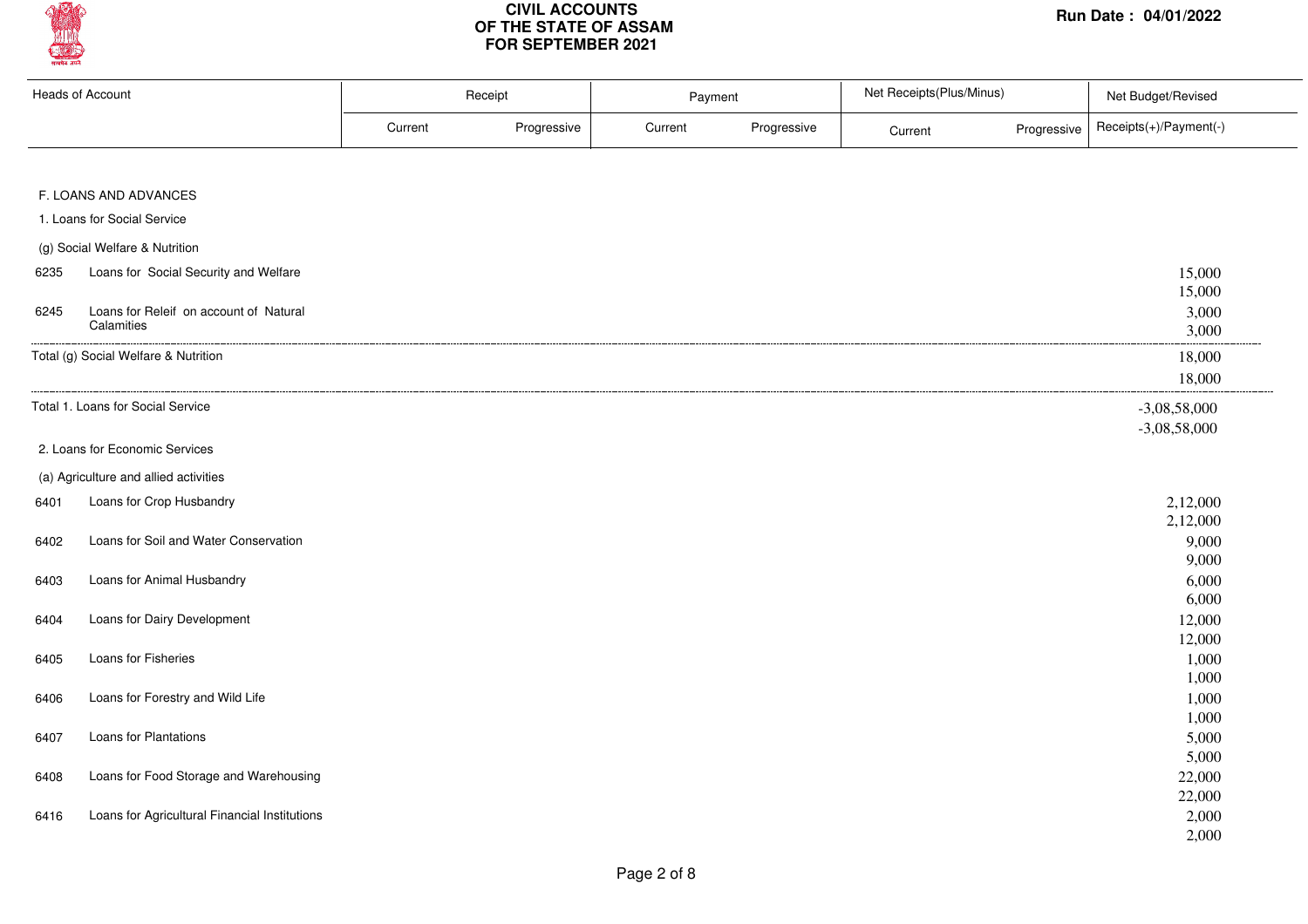

|            | Heads of Account                            |           | Receipt     | Payment     |                | Net Receipts(Plus/Minus) |                | Net Budget/Revised                |
|------------|---------------------------------------------|-----------|-------------|-------------|----------------|--------------------------|----------------|-----------------------------------|
|            |                                             | Current   | Progressive | Current     | Progressive    | Current                  | Progressive    | Receipts(+)/Payment(-)            |
|            |                                             |           |             |             |                |                          |                |                                   |
|            | F. LOANS AND ADVANCES                       |           |             |             |                |                          |                |                                   |
|            | 2. Loans for Economic Services              |           |             |             |                |                          |                |                                   |
|            | (a) Agriculture and allied activities       |           |             |             |                |                          |                |                                   |
| 6425       | Loans for Co-operation                      | 3,000     | 8,000       |             |                | 3,000                    | 8,000          | $-7,82,85,000$<br>$-9,82,85,000$  |
|            | Total (a) Agriculture and allied activities | 3,000     | 8,000       |             |                | 3,000                    | 8,000          | $-7,80,15,000$                    |
|            |                                             |           |             |             |                |                          |                | $-9,80,15,000$                    |
| (e) Energy |                                             |           |             |             |                |                          |                |                                   |
| 6801       | Loans for Power Projects                    |           |             |             |                |                          |                | $-76,35,91,000$                   |
|            |                                             |           |             |             |                |                          |                | $-76,35,91,000$                   |
|            | Total (e) Energy                            |           |             |             |                |                          |                | $-76,35,91,000$                   |
|            |                                             |           |             |             |                |                          |                | $-76,35,91,000$                   |
|            | (f) Industry and Minerals                   |           |             |             |                |                          |                |                                   |
| 6851       | Loans for Village and Small Industries      | 43,700    | 73,700      |             |                | 43,700                   | 73,700         | $-1,87,82,000$                    |
| 6860       | Loans for Consumer Industries               | 89,16,182 | 89,16,182   |             |                |                          |                | $-1,87,82,000$<br>$-25,31,03,000$ |
|            |                                             |           |             |             |                | 89,16,182                | 89,16,182      | $-25,31,03,000$                   |
|            | Total (f) Industry and Minerals             | 89,59,882 | 89,89,882   |             |                | 89,59,882                | 89,89,882      | $-27,18,85,000$                   |
|            |                                             |           |             |             |                |                          |                | $-27,18,85,000$                   |
|            | (i) General Economic Services               |           |             |             |                |                          |                |                                   |
| 7465       | Loans for General Financial and Trading     |           |             |             |                |                          |                | 6,05,00,000                       |
|            | Institution                                 |           |             |             |                |                          |                | 6,05,00,000                       |
|            | Total (i) General Economic Services         |           |             |             |                |                          |                | 6,05,00,000                       |
|            |                                             |           |             |             |                |                          |                | 6,05,00,000                       |
|            | Total 2. Loans for Economic Services        | 89,62,882 | 89,97,882   |             |                | 89,62,882                | 89,97,882      | $-1,05,29,91,000$                 |
|            |                                             |           |             |             |                |                          |                | $-1,07,29,91,000$                 |
|            | 3. Loans to Government Servants etc.        |           |             |             |                |                          |                |                                   |
| 7610       | Loans to Government Servants etc.           | 19,01,460 | 99,91,409   | 2,00,00,000 | 4, 34, 16, 755 | $-1,80,98,540$           | $-3,34,25,346$ | $-2,60,49,000$                    |
|            |                                             |           |             |             |                |                          |                | $-2,60,49,000$                    |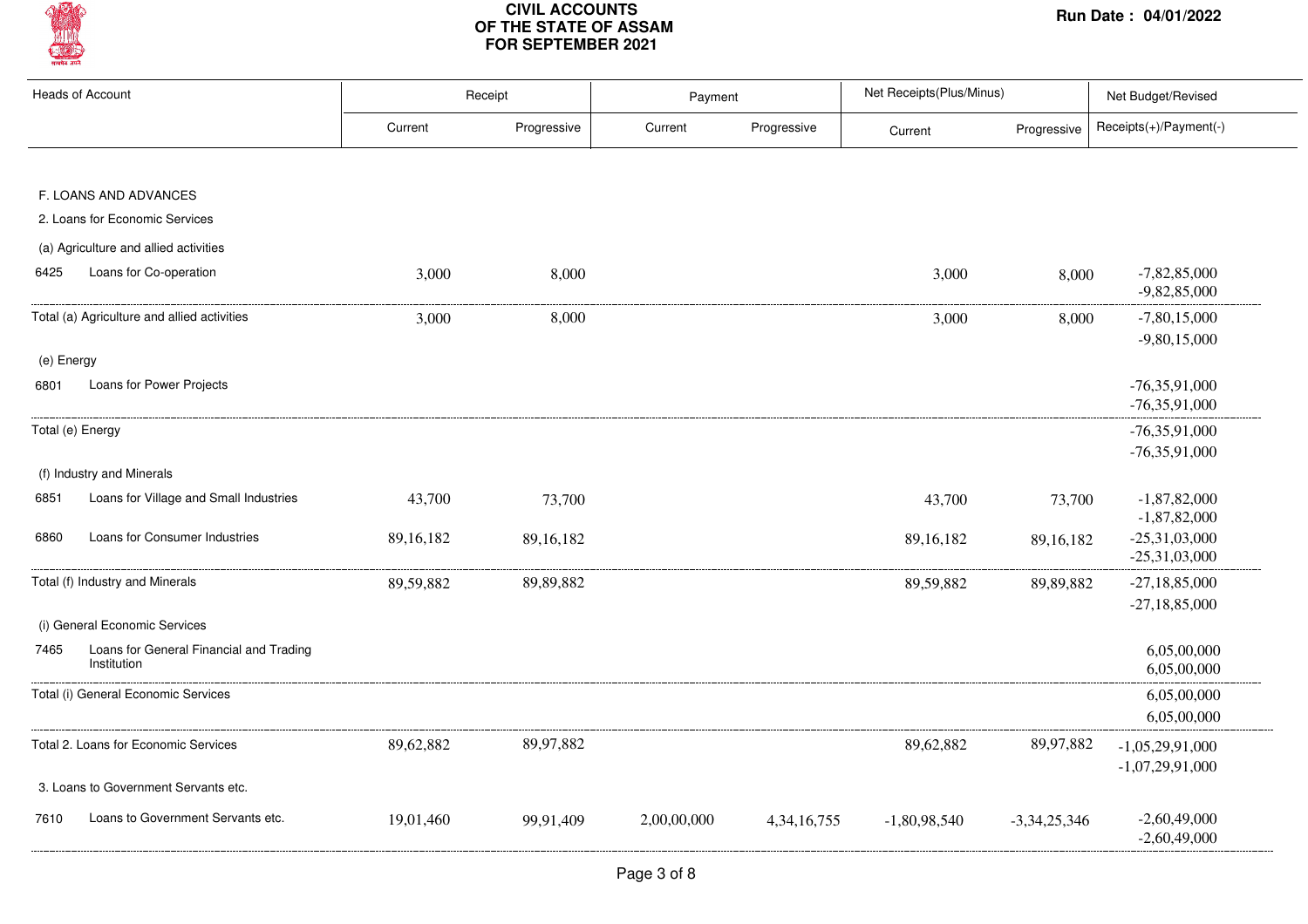

| <b>Heads of Account</b>                    |                     | Receipt         |                 | Payment         |                 | Net Receipts (Plus/Minus) |                        |
|--------------------------------------------|---------------------|-----------------|-----------------|-----------------|-----------------|---------------------------|------------------------|
|                                            | Current             | Progressive     | Current         | Progressive     | Current         | Progressive               | Receipts(+)/Payment(-) |
|                                            |                     |                 |                 |                 |                 |                           |                        |
| F. LOANS AND ADVANCES                      |                     |                 |                 |                 |                 |                           |                        |
| 3. Loans to Government Servants etc.       |                     |                 |                 |                 |                 |                           |                        |
| Total 3. Loans to Government Servants etc. | 19,01,460           | 99,91,409       | 2,00,00,000     | 4, 34, 16, 755  | $-1,80,98,540$  | $-3,34,25,346$            | $-2,60,49,000$         |
|                                            |                     |                 |                 |                 |                 |                           | $-2,60,49,000$         |
| Total F. LOANS AND ADVANCES                | 1,08,64,342         | 1,89,89,291     | 2,00,00,000     | 4, 34, 16, 755  | $-91.35.658$    | $-2,44,27,464$            | $-1,10,98,98,000$      |
|                                            |                     |                 |                 |                 |                 |                           | $-1,12,98,98,000$      |
| Total - E & F C.O.                         | 17,52,60,47,792     | 4934,93,42,541  | 85, 16, 87, 229 | 416,93,19,471   | 16,67,43,60,563 | 45,18,00,23,070           | 1,46,78,31,11,000      |
| Total- (Rev. $+$ Cap. $+$ E & F)           | 66, 85, 53, 85, 575 | 32635,58,03,321 | 74,98,79,02,989 | 31843,21,88,904 |                 |                           | 1,46,76,31,11,000      |
| <b>Total-Part I Consolidated Fund</b>      | 66, 85, 53, 85, 575 | 32635,58,03,321 | 74,98,79,02,989 | 31843,21,88,904 |                 |                           |                        |
| <b>Total-Part II Contingency Fund</b>      |                     |                 |                 |                 |                 |                           |                        |
| Total-Consolidated and Contingency Fund    | 66, 85, 53, 85, 575 | 32635,58,03,321 | 74,98,79,02,989 | 31843,21,88,904 |                 |                           |                        |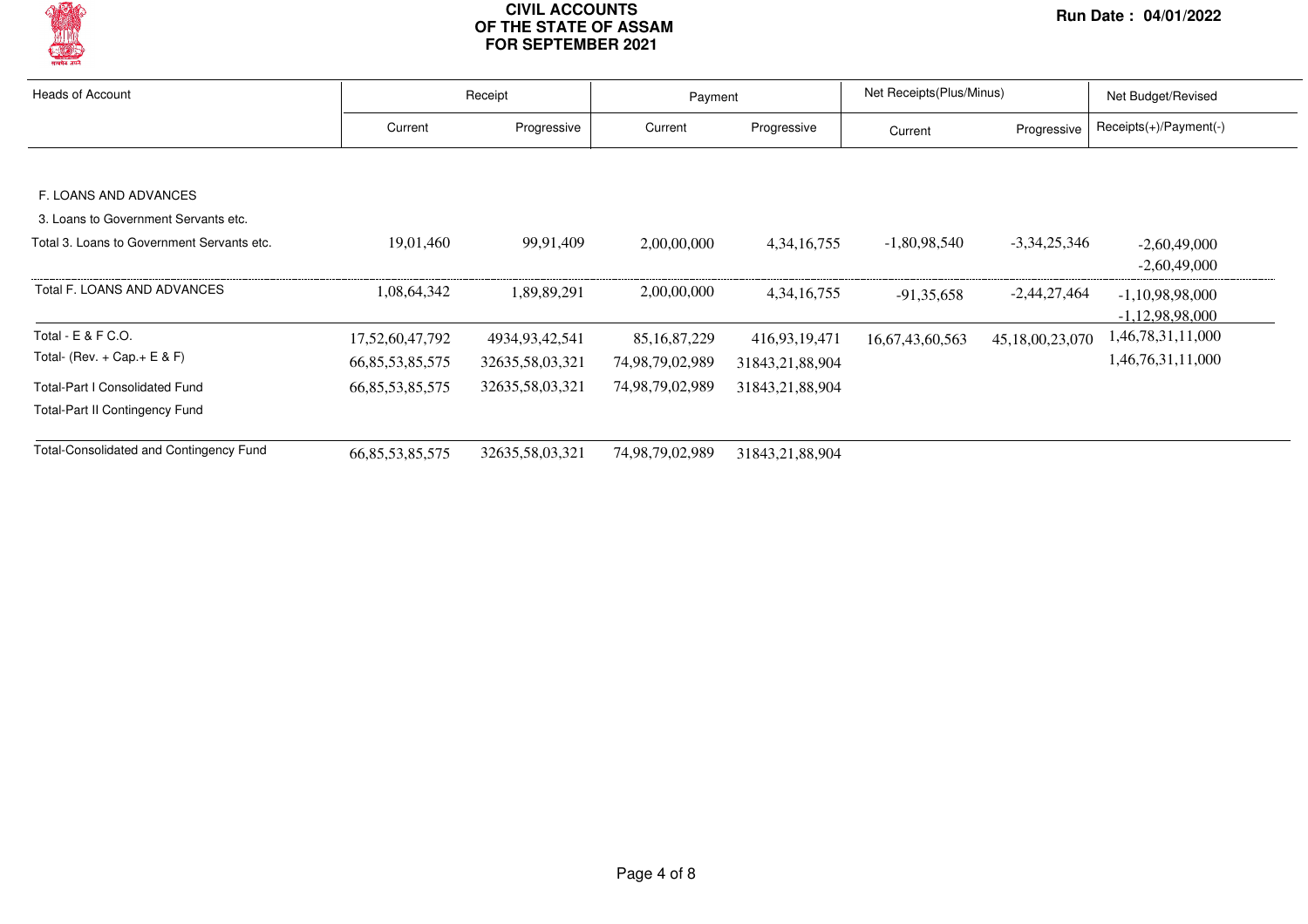

| <b>Heads of Account</b>                                        | Receipt        |                  | Payment        |                  | Net Receipts(Plus/Minus) |                 | Net Budget/Revised     |  |
|----------------------------------------------------------------|----------------|------------------|----------------|------------------|--------------------------|-----------------|------------------------|--|
|                                                                | Current        | Progressive      | Current        | Progressive      | Current                  | Progressive     | Receipts(+)/Payment(-) |  |
| PART III-PUBLIC ACCOUNT                                        |                |                  |                |                  |                          |                 |                        |  |
| I. SMALL SAVINGS, PROVIDENT FUNDS, ETC.<br>(b) Provident Funds |                |                  |                |                  |                          |                 |                        |  |
| <b>State Provident Funds</b><br>8005                           | 1,07,90,53,480 | 612, 62, 68, 733 | 1,47,10,25,326 | 571,76,90,058    | $-39,19,71,846$          | 40,85,78,675    |                        |  |
| Total (b) Provident Funds                                      | 1,07,90,53,480 | 612, 62, 68, 733 | 1,47,10,25,326 | 571,76,90,058    | $-39,19,71,846$          | 40,85,78,675    |                        |  |
| (c) Other Accounts                                             |                |                  |                |                  |                          |                 |                        |  |
| Insurance and Pension Funds<br>8011                            | 7,79,68,079    | 45, 10, 21, 959  | 17,76,20,234   | 67, 17, 82, 624  | $-9,96,52,155$           | $-22,07,60,665$ | $-33,96,22,000$        |  |
| Total (c) Other Accounts                                       | 7,79,68,079    | 45, 10, 21, 959  | 17,76,20,234   | 67, 17, 82, 624  | $-9,96,52,155$           | $-22,07,60,665$ | $-33,96,22,000$        |  |
| Total I. SMALL SAVINGS, PROVIDENT FUNDS,<br>ETC.               | 1,15,70,21,559 | 657,72,90,692    | 1,64,86,45,560 | 638, 94, 72, 682 | $-49,16,24,001$          | 18,78,18,010    | $-33,96,22,000$        |  |
| J. RESERVE FUND                                                |                |                  |                |                  |                          |                 |                        |  |
| (a) Reserve Funds bearing Interest                             |                |                  |                |                  |                          |                 |                        |  |
| General and Other Reserve Funds<br>8121                        |                | 353,17,00,000    |                |                  |                          | 3,53,17,00,000  |                        |  |
| Total (a) Reserve Funds bearing Interest                       |                | 353,17,00,000    |                |                  |                          | 3,53,17,00,000  |                        |  |
| (b) Reserve Funds not bearing Interest                         |                |                  |                |                  |                          |                 |                        |  |
| <b>Sinking Funds</b><br>8222                                   |                |                  |                |                  |                          |                 |                        |  |
| General and Other Reserve Funds<br>8235                        |                |                  |                |                  |                          |                 |                        |  |
| Total (b) Reserve Funds not bearing Interest                   |                |                  |                |                  |                          |                 |                        |  |
| Total J. RESERVE FUND                                          |                | 353,17,00,000    |                |                  |                          | 3,53,17,00,000  |                        |  |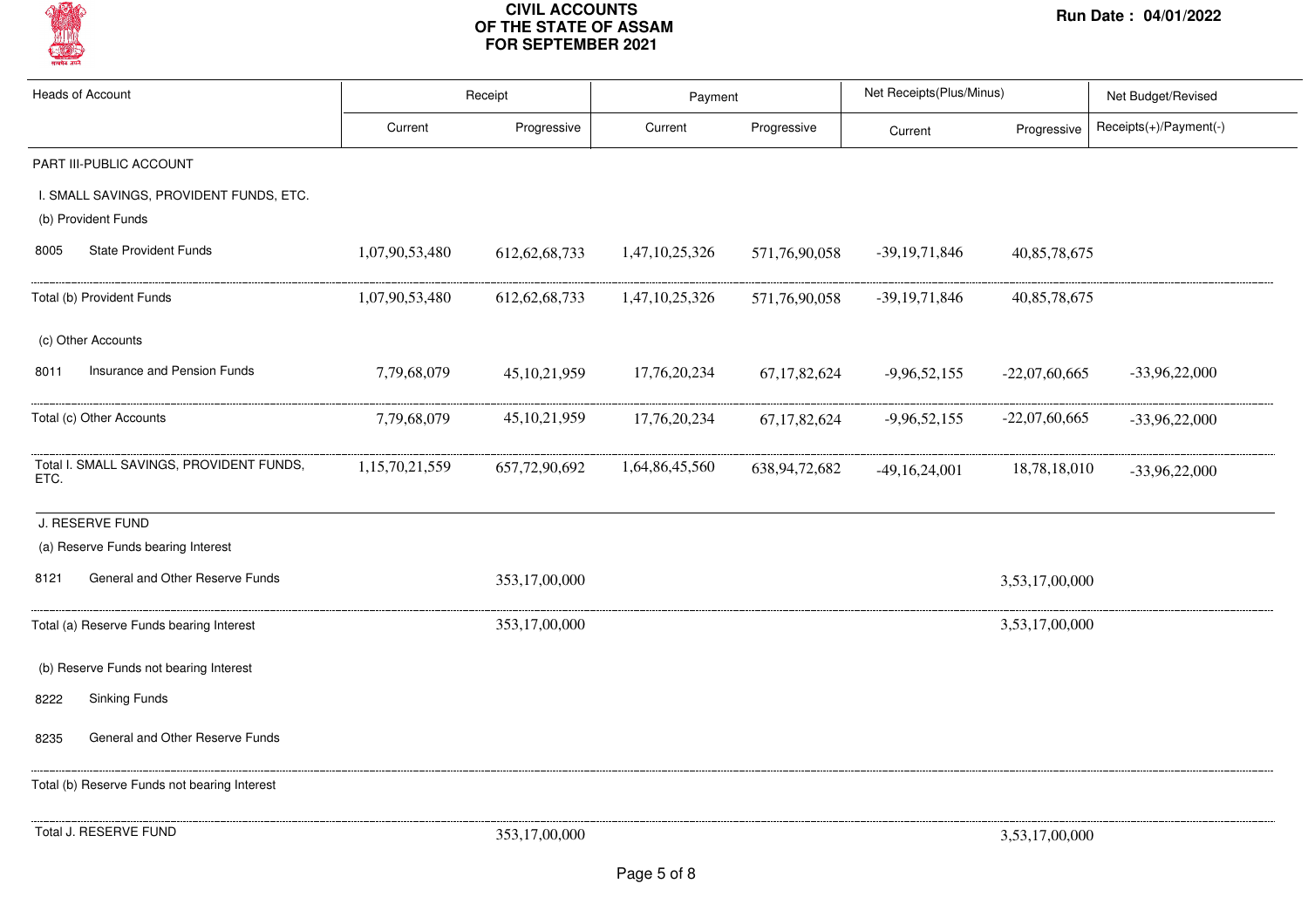

| <b>Heads of Account</b>                                        |                 | Receipt          |                    | Payment          |                 | Net Receipts(Plus/Minus) | Net Budget/Revised     |  |
|----------------------------------------------------------------|-----------------|------------------|--------------------|------------------|-----------------|--------------------------|------------------------|--|
|                                                                | Current         | Progressive      | Current            | Progressive      | Current         | Progressive              | Receipts(+)/Payment(-) |  |
|                                                                |                 |                  |                    |                  |                 |                          |                        |  |
| J. RESERVE FUND                                                |                 |                  |                    |                  |                 |                          |                        |  |
| K. DEPOSIT AND ADVANCES                                        |                 |                  |                    |                  |                 |                          |                        |  |
| (a) Deposits bearing Interest<br><b>Other Deposits</b><br>8342 | 3,79,70,02,270  | 1,215,35,23,949  | 3,39,27,56,965     | 1,131,98,54,252  | 40, 42, 45, 305 | 83, 36, 69, 697          | $-70,97,75,000$        |  |
| Total (a) Deposits bearing Interest                            | 3,79,70,02,270  | 1,215,35,23,949  | 3, 39, 27, 56, 965 | 1,131,98,54,252  | 40, 42, 45, 305 | 83, 36, 69, 697          | $-70,97,75,000$        |  |
| (b) Deposits not bearing Interest                              |                 |                  |                    |                  |                 |                          |                        |  |
| <b>Civil Deposits</b><br>8443                                  | 2,27,65,26,249  | 849, 98, 39, 413 | 1,64,31,20,318     | 815,98,21,384    | 63, 34, 05, 931 | 34,00,18,029             | $-3,42,11,96,000$      |  |
| <b>Other Deposits</b><br>8449                                  | 1,66,899        | 15,25,683        | 2,87,662           | 19,16,959        | $-1,20,763$     | $-3,91,276$              | 1,21,45,000            |  |
| Total (b) Deposits not bearing Interest                        | 2,27,66,93,148  | 850,13,65,096    | 1,64,34,07,980     | 816, 17, 38, 343 | 63, 32, 85, 168 | 33,96,26,753             | $-3,40,90,51,000$      |  |
| (c) Advances                                                   |                 |                  |                    |                  |                 |                          |                        |  |
| Civil Advances<br>8550                                         | 17,35,89,546    | 57,47,09,329     | 63,90,87,000       | 365, 11, 05, 443 | -46,54,97,454   | $-3,07,63,96,114$        | 10,53,92,88,000        |  |
| Total (c) Advances                                             | 17, 35, 89, 546 | 57,47,09,329     | 63,90,87,000       | 365, 11, 05, 443 | -46,54,97,454   | $-3,07,63,96,114$        | 10,53,92,88,000        |  |
| Total K. DEPOSIT AND ADVANCES                                  | 6,24,72,84,964  | 2,122,95,98,374  | 5,67,52,51,945     | 2,313,26,98,038  | 57, 20, 33, 019 | $-1,90,30,99,664$        | 6,42,04,62,000         |  |
| L. SUSPENSE AND MISCELLANEOUS<br>(b) Suspense                  |                 |                  |                    |                  |                 |                          |                        |  |
| <b>Suspense Accounts</b><br>8658                               | 14,46,59,257    | 167, 29, 67, 746 | 84, 17, 50, 355    | 762,93,38,470    | $-69,70,91,098$ | $-5,95,63,70,724$        | 1,44,21,99,000         |  |
| Total (b) Suspense                                             | 14,46,59,257    | 167, 29, 67, 746 | 84, 17, 50, 355    | 762,93,38,470    | $-69,70,91,098$ | $-5,95,63,70,724$        | 1,44,21,99,000         |  |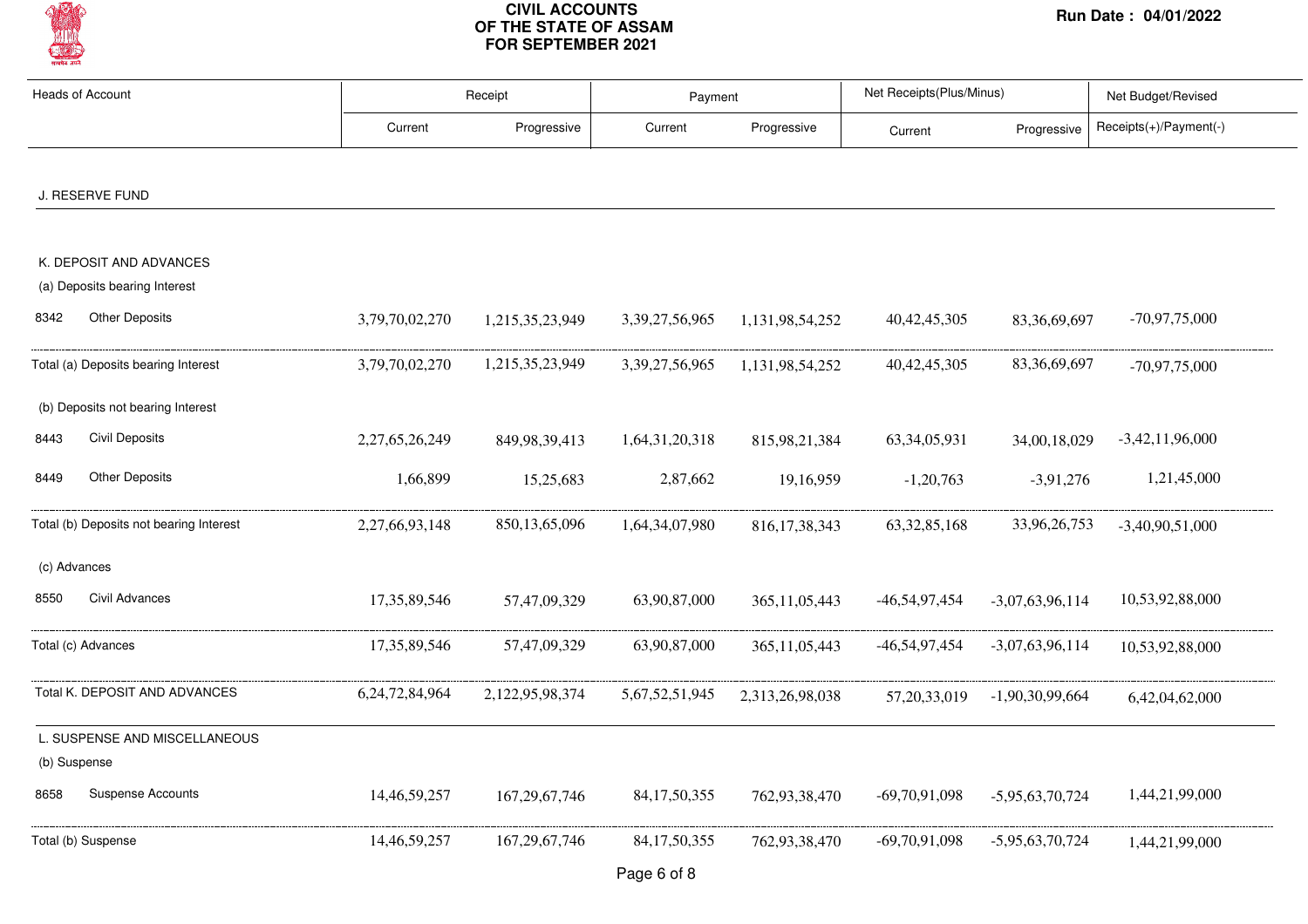

| <b>Heads of Account</b> |                                                                                                         | Receipt                |                                                                    | Payment            |                                     | Net Receipts(Plus/Minus) |                     | Net Budget/Revised     |  |
|-------------------------|---------------------------------------------------------------------------------------------------------|------------------------|--------------------------------------------------------------------|--------------------|-------------------------------------|--------------------------|---------------------|------------------------|--|
|                         |                                                                                                         | Current                | Progressive                                                        | Current            | Progressive                         | Current                  | Progressive         | Receipts(+)/Payment(-) |  |
| (b) Suspense            | L. SUSPENSE AND MISCELLANEOUS                                                                           |                        |                                                                    |                    |                                     |                          |                     |                        |  |
|                         | (c) Other Accounts                                                                                      |                        |                                                                    |                    |                                     |                          |                     |                        |  |
| 8671                    | Departmental Balances                                                                                   | 36,32,900              | 4,28,28,286                                                        | 8, 27, 33, 877     | 12,49,76,446                        | $-7,91,00,977$           | $-8,21,48,160$      | 37,91,91,000           |  |
| 8673                    | Cash Balance Investment Account                                                                         | 1,35,63,22,00,000      | 87,478,85,00,000                                                   | 1,23,88,52,00,000  | 86,158,81,00,000                    | 11,74,70,00,000          | 13,20,04,00,000     | $-9,71,52,38,000$      |  |
| 8675                    | Deposits with Reserve Bank                                                                              | 4,00,95,74,04,703      | 238,600,59,20,127                                                  |                    | 4,00,95,74,04,703 238,600,59,20,127 |                          |                     |                        |  |
|                         | Total (c) Other Accounts                                                                                | 5, 36, 59, 32, 37, 603 | 326,083,72,48,413   5,24,92,53,38,580   324,771,89,96,573          |                    |                                     | 11,66,78,99,023          | 13, 11, 82, 51, 840 | $-9,33,60,47,000$      |  |
|                         | Total L. SUSPENSE AND MISCELLANEOUS                                                                     | 5, 36, 73, 78, 96, 860 | 326, 251, 02, 16, 159 5, 25, 76, 70, 88, 935 325, 534, 83, 35, 043 |                    |                                     | 10,97,08,07,925          | 7, 16, 18, 81, 116  | -7,89,38,48,000        |  |
|                         | M. REMITTANCES                                                                                          |                        |                                                                    |                    |                                     |                          |                     |                        |  |
|                         | (a) Money Orders, and other Remittances                                                                 |                        |                                                                    |                    |                                     |                          |                     |                        |  |
| 8782                    | Cash Remittances and adjustments<br>between officers rendering accounts to the<br>same Accounts Officer | 4,18,02,99,897         | 1,120,67,93,294                                                    | 4, 14, 06, 72, 187 | 1,134,08,52,154                     | 3,96,27,710              | $-13,40,58,860$     | $-7,11,64,39,000$      |  |
|                         | Total (a) Money Orders, and other Remittances                                                           | 4,18,02,99,897         | 1,120,67,93,294                                                    | 4, 14, 06, 72, 187 | 1,134,08,52,154                     | 3,96,27,710              | $-13,40,58,860$     | $-7,11,64,39,000$      |  |
|                         | (b) Inter- Governmental Adjustment Account                                                              |                        |                                                                    |                    |                                     |                          |                     |                        |  |
| 8793                    | Inter-State Suspence Account                                                                            | $-1,65,323$            | $-4,20,630$                                                        | $-5,05,23,738$     | 50, 10, 13, 837                     | 5,03,58,415              | $-50,14,34,467$     | $-21,85,44,000$        |  |
|                         | Total (b) Inter- Governmental Adjustment Account                                                        | $-1.65.323$            | $-4,20,630$                                                        | $-5,05,23,738$     | 50, 10, 13, 837                     | 5,03,58,415              | -50,14,34,467       | $-21,85,44,000$        |  |
|                         | <b>Total M. REMITTANCES</b>                                                                             | 4, 18, 01, 34, 574     | 1,120,63,72,664                                                    | 4,09,01,48,449     | 1,184,18,65,991                     | 8,99,86,125              | $-63,54,93,327$     | $-7,33,49,83,000$      |  |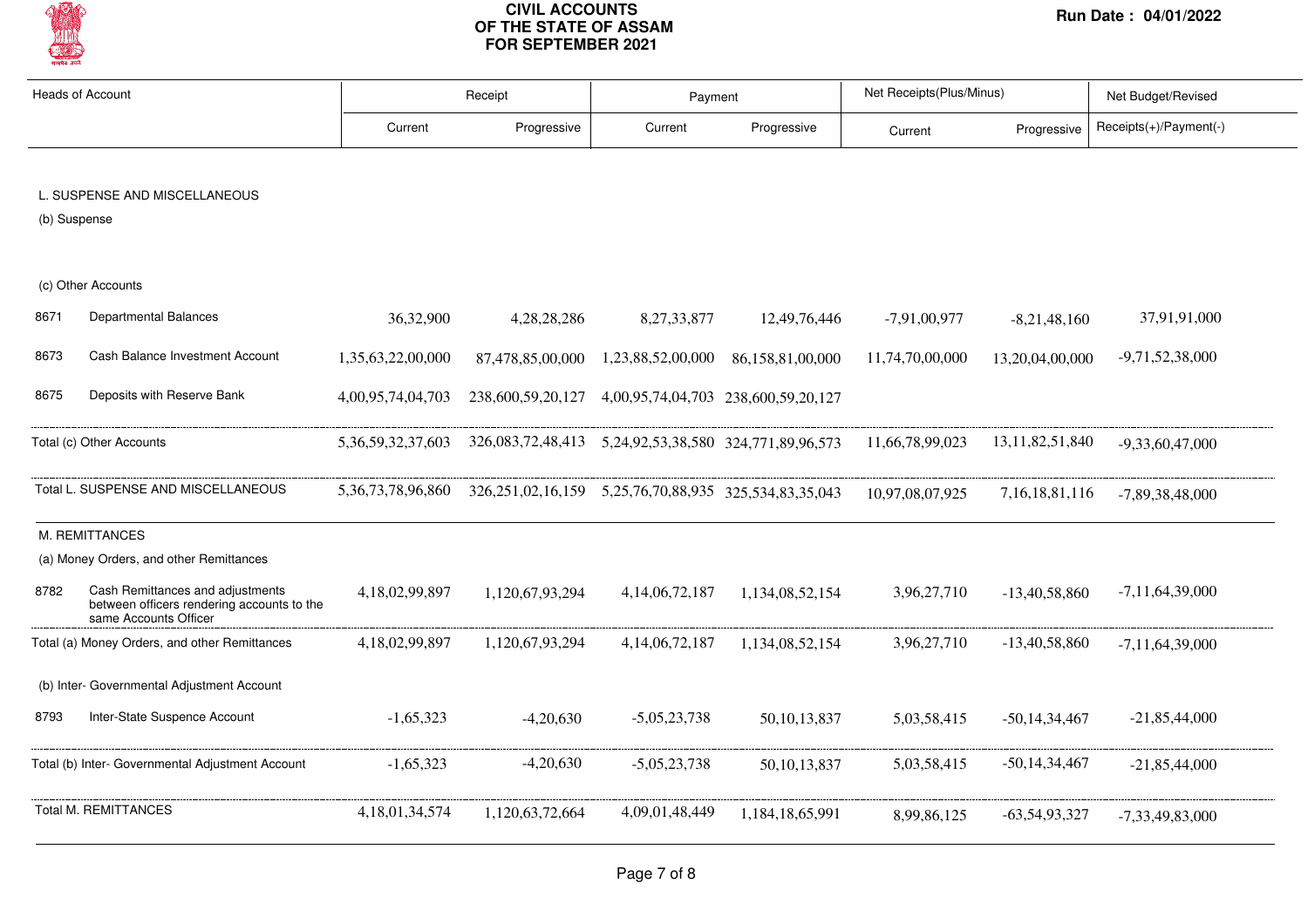

Total-Part III Public Account 5,48,32,23,37,958 330,505,51,77,889 5,37,18,11,34,889 329,671,23,71,749 11,14,12,03,068 8,34,28,06,140 6,42,33,21,000

Total - Consolidated/Contingency

6,15,17,77,23,533 363,141,09,81,210 6,12,16,90,37,878 361,514,45,60,653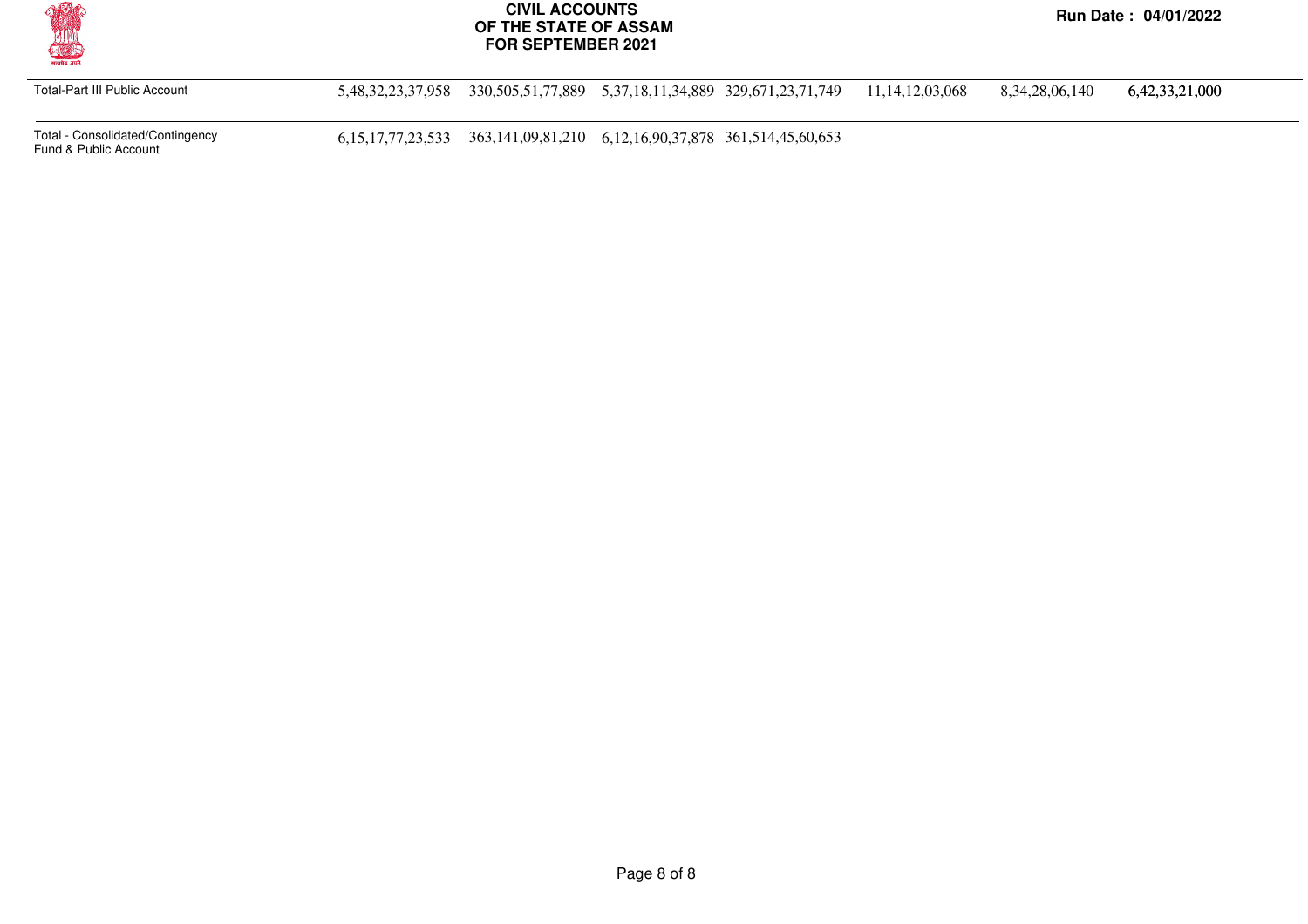| <b>Heads Of Accounts</b>  |                | Receipt     | <b>Payment</b> |              |  |
|---------------------------|----------------|-------------|----------------|--------------|--|
|                           | <b>Current</b> | Progressive | <b>Current</b> | Progressive  |  |
| I. S. S.                  |                |             |                |              |  |
| 101 A.G. Andhra Pradesh   | 0              | 0           |                | $\Omega$     |  |
| 103 A.G. Bihar            | 0              | 0           | 41,880         | 51,726       |  |
| 104 A.G. Gujrat           | 0              | 0           | 73,509         | 3,54,156     |  |
| 105 A.G. Haryana          | 0              | 0           |                | 0            |  |
| 106 A.G. Kerala           | 0              | 0           | $-1,04,446$    | 0            |  |
| 107 A.G. Madhya Pradesh   | 0              | 0           | $-1,05,391$    | $-1,99,016$  |  |
| 108 A.G. Tamil Nadu       | 0              | 0           |                | 0            |  |
| 109 A.G. Maharastra       | 0              | 0           | $-1,80,742$    | $-5,27,096$  |  |
| 110 A.G. Karnataka        | 0              | 0           |                | $\Omega$     |  |
| 111 A.G. Nagaland         | 0              | 0           | $-1,60,56,811$ | 10,19,10,865 |  |
| 112 A.G. Orissa           | 0              | 0           | $-15,219$      | 45,657       |  |
| 113 A.G. Punjab           | 0              | 0           |                | 0            |  |
| 114 A.G. Rajasthan        | 0              | 0           | 38,225         | 2,83,540     |  |
| 115 A.G. Uttar Pradesh    | 0              | 0           | 8,993          | 67,562       |  |
| 116 A.G. West Bengal      | 0              | 0           | $-34,01,977$   | 33,57,424    |  |
| 117 A.G. Meghalaya        | 0              | 0           | $-70,28,555$   | 3,59,62,575  |  |
| 118 A.G. Himachal Pradesh | 0              | 0           |                | 0            |  |
| 119 A.G. Manipur          | 0              | 0           | 1,60,274       | 38,55,898    |  |
| 120 A.G. Tripura          | $-1,21,363$    | $-4,47,995$ | $-33,80,923$   | $-3,34,466$  |  |
| 121 A.G. Mizoram          | 19,040         | 27,365      | 12,78,682      | 1,71,36,222  |  |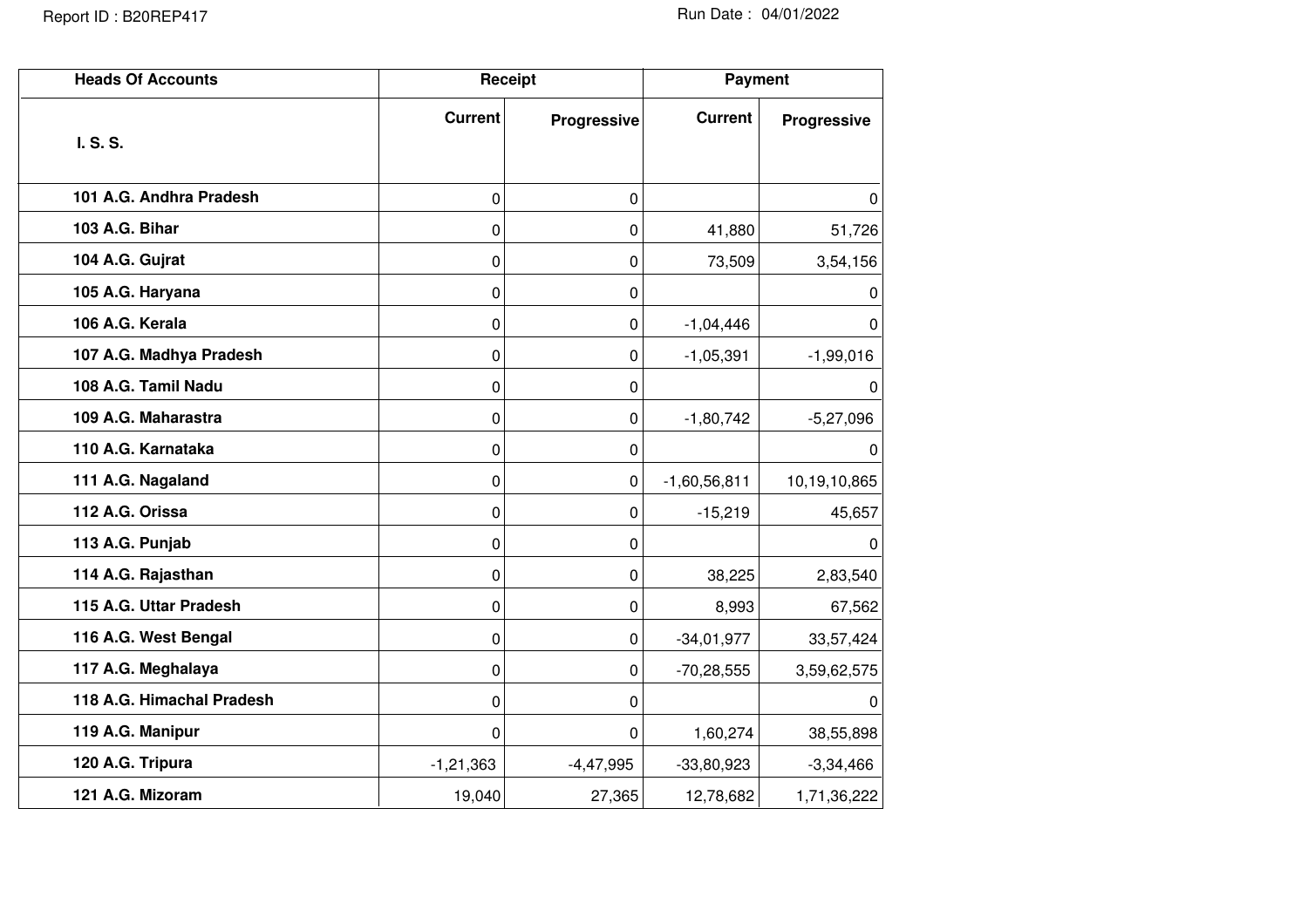| <b>Heads Of Accounts</b>                       |                | Receipt     | <b>Payment</b> |              |  |
|------------------------------------------------|----------------|-------------|----------------|--------------|--|
| I. S. S.                                       | <b>Current</b> | Progressive | <b>Current</b> | Progressive  |  |
| 122 A.G. Arunachal Pradesh                     | $-63,000$      | $\mathbf 0$ | $-2,18,85,980$ | 33,92,40,165 |  |
| 123 A.G. Goa                                   | 0              | 0           |                | $-33,799$    |  |
| 124 A.G. Chattisgarh                           | 0              | 0           | $-28,169$      | 40,208       |  |
| 125 A.G. Jharkhand                             | 0              | 0           |                | 0            |  |
| 126 A.G. Uttaranchal                           | 0              | 0           |                | 0            |  |
| 127 A.G. Pudicherry                            | 0              | 0           |                | 0            |  |
| 130 A.G. Telangana                             | 0              | 0           |                | 0            |  |
| 131 A.G. Jammu & Kashmir                       | 0              | 0           | 62,912         | $-1,97,784$  |  |
| 281 A.G. Ladakh                                | 0              | 0           |                | 0            |  |
| 787 A.G. Dadra Nagar Haveli and Daman<br>& Diu | 0              | 0           |                | 0            |  |
| <b>NULL</b>                                    | 0              | $\Omega$    |                | 0            |  |
| <b>Total - I. S. S.</b>                        | $-1,65,323$    | $-4,20,630$ | $-5,05,23,738$ | 50,10,13,837 |  |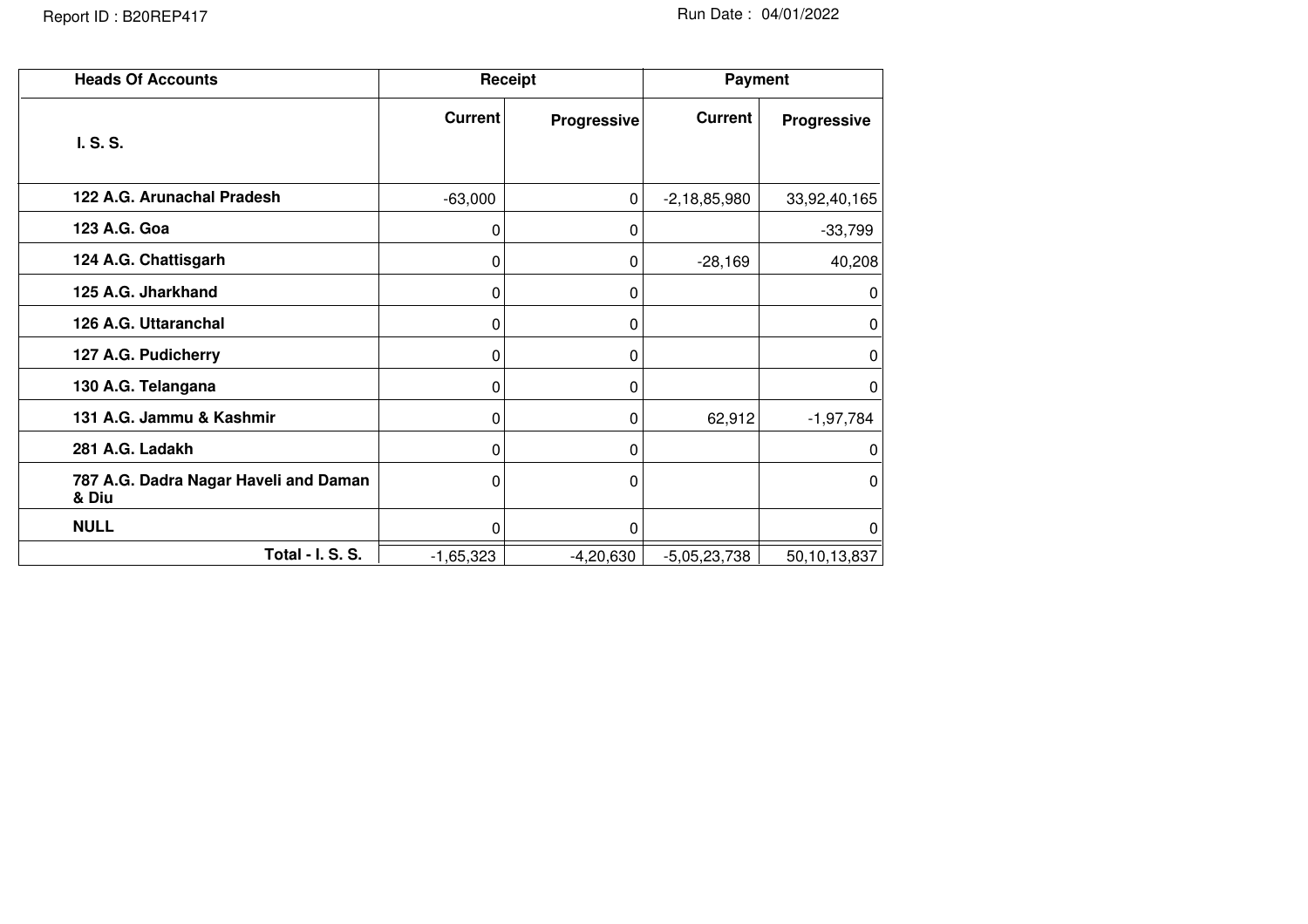- Certified that the accounts of the Government of Assam for the month of **SEPTEMBER 2021** were completed and signed by me on 4 January 2022 and have been filed in my office. 1.
- Certified that the closing balance under the head "Deposits with the Reserve Bank" as shown in my account is being reconciled with the balance shown in the statement of Reserve Bank Deposits received from the Central Accounts office Reserve Bank of India, Nagpur. 2.
	- A General statement of Account is given below:-

3.

| <b>Heads</b>                                      | <b>Amount in Rupees</b> |
|---------------------------------------------------|-------------------------|
| 1. Opening Balance                                | 50225304574.56          |
| Details of Opening Balance                        |                         |
| (i) Cash in Transit                               | .00                     |
| (ii) Cash in Treasuries                           | .00                     |
| (iii) Deposits with the Reserve Bank              | 50225304574.56          |
| 2. Receipts of the month                          | 615177723533.10         |
| 3. Total (1+2)                                    | 665403028107.66         |
| 4. Disbursements of the month                     | 612169037878.25         |
| 5. Closing Balance (3-4)                          | 53233990229.41          |
| Details of Closing Balance<br>(i) Cash in Transit | .00                     |
| (ii) Cash in Treasuries                           | .00                     |
| (iii) Deposits with the Reserve Bank              | 53233990229.41          |
| 6. Total (4+5)                                    | 665403028107.66         |

**GULJARI LAL Principal Accountant General (A&E) Assam**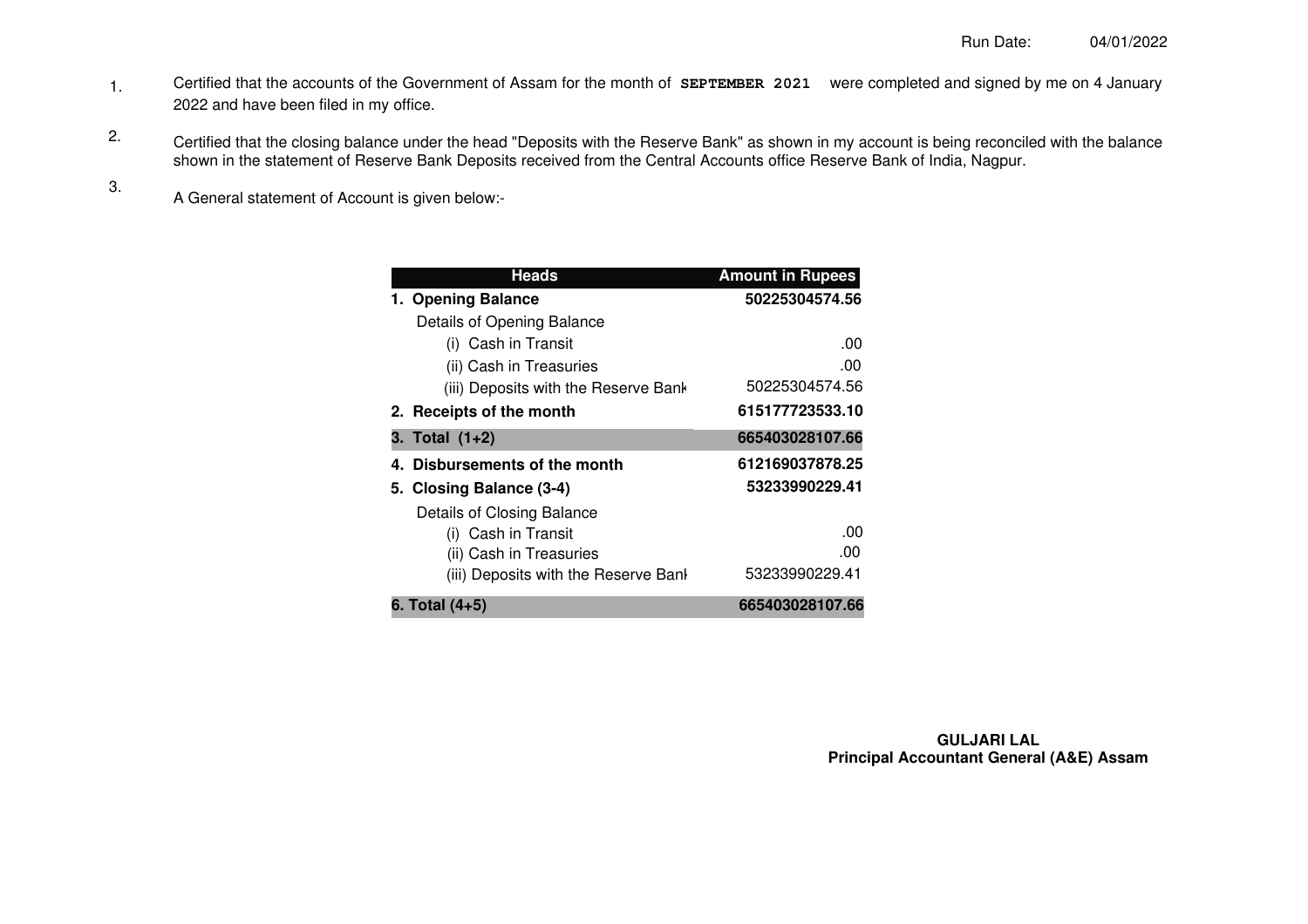#### **DETAILED STATUS OF EXCLUSION OF TREASURY, PUBLIC WORKS & FOREST ACCOUNTS FOR THE ACCOUNTING MONTH OF SEPTEMBER 2021**

|     | <b>TREASURY ACCOUNTS:</b> |                |                                         |  |  |  |  |  |
|-----|---------------------------|----------------|-----------------------------------------|--|--|--|--|--|
| SI. | Name of Treasury          |                | No. of   Month Of Account               |  |  |  |  |  |
|     |                           |                |                                         |  |  |  |  |  |
| 1   | ASSAM HOUSE, NEWDELHI     | $\overline{2}$ | 08/21, 09/21,                           |  |  |  |  |  |
| 2   | <b>HAMREN</b>             |                | $09/21$ ,                               |  |  |  |  |  |
| з   | HOJAI                     | 4              | $06/21$ , $07/21$ , $08/21$ , $09/21$ , |  |  |  |  |  |
| 14  | KAMRUP                    | 3              | 07/21, 08/21, 09/21,                    |  |  |  |  |  |
| 5   | <b>ABHAYAPURI</b>         |                | 09/21,                                  |  |  |  |  |  |
| 6   | HAT SINGIMARI             |                | $09/21$ ,                               |  |  |  |  |  |
|     | Total :                   | 12             |                                         |  |  |  |  |  |

| <b>WORKS ACCOUNTS :</b> |                             |                |                  |  |
|-------------------------|-----------------------------|----------------|------------------|--|
| SI.                     | Name of Division            | No. of         | Month Of Account |  |
|                         |                             |                |                  |  |
| 1                       | E.E., KOKRAJHAR E&D         | $\mathbf{1}$   | $09/21$ ,        |  |
|                         | DIVISION                    |                |                  |  |
| 2                       | E.E., GOALPARA E&D          | $\mathbf{1}$   | $09/21$ ,        |  |
|                         | DIVISION                    |                |                  |  |
| 3                       | E.E., BARPETA E&D           | $\mathbf{1}$   | $09/21$ ,        |  |
|                         | DIVISION,                   |                |                  |  |
| 4                       | E.E., TEZPUR E&D DIVISION,  | $\mathbf 1$    | 09/21,           |  |
| 5                       | E.E., PALASBARI GUMI        | $\mathbf{1}$   | $09/21$ ,        |  |
|                         | PROJECT, (FC), MIRZA        |                |                  |  |
| 6                       | E.E., NALBARI E&D           | $\overline{2}$ | 08/21, 09/21,    |  |
|                         | DIVISION,                   |                |                  |  |
| 7                       | E.E., WEST GUWAHATI E&D     | $\mathbf{1}$   | $09/21$ ,        |  |
|                         | DIVISION, BHARALUMUKH       |                |                  |  |
| 8                       | E.E., MARIGAON E&D          | $\mathbf{1}$   | $09/21$ ,        |  |
|                         | DIVISION, MARIGAON          |                |                  |  |
| 9                       | E.E., MAJULI E&D DIVISION,  | 1              | $08/21$ ,        |  |
|                         | MAJULI                      |                |                  |  |
| 10                      | E.E., NORTH LAKHIMPUR E&D   | $\mathbf{1}$   | $09/21$ ,        |  |
|                         | DIVISION                    |                |                  |  |
| $\overline{11}$         | E.E., DIBRUGARH E&D         | $\mathbf{1}$   | $09/21$ ,        |  |
|                         | DIVISION                    |                |                  |  |
| 12                      | E.E., MANGALDOI E&D         | $\mathbf{1}$   | 09/21,           |  |
|                         | DIVISION                    |                |                  |  |
| 13                      | E.E., SILCHAR FLOOD CONTROL | $\mathbf{1}$   | $09/21$ ,        |  |
|                         | DIVISION                    |                |                  |  |
| 14                      | E.E., SILCHAR MECHANICAL    | $\mathbf{1}$   | $09/21$ ,        |  |
|                         | DIVISION (FC)               |                |                  |  |
| 15                      | E.E., CACHAR INVESTIGATION  | $\mathbf{1}$   | 09/21,           |  |
|                         | DIVISION, BADARPUR          |                |                  |  |
| 16                      | E.E., GUWAHATI EAST E&D     | 1              | $09/21$ ,        |  |
|                         | DIVISION, REHABARI,         |                |                  |  |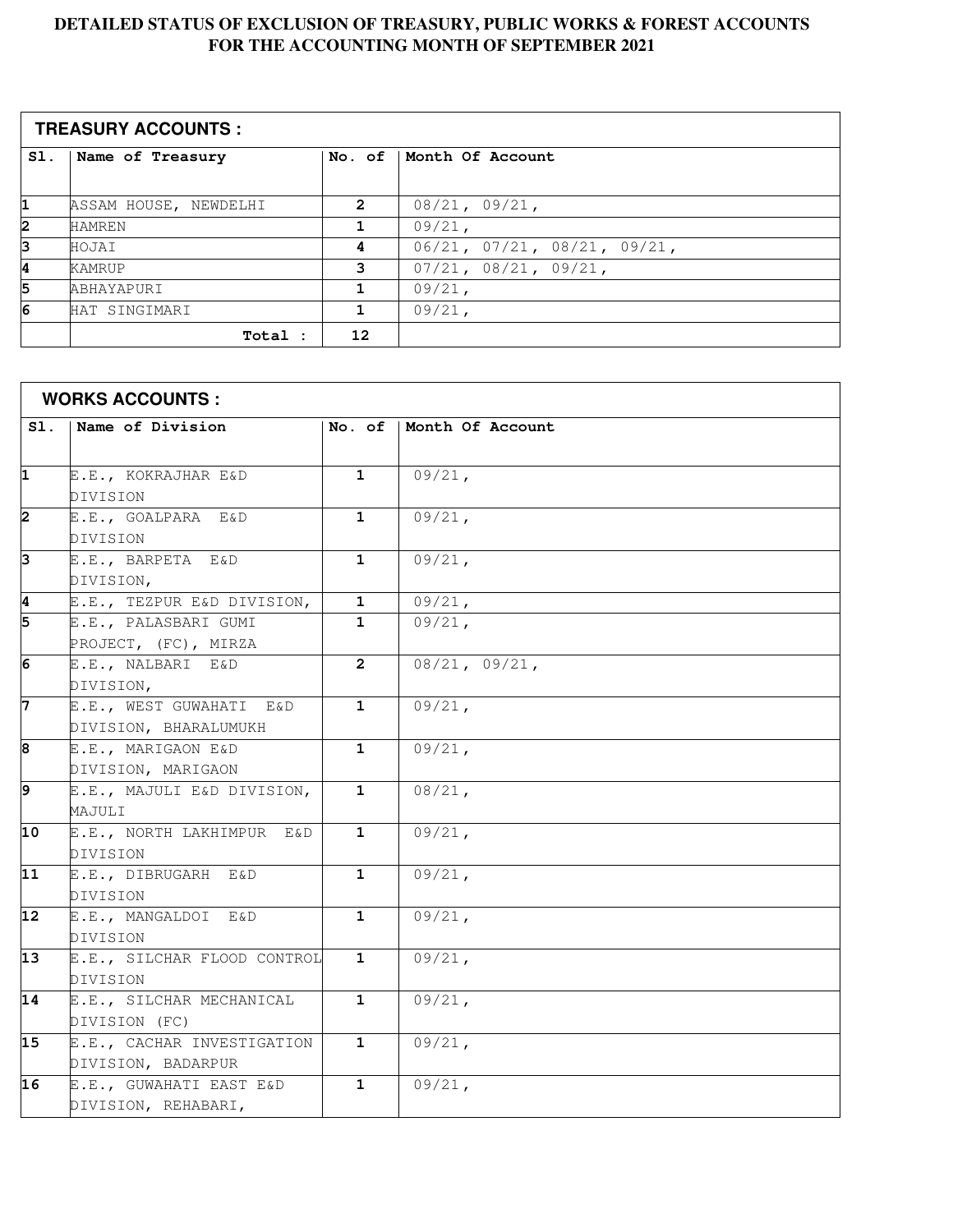#### **DETAILED STATUS OF EXCLUSION OF TREASURY, PUBLIC WORKS & FOREST ACCOUNTS FOR THE ACCOUNTING MONTH OF SEPTEMBER 2021**

| <b>WORKS ACCOUNTS:</b> |                                       |              |                                                   |  |
|------------------------|---------------------------------------|--------------|---------------------------------------------------|--|
| SI.                    | Name of Division                      | No. of       | Month Of Account                                  |  |
|                        |                                       |              |                                                   |  |
| 17                     | E.E., NAGAON E&D DIVISION             | $\mathbf{1}$ | 09/21,                                            |  |
| $\overline{18}$        | E.E., DHUBRI E&D DIVISION             | $\mathbf{1}$ | $09/21$ ,                                         |  |
| $\overline{19}$        | E.E., JORHAT E&D DIVISION             | $\mathbf 1$  | 09/21,                                            |  |
| 20                     | E.E., NAGAON P.H.E.                   | 1            | $09/21$ ,                                         |  |
|                        | DIVISION                              |              |                                                   |  |
| 21                     | (E) E.E., DIPHU RURAL P.H.E           | 1            | $09/21$ ,                                         |  |
|                        | DIVISION                              |              |                                                   |  |
| 22                     | (E) E.E., HOWRAGHAT P.H.E.            | 5            | $05/21$ , $06/21$ , $07/21$ , $08/21$ , $09/21$ , |  |
|                        | DIVISION                              |              |                                                   |  |
| $\overline{23}$        | (NE) E.E., DIPHU RURAL                | $\mathbf{1}$ | $09/21$ ,                                         |  |
|                        | P.H.E DIVISION                        |              |                                                   |  |
| 24                     | (NE) E.E., HOWRAGHAT P.H.E.           | 4            | 06/21, 07/21, 08/21, 09/21,                       |  |
|                        | DIVISION                              |              |                                                   |  |
| 25                     | (E) E.E., DIPHU URBAN P.H.E           | $\mathbf{1}$ | $09/21$ ,                                         |  |
|                        | DIVISION                              |              |                                                   |  |
| 26                     | (E) E.E., HAFLONG F.C.                | $\mathbf{1}$ | $09/21$ ,                                         |  |
|                        | DIVISION                              |              |                                                   |  |
| 27                     | (NE) E.E., DIPHU F.C.                 | $\mathbf{1}$ | $09/21$ ,                                         |  |
|                        | DIVISION                              |              |                                                   |  |
| 28                     | E.E., TANGLA DIVISION,                | $\mathbf{1}$ | $09/21$ ,                                         |  |
|                        | IRRIGATION, TANGLA                    |              |                                                   |  |
| $\overline{29}$        | E.E., DHOLAI-SONARI                   | $\mathbf{1}$ | $09/21$ ,                                         |  |
|                        | IRRIGATION                            |              |                                                   |  |
|                        | DIVISION (GOALPARA                    |              |                                                   |  |
|                        | MECHANICAL DIVISION,                  |              |                                                   |  |
|                        | IRRIGATION)                           |              |                                                   |  |
| 30                     | E.E., HOJAI-JALUKBARI                 | $\mathbf{1}$ | 09/21,                                            |  |
|                        | IRRIGATION DIVISION                   |              |                                                   |  |
|                        | (MANGALDOI INVESTIGATION              |              |                                                   |  |
|                        | DIVISION, IRRIGATION)                 |              |                                                   |  |
| 31                     | E.E., MAJULI IRRIGATION               | $\mathbf{1}$ | $09/21$ ,                                         |  |
|                        | DIVISION (JORHAT                      |              |                                                   |  |
|                        | INVESTIGATION DIVISION,               |              |                                                   |  |
| 32                     | IRRIGATION)<br>E.E., NORTH N.C. HILLS | $\mathbf{1}$ | $09/21$ ,                                         |  |
|                        | DIVISION, IRRIGATION                  |              |                                                   |  |
| 33                     | (NE) E.E., DIPHU ELECT. PWD           | $\mathbf{1}$ | 09/21,                                            |  |
|                        | DIVISION, DIPHU                       |              |                                                   |  |
| 34                     | E.E., HAFLONG                         | 4            | 06/21, 07/21, 08/21, 09/21,                       |  |
|                        | BLDG.DIVISION, HAFLONG                |              |                                                   |  |
| 35                     | E.E., MAIBONG(R&B)                    | 4            | 06/21, 07/21, 08/21, 09/21,                       |  |
|                        | DIVISION, MAIBONG                     |              |                                                   |  |
| 36                     | E.E., NAGAON BUILDING                 | 1            | 09/21,                                            |  |
|                        | DIVISION                              |              |                                                   |  |
|                        |                                       |              |                                                   |  |